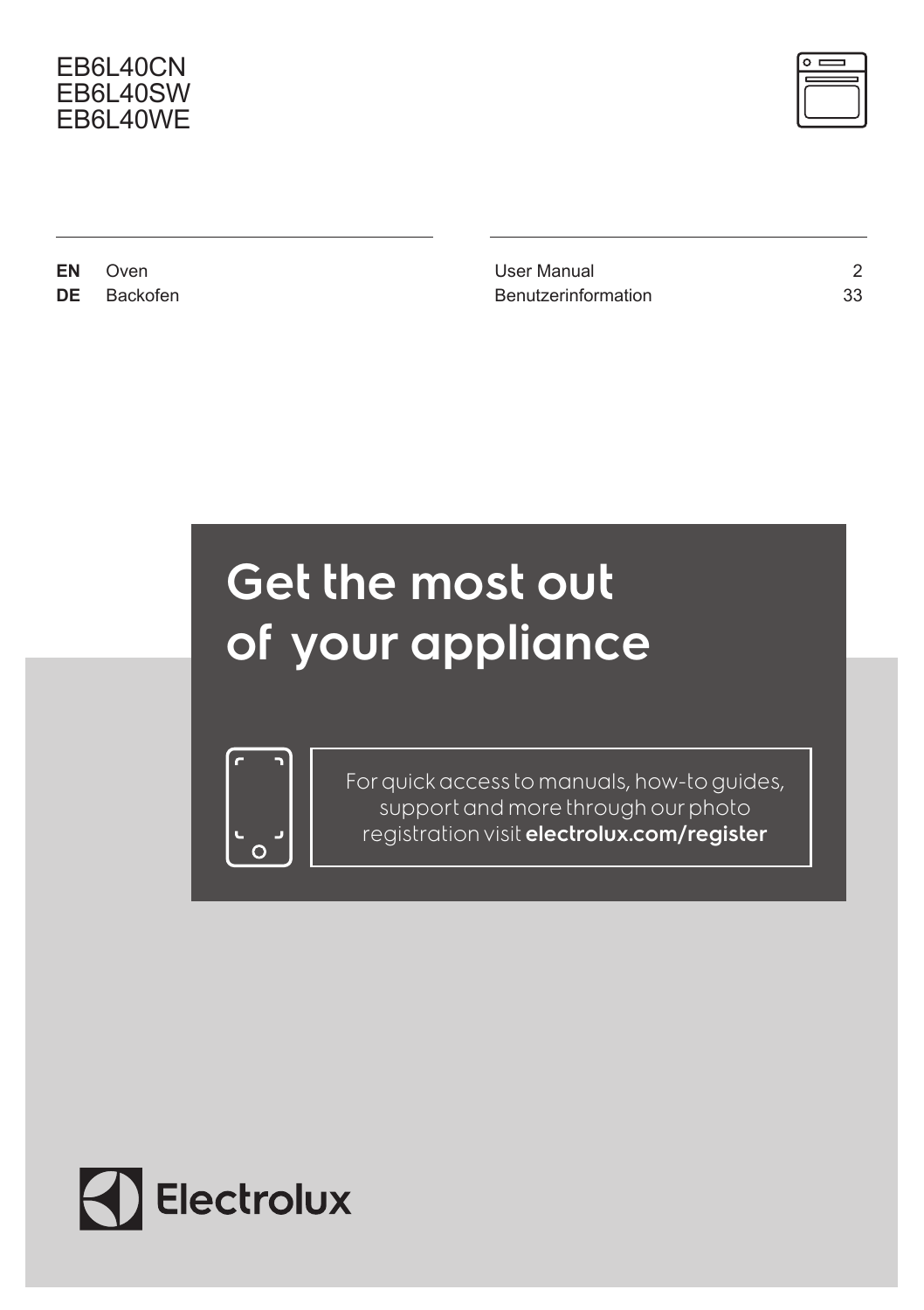### <span id="page-1-0"></span>**CONTENTS**

| 10  |
|-----|
|     |
|     |
| 12  |
| -26 |
| .29 |
|     |
| .31 |
| 31  |

### WE'RE THINKING OF YOU

Thank you for purchasing an Electrolux appliance. You've chosen a product that brings with it decades of professional experience and innovation. Ingenious and stylish, it has been designed with you in mind. So whenever you use it, you can be safe in the knowledge that you'll get great results every time. Welcome to Electrolux.

### **Visit our website to:**

Get usage advice, brochures, trouble shooter, service and repair information: **www.electrolux.com/support**



Register your product for better service: **www.registerelectrolux.com**



Buy Accessories, Consumables and Original spare parts for your appliance: **www.electrolux.com/shop**

### CUSTOMER CARE AND SERVICE

Always use original spare parts.

When contacting our Authorised Service Centre, ensure that you have the following data available: Model, PNC, Serial Number. The information can be found on the rating plate.

- $\triangle$  Warning / Caution-Safety information
- $(i)$  General information and tips
- $\mathscr{B}$  Environmental information

Subject to change without notice.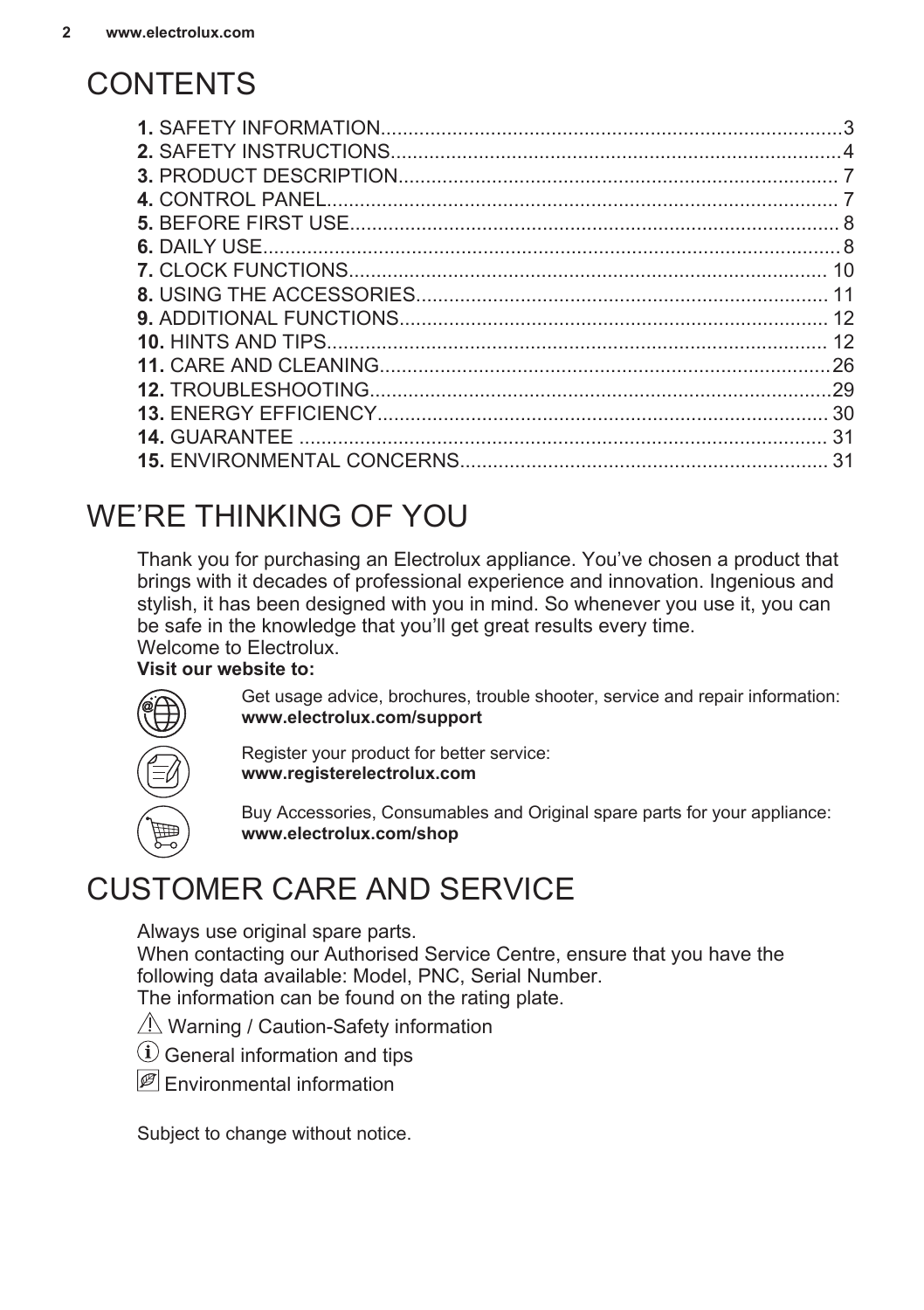### <span id="page-2-0"></span>**1.** SAFETY INFORMATION

Before the installation and use of the appliance, carefully read the supplied instructions. The manufacturer is not responsible for any injuries or damage that are the result of incorrect installation or usage. Always keep the instructions in a safe and accessible location for future reference.

**1.1** Children and vulnerable people safety

- This appliance can be used by children aged from 8 years and above and persons with reduced physical, sensory or mental capabilities or lack of experience and knowledge if they have been given supervision or instruction concerning the use of the appliance in a safe way and understand the hazards involved. Children of less than 8 years of age and persons with very extensive and complex disabilities shall be kept away from the appliance unless continuously supervised.
- Children should be supervised to ensure that they do not play with the appliance.
- Keep all packaging away from children and dispose of it appropriately.
- WARNING: Keep children and pets away from the appliance when it operates or when it cools down. Accessible parts become hot during use.
- If the appliance has a child safety device, it should be activated.
- Children shall not carry out cleaning and user maintenance of the appliance without supervision.

### **1.2** General Safety

- Only a qualified person must install this appliance and replace the cable.
- Do not use the appliance before installing it in the built-in structure.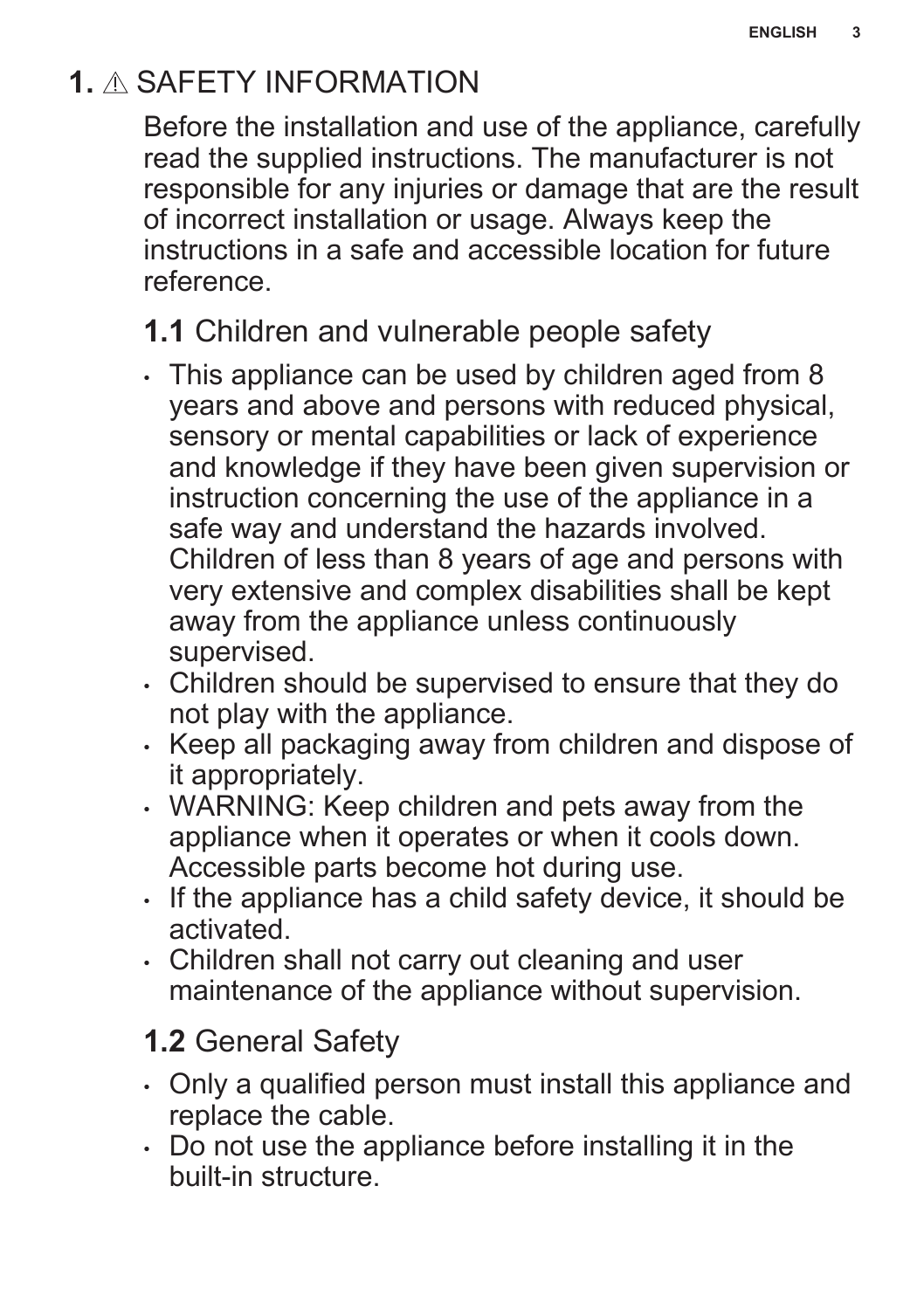- <span id="page-3-0"></span>• Disconnect the appliance from the power supply before carrying out any maintenance.
- If the mains power supply cable is damaged, it must be replaced by the manufacturer, its Authorised Service Centre or similarly qualified persons to avoid an electrical hazard.
- The means for disconnection must be incorporated in the fixed wiring in accordance with the wiring rules.
- WARNING: Ensure that the appliance is switched off before replacing the lamp to avoid the possibility of electric shock.
- WARNING: The appliance and its accessible parts become hot during use. Care should be taken to avoid touching heating elements.
- Always use oven gloves to remove or insert accessories or ovenware.
- To remove the shelf supports first pull the front of the shelf support and then the rear end away from the side walls. Install the shelf supports in the opposite sequence.
- Do not use a steam cleaner to clean the appliance.
- Do not use harsh abrasive cleaners or sharp metal scrapers to clean the glass door since they can scratch the surface, which may result in shattering of the glass.

## **2.** SAFETY INSTRUCTIONS

### **2.1** Installation



### **WARNING!**

Only a qualified person must install this appliance.

- Remove all the packaging.
- Do not install or use a damaged appliance.
- Follow the installation instructions supplied with the appliance.
- Always take care when moving the appliance as it is heavy. Always use safety gloves and enclosed footwear.
- Do not pull the appliance by the handle.
- Install the appliance in a safe and suitable place that meets installation requirements.
- Keep the minimum distance from other appliances and units.
- Before mounting the appliance, check if the oven door opens without restraint.
- The appliance is equipped with an electric cooling system. It must be operated with the electric power supply.
- The built-in unit must meet the stability requirements of DIN 68930.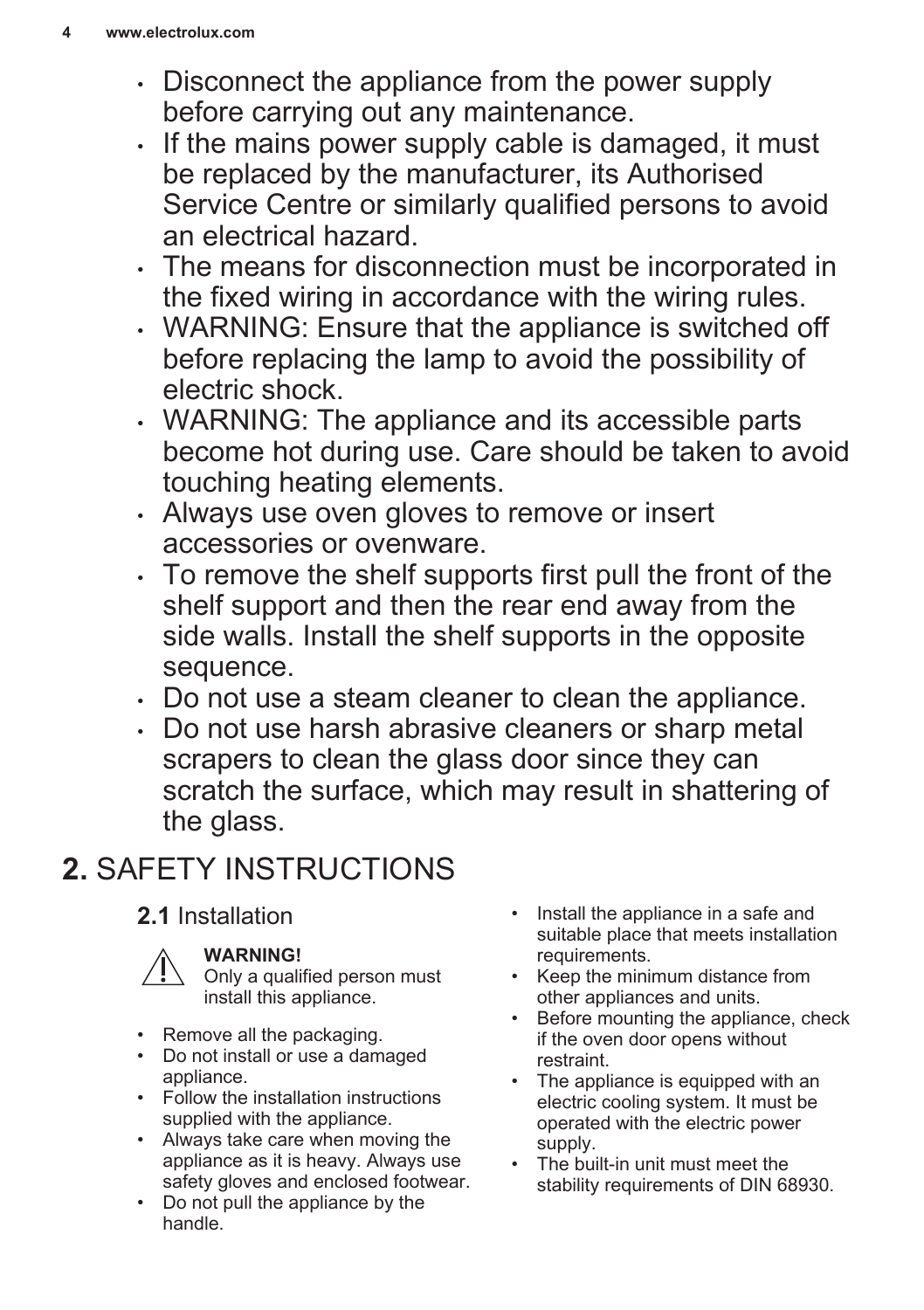| Cabinet minimum<br>height (Cabinet un-<br>der the worktop<br>minimum height)      | 590 (600) mm |
|-----------------------------------------------------------------------------------|--------------|
| Cabinet width                                                                     | 560 mm       |
| Cabinet depth                                                                     | 550 (550) mm |
| Height of the front of<br>the appliance                                           | 594 mm       |
| Height of the back<br>of the appliance                                            | 576 mm       |
| Width of the front of<br>the appliance                                            | 596 mm       |
| Width of the back of<br>the appliance                                             | 560 mm       |
| Depth of the appli-<br>ance                                                       | 567 mm       |
| Built in depth of the<br>appliance                                                | 546 mm       |
| Depth with open<br>door                                                           | 1027 mm      |
| Ventilation opening<br>minimum size.<br>Opening placed on<br>the bottom rear side | 560 x 20 mm  |
| <b>Mounting screws</b>                                                            | 4 x 25 mm    |

### **2.2** Electrical connection

#### **WARNING!**

Risk of fire and electric shock.

- All electrical connections should be made by a qualified electrician.
- The appliance must be earthed.<br>• Make sure that the parameters of
- Make sure that the parameters on the rating plate are compatible with the electrical ratings of the mains power supply.
- Always use a correctly installed shockproof socket.
- Do not use multi-plug adapters and extension cables.
- Make sure not to cause damage to the mains plug and to the mains cable. Should the mains cable need to

be replaced, this must be carried out by our Authorised Service Centre.

- Do not let mains cables touch or come near the appliance door or the niche below the appliance, especially when it operates or the door is hot.
- The shock protection of live and insulated parts must be fastened in such a way that it cannot be removed without tools.
- Connect the mains plug to the mains socket only at the end of the installation. Make sure that there is access to the mains plug after the installation.
- If the mains socket is loose, do not connect the mains plug.
- Do not pull the mains cable to disconnect the appliance. Always pull the mains plug.
- Use only correct isolation devices: line protecting cut-outs, fuses (screw type fuses removed from the holder), earth leakage trips and contactors.
- The electrical installation must have an isolation device which lets you disconnect the appliance from the mains at all poles. The isolation device must have a contact opening width of minimum 3 mm.
- This appliance is supplied without a main plug and a main cable.

### **2.3** Use



#### **WARNING!**

Risk of injury, burns and electric shock or explosion.

- This appliance is for household (indoors) use only.
- Do not change the specification of this appliance.
- Make sure that the ventilation openings are not blocked.
- Do not let the appliance stay unattended during operation.
- Deactivate the appliance after each use.
- Be careful when you open the appliance door while the appliance is in operation. Hot air can release.
- Do not operate the appliance with wet hands or when it has contact with water.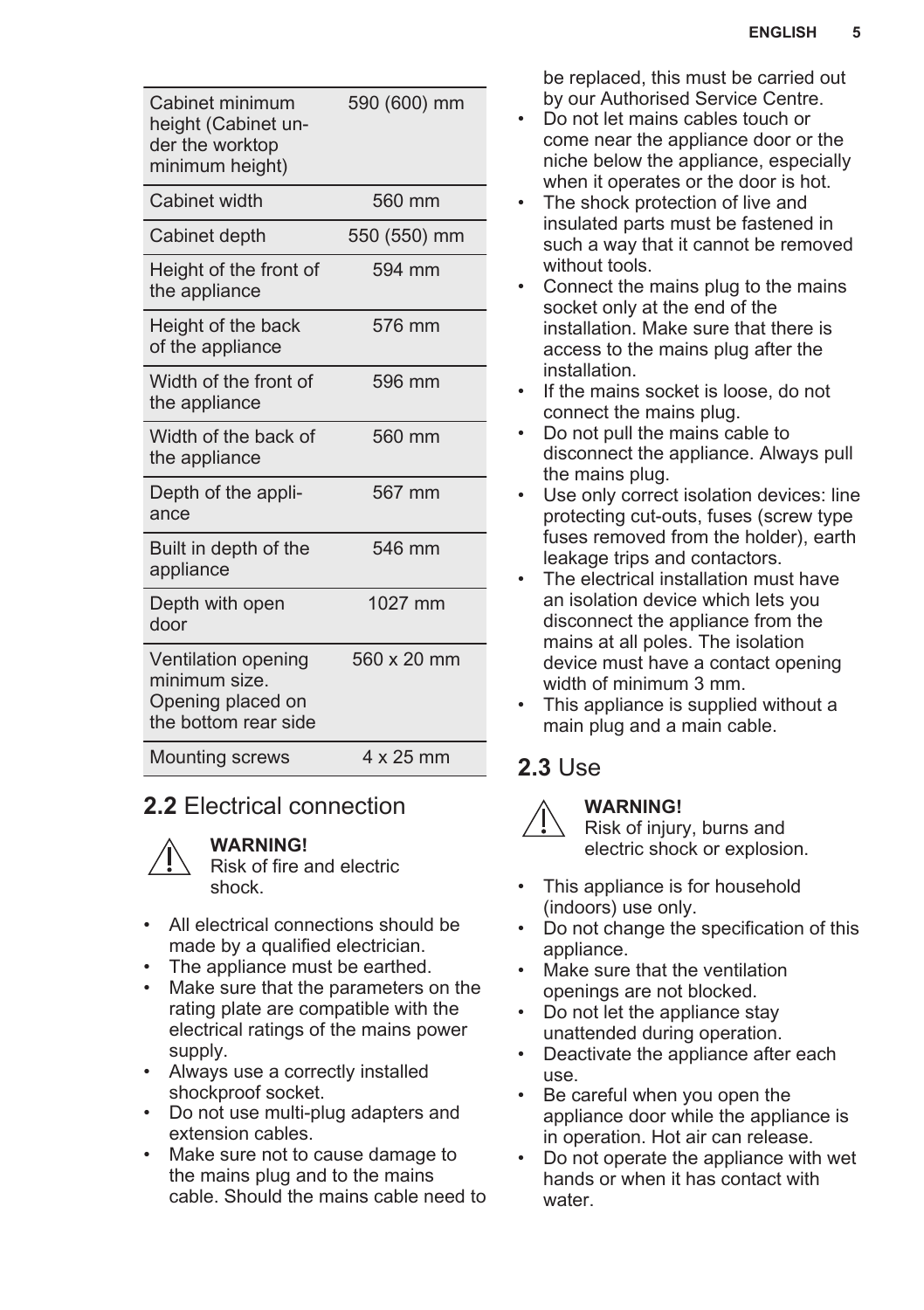- Do not apply pressure on the open door.
- Do not use the appliance as a work surface or as a storage surface.
- Open the appliance door carefully. The use of ingredients with alcohol can cause a mixture of alcohol and air.
- Do not let sparks or open flames to come in contact with the appliance when you open the door.
- Do not put flammable products or items that are wet with flammable products in, near or on the appliance.



#### **WARNING!**

Risk of damage to the appliance.

- To prevent damage or discoloration to the enamel:
	- do not put ovenware or other objects in the appliance directly on the bottom.
	- do not put aluminium foil directly on the bottom of cavity of the appliance.
	- do not put water directly into the hot appliance.
	- do not keep moist dishes and food in the appliance after you finish the cooking.
	- be careful when you remove or install the accessories.
- Discoloration of the enamel or stainless steel has no effect on the performance of the appliance.
- Use a deep pan for moist cakes. Fruit juices cause stains that can be permanent.
- This appliance is for cooking purposes only. It must not be used for other purposes, for example room heating.
- Always cook with the oven door closed.
- If the appliance is installed behind a furniture panel (e.g. a door) make sure the door is never closed when the appliance operates. Heat and moisture can build up behind a closed furniture panel and cause subsequent damage to the appliance, the housing unit or the floor. Do not close the furniture panel until the appliance has cooled down completely after use.

### **2.4** Care and cleaning **WARNING!**



Risk of injury, fire, or damage to the appliance.

- Before maintenance, deactivate the appliance and disconnect the mains plug from the mains socket.
- Make sure the appliance is cold. There is the risk that the glass panels can break.
- Replace immediately the door glass panels when they are damaged. Contact the Authorised Service Centre.
- Be careful when you remove the door from the appliance. The door is heavy!
- Clean regularly the appliance to prevent the deterioration of the surface material.
- Clean the appliance with a moist soft cloth. Use only neutral detergents. Do not use abrasive products, abrasive cleaning pads, solvents or metal objects.
- If you use an oven spray, follow the safety instructions on its packaging.

### **2.5** Internal lighting



#### **WARNING!**

Risk of electric shock.

- Concerning the lamp(s) inside this product and spare part lamps sold separately: These lamps are intended to withstand extreme physical conditions in household appliances, such as temperature, vibration, humidity, or are intended to signal information about the operational status of the appliance. They are not intended to be used in other applications and are not suitable for household room illumination.
- This product contains a light source of energy efficiency class G.
- Use only lamps with the same specifications.

### **2.6** Service

- To repair the appliance contact the Authorised Service Centre.
- Use original spare parts only.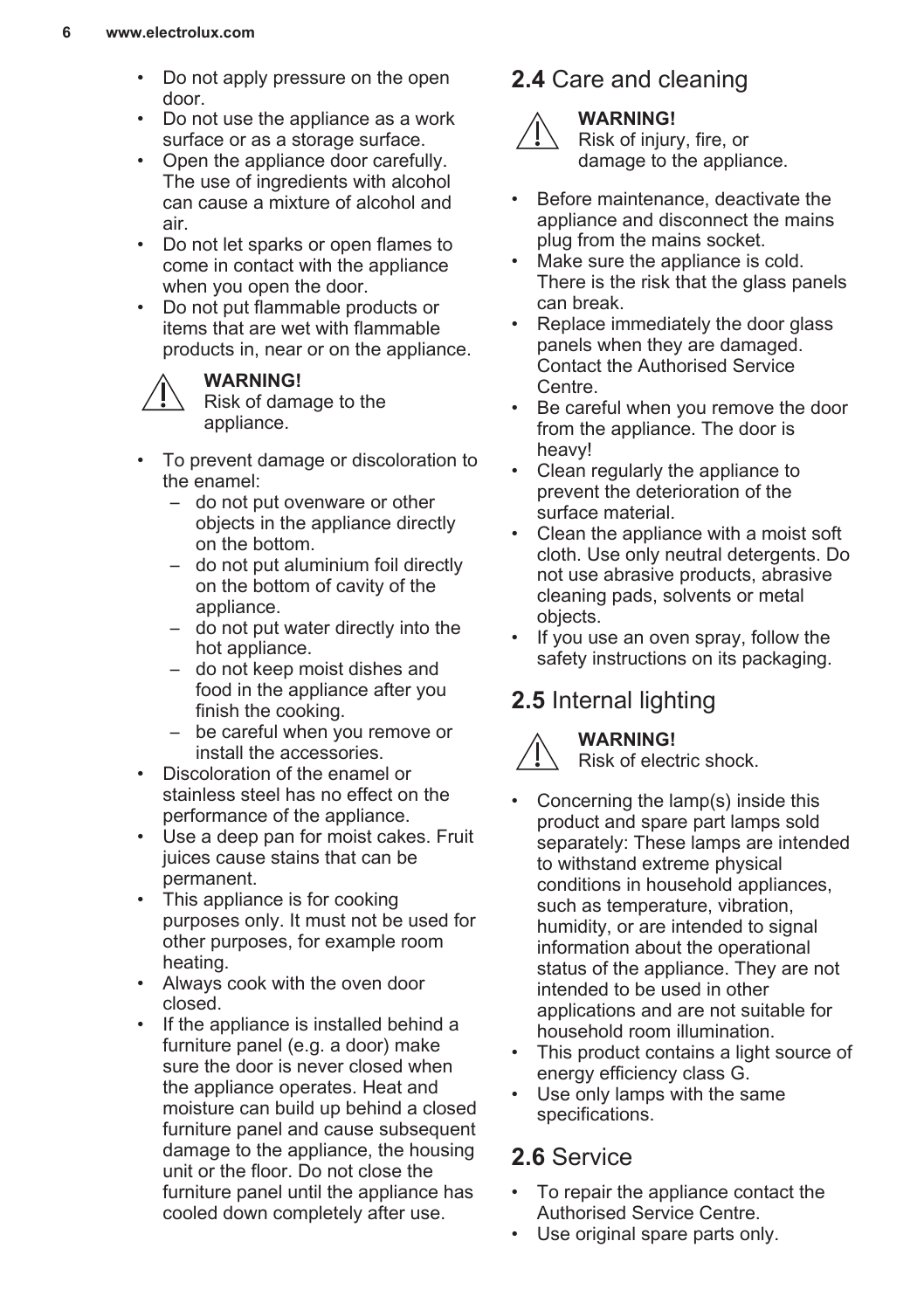### <span id="page-6-0"></span>**2.7** Disposal

#### **WARNING!**

Risk of injury or suffocation.

- Contact your municipal authority for information on how to dispose of the appliance.
- Disconnect the appliance from the mains supply.

### **3.** PRODUCT DESCRIPTION

### **3.1** General overview



### **3.2** Accessories

**Wire shelf**



For cookware, cake tins, roasts.

### **4.** CONTROL PANEL

### **4.1** Retractable knobs

To use the appliance press the knob. The knob comes out.

- Cut off the mains electrical cable close to the appliance and dispose of it.
- Remove the door catch to prevent children or pets from becoming trapped in the appliance.

- 1 Control panel
- 2 Knob for the heating functions
- 3 Power lamp / symbol
- 4 Display
- 5 Control knob (for the temperature)
- 6 Temperature indicator / symbol
- **7** Heating element
- 8 Lamp
- 9 Fan
- **10** Shelf support, removable
- 11 Shelf positions

#### **Baking tray**



For cakes and biscuits.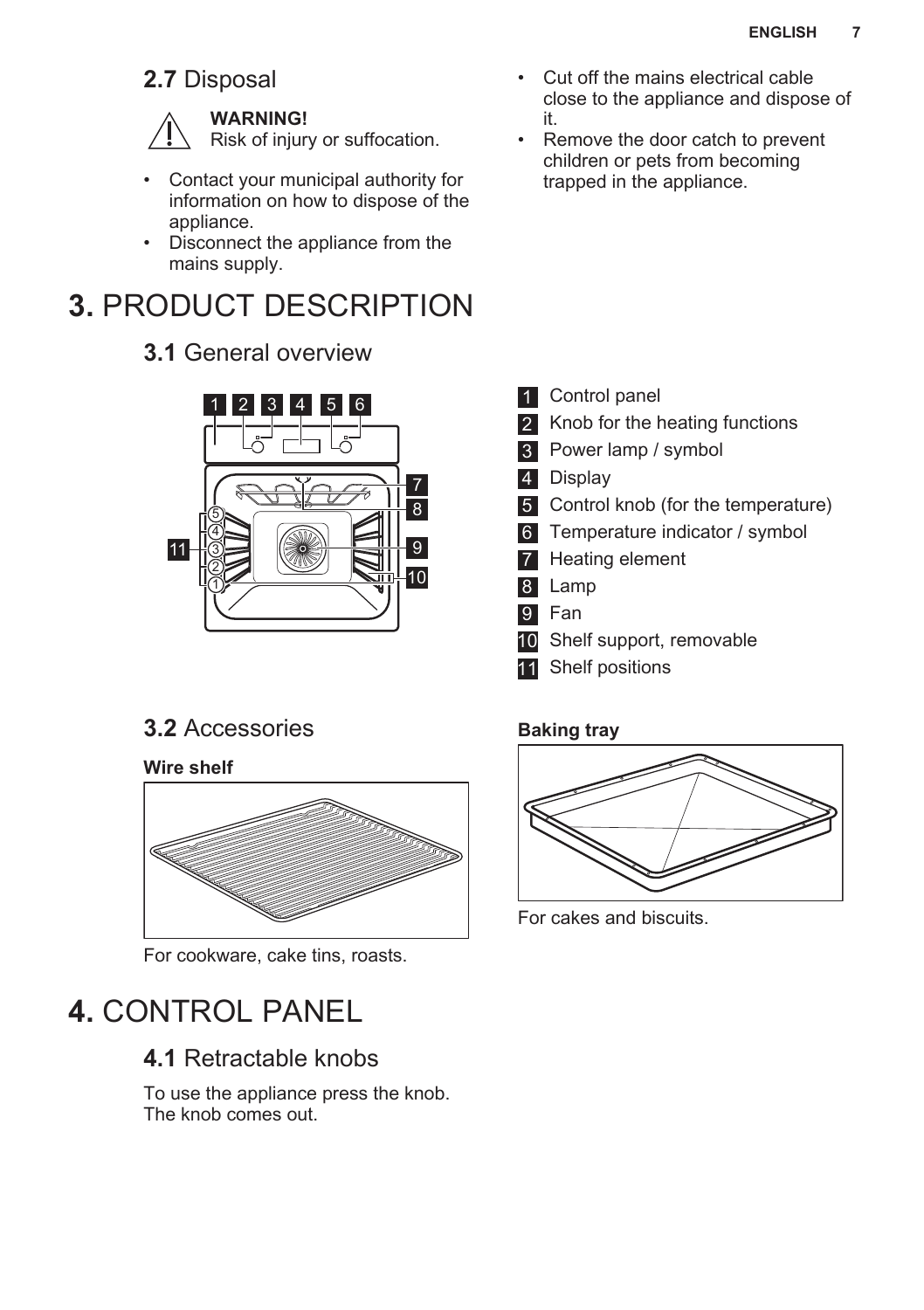### <span id="page-7-0"></span>**4.2** Sensor fields / Buttons

|     | To set the time.         |
|-----|--------------------------|
| (1) | To set a clock function. |
|     | To set the time.         |

**A.** Clock functions **B.** Timer

### **4.3** Display



**5.** BEFORE FIRST USE

**WARNING!**

Refer to Safety chapters.

### **5.1** Before first use

The oven can emit an odour and smoke during preheating. Make sure that the room is ventilated.

| Set the clock<br><b>Clean the oven</b><br><b>Preheat the empty oven</b><br>Set the maximum tem-<br>Remove all accesso-<br>1.<br>$+,-$ - press to set the<br>ries and removable<br>perature for the func-<br>time. After approxi-<br>shelf supports from the<br>tion: $\Box$<br>mately 5 sec., the<br>oven.<br>flashing stops and the<br>Time: $1h$ .<br>Clean the oven and the<br>2.<br>display shows the time.<br>2.<br>Set the maximum tem-<br>accessories with a soft<br>perature for the func-<br>cloth, warm water and<br>tion: $\circledcirc$ .<br>a mild detergent.<br>Time: 15 min. | Step 1 | Step 2 | Step 3 |
|---------------------------------------------------------------------------------------------------------------------------------------------------------------------------------------------------------------------------------------------------------------------------------------------------------------------------------------------------------------------------------------------------------------------------------------------------------------------------------------------------------------------------------------------------------------------------------------------|--------|--------|--------|
|                                                                                                                                                                                                                                                                                                                                                                                                                                                                                                                                                                                             |        |        |        |
|                                                                                                                                                                                                                                                                                                                                                                                                                                                                                                                                                                                             |        |        |        |

Turn off the oven and wait until it is cold. Place the accessories and the removable shelf supports in the oven.

### **6.** DAILY USE



**WARNING!** Refer to Safety chapters.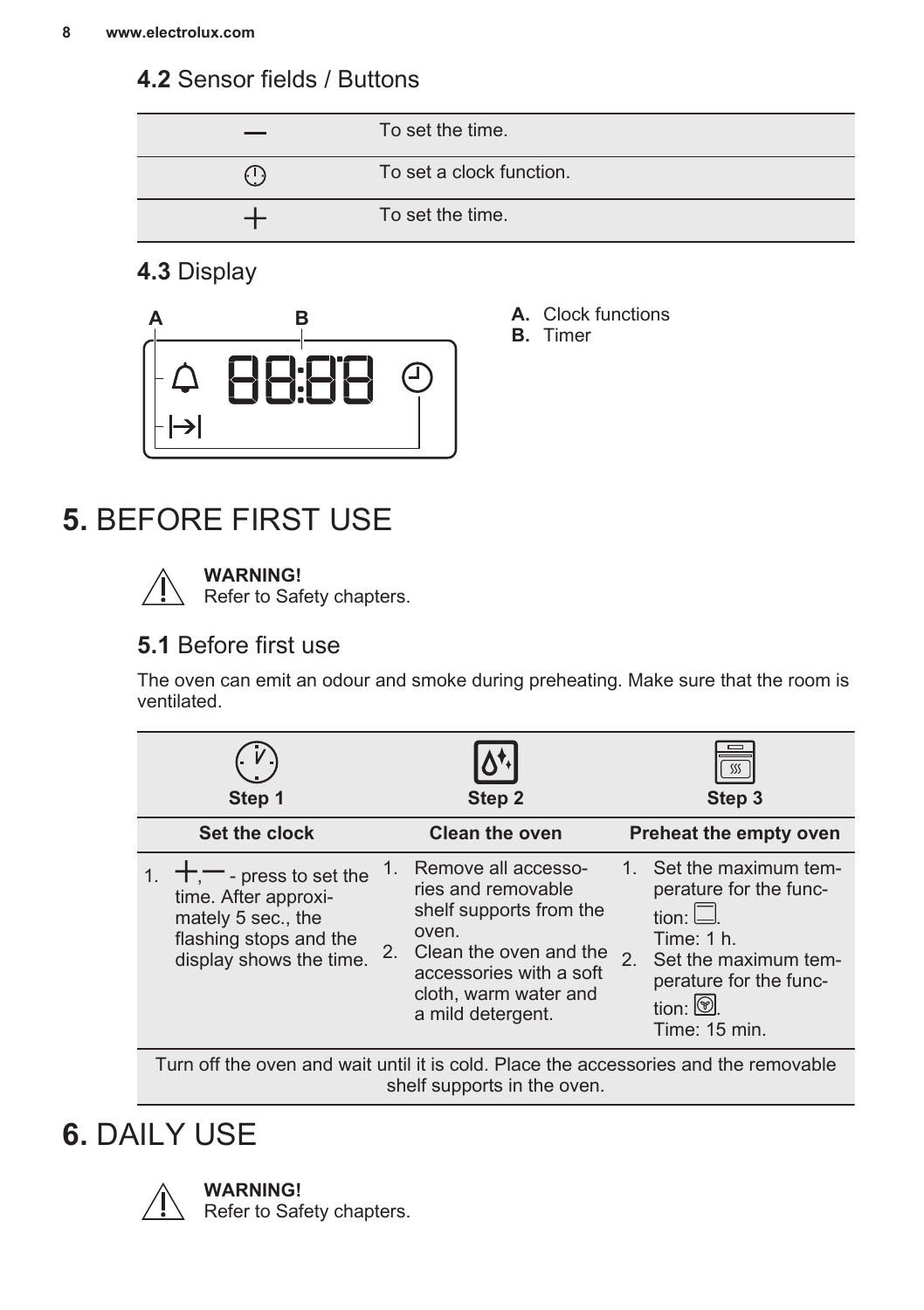### **6.1** How to set: Heating function

| Step 1 | Turn the knob for the heat-<br>ing functions to select a<br>heating function.           |
|--------|-----------------------------------------------------------------------------------------|
| Step 2 | Turn the control knob to se-<br>lect the temperature.                                   |
| Step 3 | When the cooking ends,<br>turn the knobs to the off po-<br>sition to turn off the oven. |

### **6.2** Heating functions

| <b>Heating</b><br>function           | <b>Application</b>                                                                                                                                             |
|--------------------------------------|----------------------------------------------------------------------------------------------------------------------------------------------------------------|
| Off position                         | The oven is off.                                                                                                                                               |
| -Ò<br>Light                          | To turn on the lamp.                                                                                                                                           |
| <b>True Fan</b><br>Cooking           | To bake on up to three<br>shelf positions at the<br>same time and to dry<br>food.<br>Set the temperature 20<br>- 40 °C lower than for<br>Conventional Cooking. |
| $\circledast$<br>Pizza Func-<br>tion | To bake pizza. To make<br>intensive browning and<br>a crispy bottom.                                                                                           |
| Conventional<br>Cooking              | To bake and roast food<br>on one shelf position.                                                                                                               |
| <b>Bottom Heat</b>                   | To bake cakes with<br>crispy bottom and to<br>preserve food.                                                                                                   |
| Defrost                              | To defrost food (vegeta-<br>bles and fruit). The de-<br>frosting time depends<br>on the amount and size<br>of the frozen food.                                 |

| <b>Heating</b><br>function               | <b>Application</b>                                                                                                                                                                                                                                                                                                                                        |  |
|------------------------------------------|-----------------------------------------------------------------------------------------------------------------------------------------------------------------------------------------------------------------------------------------------------------------------------------------------------------------------------------------------------------|--|
| Moist Con-<br>ventional<br><b>Baking</b> | This function is de-<br>signed to save energy<br>during cooking. When<br>you use this function,<br>the temperature in the<br>cavity may differ from<br>the set temperature.<br>The residual heat is<br>used. The heating pow-<br>er may be reduced. For<br>more information refer<br>to "Daily Use" chapter,<br>Notes on: Moist Con-<br>ventional Baking. |  |
| <b>Fast Grilling</b>                     | To grill thin pieces of<br>food in large quantities<br>and to toast bread.                                                                                                                                                                                                                                                                                |  |
| <b>Turbo Grilling</b>                    | To roast large meat<br>joints or poultry with<br>bones on one shelf po-<br>sition. To make gratins<br>and to brown.                                                                                                                                                                                                                                       |  |
| The lamn may turn off                    |                                                                                                                                                                                                                                                                                                                                                           |  |

I he lamp may turn  $(1)$ automatically at a temperature below 60 °C during some oven functions.

### **6.3** Notes on: Moist Conventional Baking

This function was used to comply with the energy efficiency class and ecodesign requirements according to EU 65/2014 and EU 66/2014. Tests according to EN 60350-1.

The oven door should be closed during cooking so that the function is not interrupted and the oven operates with the highest energy efficiency possible.

For the cooking instructions refer to "Hints and tips" chapter, Moist Conventional Baking. For general energy saving recommendations refer to "Energy Efficiency" chapter, Energy Saving.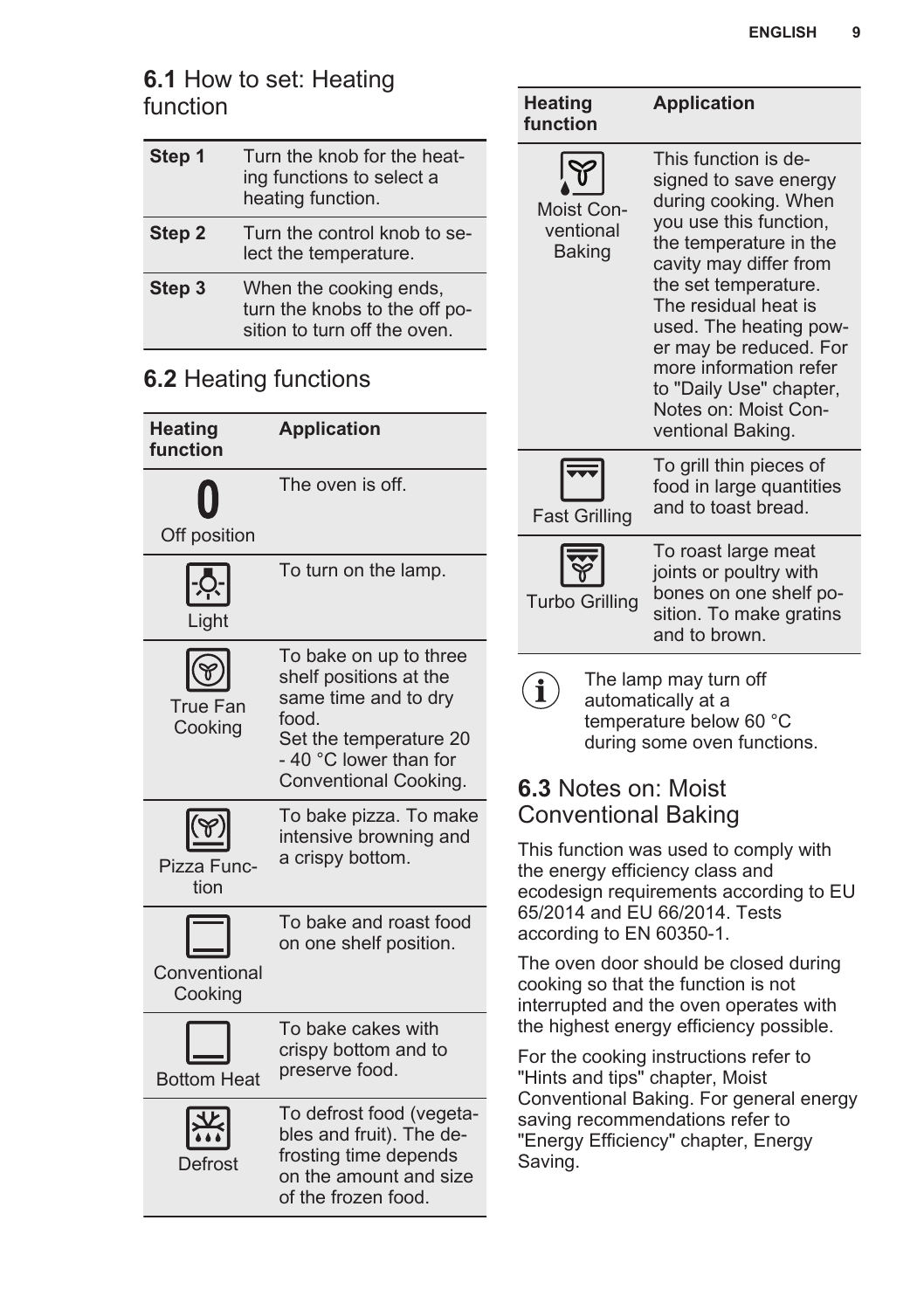### <span id="page-9-0"></span>**7.** CLOCK FUNCTIONS

### **7.1** Clock functions

| <b>Clock function</b> | <b>Application</b>                                                                                                                                    |
|-----------------------|-------------------------------------------------------------------------------------------------------------------------------------------------------|
| ⊶.<br>Time of Day     | To set, change or check the time of day.                                                                                                              |
| $\mapsto$<br>Duration | To set how long the oven works.                                                                                                                       |
| Minute Minder         | To set a countdown. This function has no effect on the<br>operation of the oven. You can set this function at any<br>time, also when the oven is off. |

### **7.2** How to set: Clock functions

#### **How to set: Time of Day**

 $\Theta$  - flashes when you connect the oven to the electrical supply, when there was a power cut or when the timer is not set.

In case of a power cut up to 1 h, the time of day is shown and  $\Theta$  flashes. Make sure that the time is correct and press  $\mathbb O$  to stop the flashing.

 $+$ ,  $-$  - press to set the time.

After approximately 5 sec., the flashing stops and the display shows the time.

#### **How to change: Time of Day**

In case of a power cut up to 1 h, the time of day is shown and  $\Theta$  flashes. Make sure that the time is correct and press  $\mathbb O$  to stop the flashing.

| Step 1 | $\bigcirc$ - press repeatedly to change the time of day. $\bigcirc$ - starts to flash.                                |
|--------|-----------------------------------------------------------------------------------------------------------------------|
| Step 2 | $+$ $-$ - press to set the time.<br>After approximately 5 sec., the flashing stops and the display shows the<br>time. |

#### **How to set: Duration**

| Step 1 | Set an oven function and the temperature.                                                                                                                                  |
|--------|----------------------------------------------------------------------------------------------------------------------------------------------------------------------------|
| Step 2 | $\odot$ - press repeatedly. $\rightarrow$ - starts to flash.                                                                                                               |
| Step 3 | $+$ , $-$ - press to set the duration.<br>The display shows: $\rightarrow$<br>$\rightarrow$ - flashes when the set time ends. The signal sounds and the oven<br>turns off. |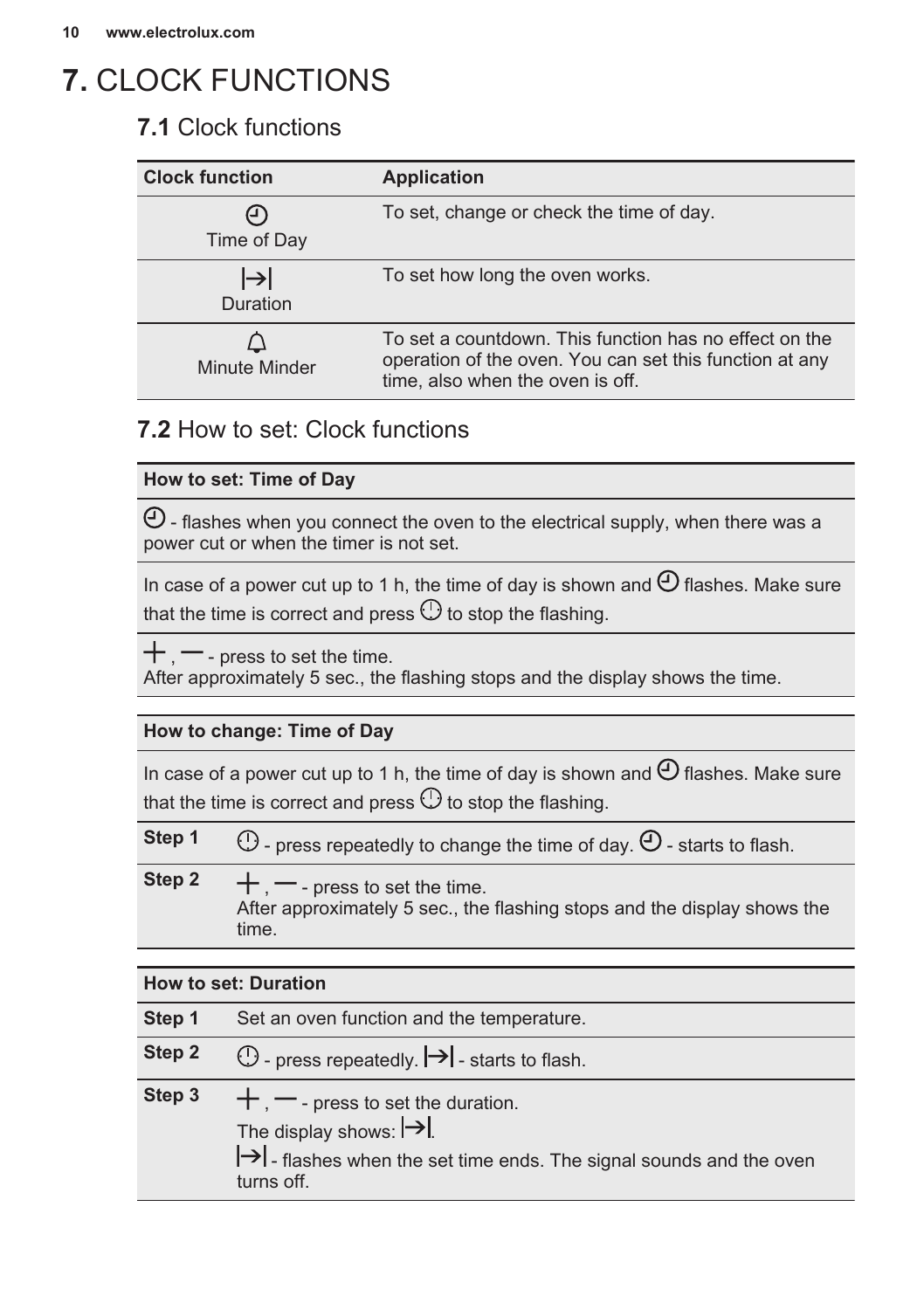<span id="page-10-0"></span>

| <b>How to set: Duration</b>           |                                                                                                                                    |  |
|---------------------------------------|------------------------------------------------------------------------------------------------------------------------------------|--|
| Step 4                                | Press any button to stop the signal.                                                                                               |  |
| Step 5                                | Turn the knobs to the off position.                                                                                                |  |
|                                       |                                                                                                                                    |  |
| <b>How to set: Minute Minder</b>      |                                                                                                                                    |  |
| Step 1                                | $\mathbb O$ - press repeatedly. $\mathsf Q$ - starts to flash.                                                                     |  |
| Step 2                                | $+$ , $-$ - press to set the time.<br>The function starts automatically after 5 sec.<br>When the set time ends, the signal sounds. |  |
| Step 3                                | Press any button to stop the signal.                                                                                               |  |
| Step 4                                | Turn the knobs to the off position.                                                                                                |  |
|                                       |                                                                                                                                    |  |
| <b>How to cancel: Clock functions</b> |                                                                                                                                    |  |
| Step 1                                | (!) - press repeatedly until the clock function symbol starts to flash.                                                            |  |
| Step 2                                | Press and hold: $\equiv$ .<br>The clock function turns off after few seconds.                                                      |  |

### **8.** USING THE ACCESSORIES



**WARNING!** Refer to Safety chapters. devices. The high rim around the shelf prevents cookware from slipping of the shelf.

### **8.1** Inserting accessories

A small indentation at the top increases safety. The indentations are also anti-tip

#### **Wire shelf**:

Push the shelf between the guide bars of the shelf support.

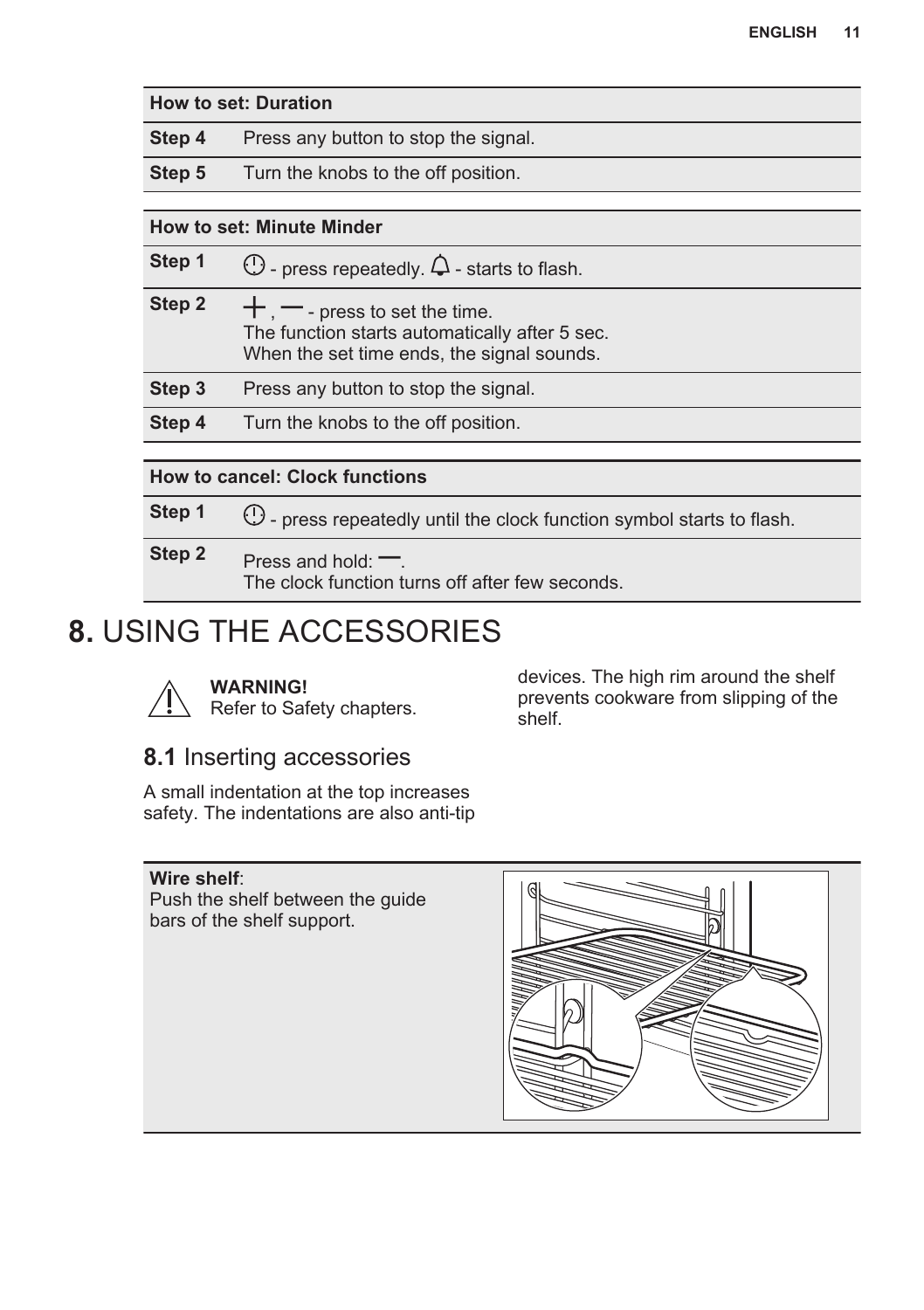#### <span id="page-11-0"></span>**Baking tray:**

Push the tray between the guide bars of the shelf support.



**Wire shelf, Baking tray:** Push the tray between the guide bars of the shelf support and the wire shelf on the guide bars above.



### **9.** ADDITIONAL FUNCTIONS

### **9.1** Cooling fan

When the oven operates, the cooling fan turns on automatically to keep the

### **10.** HINTS AND TIPS



Refer to Safety chapters.

### **10.1** Cooking recommendations

### $\bigodot$

The temperature and cooking times in the tables are guidelines only. They depend on the recipes and the quality and quantity of the ingredients used. Your oven may bake or roast differently to the oven you had before. The hints below show recommended settings for temperature, cooking time and shelf position for specific types of the food.

If you cannot find the settings for a special recipe, look for the similar one.

### **10.2** Baking

For the first baking, use the lower temperature.

You can extend the baking time by 10 – 15 minutes if you bake cakes on more than one shelf position.

Cakes and pastries at different heights do not always brown equally. There is no need to change the temperature setting if an unequal browning occurs. The differences equalize during baking.

surfaces of the oven cool. If you turn off the oven, the cooling fan can continue to operate until the oven cools down.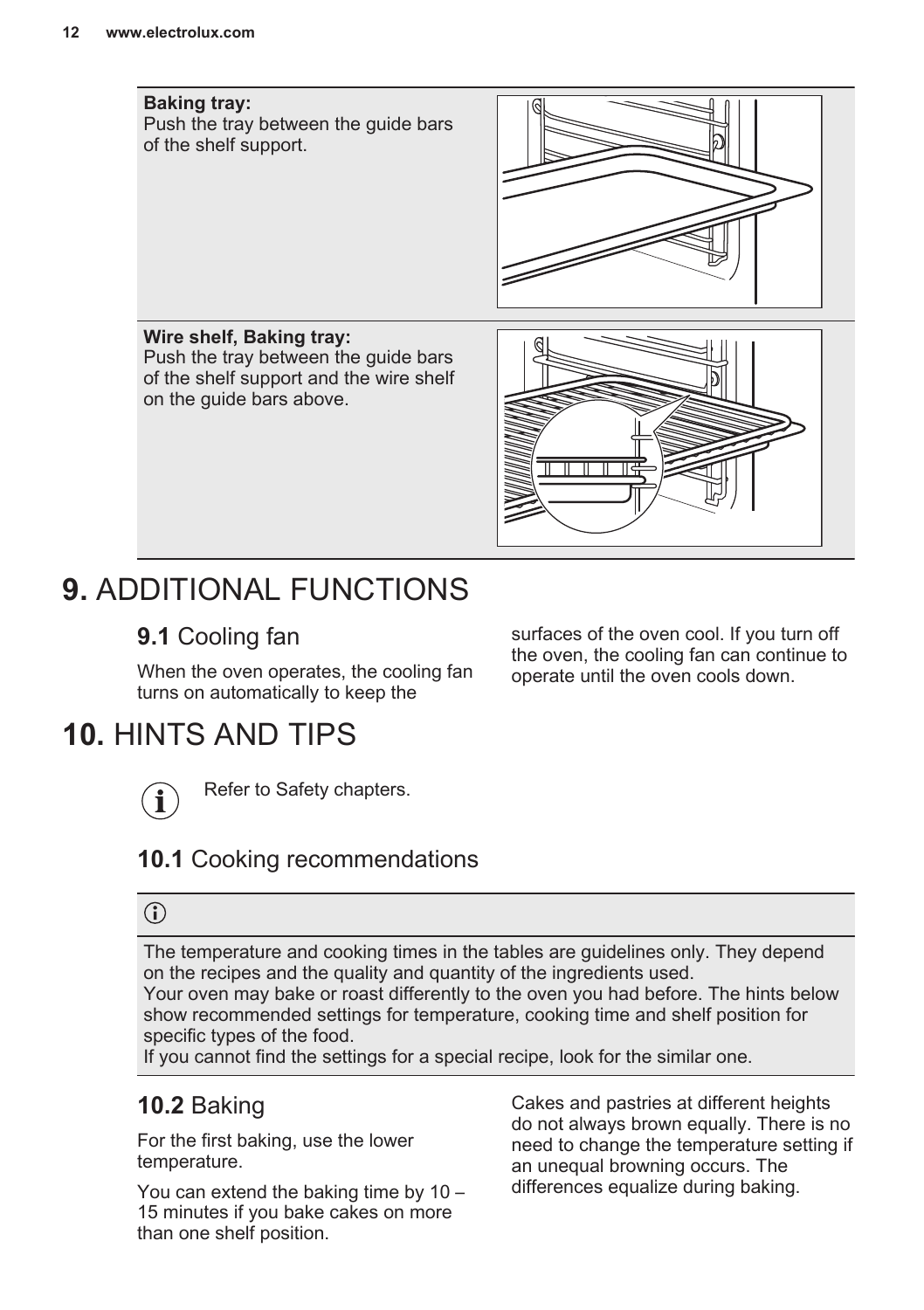Trays in the oven can distort during baking. When the trays are cold again, the distortions disappear.

### **10.3** Tips on baking

| <b>Baking results</b>                                                 | <b>Possible cause</b>                                                    | <b>Remedy</b>                                                          |
|-----------------------------------------------------------------------|--------------------------------------------------------------------------|------------------------------------------------------------------------|
| The bottom of the cake<br>is not baked sufficient-<br>ly.             | The shelf position is incor-<br>rect.                                    | Put the cake on a lower shelf.                                         |
| The cake sinks and<br>becomes soggy or                                | The oven temperature is<br>too high.                                     | Next time set slightly lower<br>oven temperature.                      |
| streaky.                                                              | The oven temperature is<br>too high and the baking<br>time is too short. | Next time set a longer baking<br>time and lower oven tempera-<br>ture. |
| The cake is too dry.                                                  | The oven temperature is<br>too low.                                      | Next time set higher oven tem-<br>perature.                            |
|                                                                       | The baking time is too<br>long.                                          | Next time set shorter baking<br>time.                                  |
| The cake bakes un-<br>evenly.                                         | The oven temperature is<br>too high and the baking<br>time is too short. | Next time set a longer baking<br>time and lower oven tempera-<br>ture. |
|                                                                       | The cake batter is not<br>evenly distributed.                            | Next time spread the cake bat-<br>ter evenly on the baking tray.       |
| The cake is not ready<br>in the baking time<br>specified in a recipe. | The oven temperature is<br>too low.                                      | Next time set a slightly higher<br>oven temperature.                   |

### **10.4** Baking on one shelf level

| <b>BAKING IN</b><br><b>TINS</b>                           |                  | $(^{\circ}C)$ | (min)     |                |
|-----------------------------------------------------------|------------------|---------------|-----------|----------------|
| Flan base -<br>short pastry,<br>preheat the<br>empty oven | True Fan Cooking | $170 - 180$   | $10 - 25$ | $\overline{2}$ |
| Flan base -<br>sponge cake<br>mixture                     | True Fan Cooking | $150 - 170$   | $20 - 25$ | $\mathfrak{p}$ |
| Ring cake /<br><b>Brioche</b>                             | True Fan Cooking | $150 - 160$   | $50 - 70$ | 1              |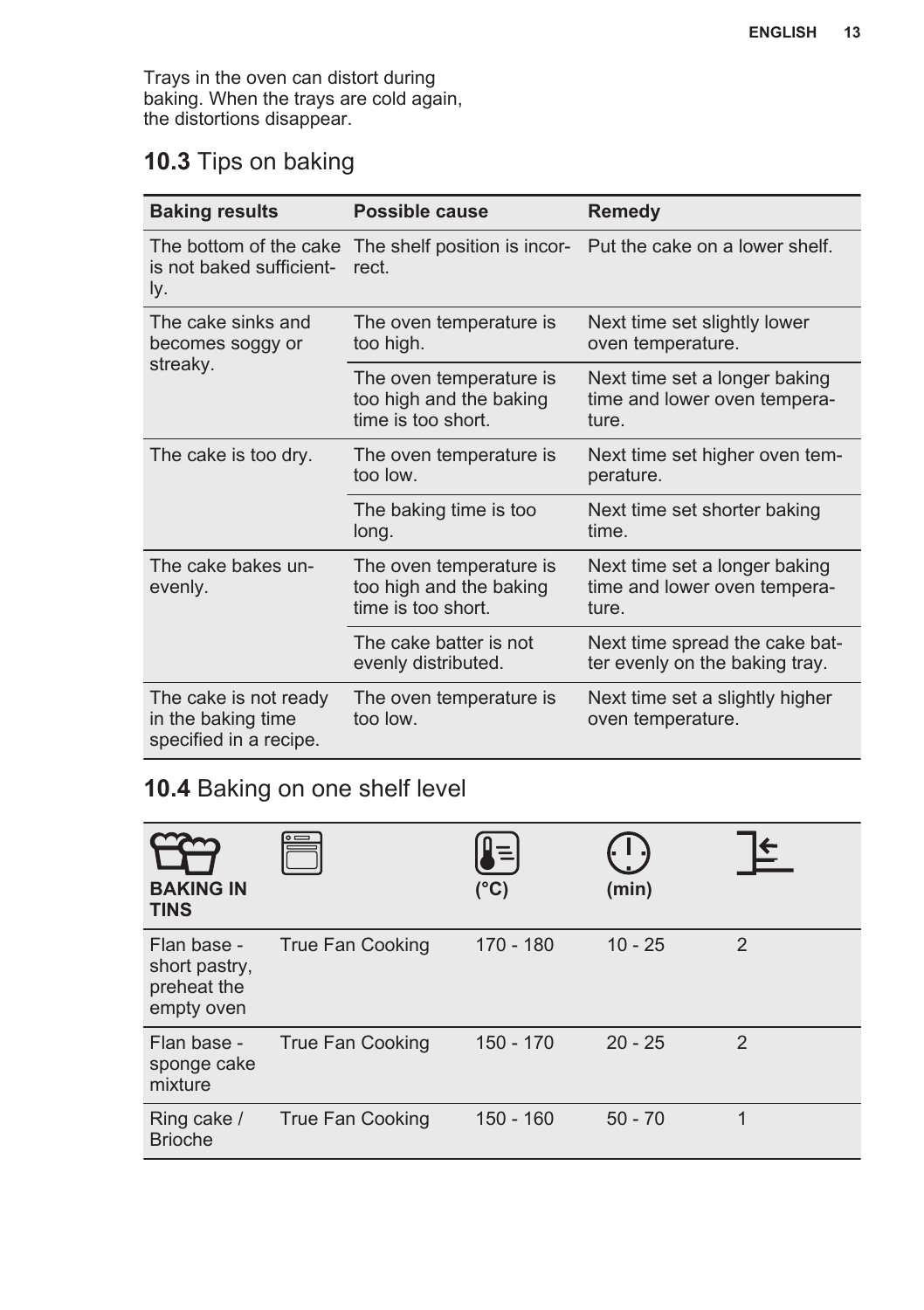| <b>BAKING IN</b><br><b>TINS</b>  | $\circ$ $\qquad$                 | $(^{\circ}C)$ | (min)     |  |
|----------------------------------|----------------------------------|---------------|-----------|--|
| Madeira<br>cake / Fruit<br>cakes | True Fan Cooking                 | $140 - 160$   | $70 - 90$ |  |
| Cheesecake                       | <b>Conventional Cook-</b><br>ing | $170 - 190$   | $60 - 90$ |  |

Use the third shelf position.

Use the function: True Fan Cooking.

Use a baking tray.

| <b>CAKES / PASTRIES /</b><br><b>BREADS</b>                                 | (°C)        | (min)     |
|----------------------------------------------------------------------------|-------------|-----------|
| Cake with crumble topping                                                  | $150 - 160$ | $20 - 40$ |
| Fruit flans (made of yeast dough /<br>sponge cake mixture), use a deep pan | 150         | $35 - 55$ |
| Fruit flans made of short pastry                                           | $160 - 170$ | $40 - 80$ |

Preheat the empty oven.

Use the function: Conventional Cooking.

Use a baking tray.

| <b>CAKES/</b><br><b>PASTRIES /</b><br><b>BREADS</b> | 틱<br>$(^{\circ}C)$ | (min)     |   |
|-----------------------------------------------------|--------------------|-----------|---|
| Swiss roll                                          | $180 - 200$        | $10 - 20$ | 3 |
| Rye bread:                                          | first: 230         | 20        | 1 |
|                                                     | then: 160 - 180    | $30 - 60$ |   |
| Buttered almond<br>cake / Sugar cakes               | $190 - 210$        | $20 - 30$ | 3 |
| Cream puffs /<br>Eclairs                            | $190 - 210$        | $20 - 35$ | 3 |
| Plaited bread /<br><b>Bread crown</b>               | $170 - 190$        | $30 - 40$ | 3 |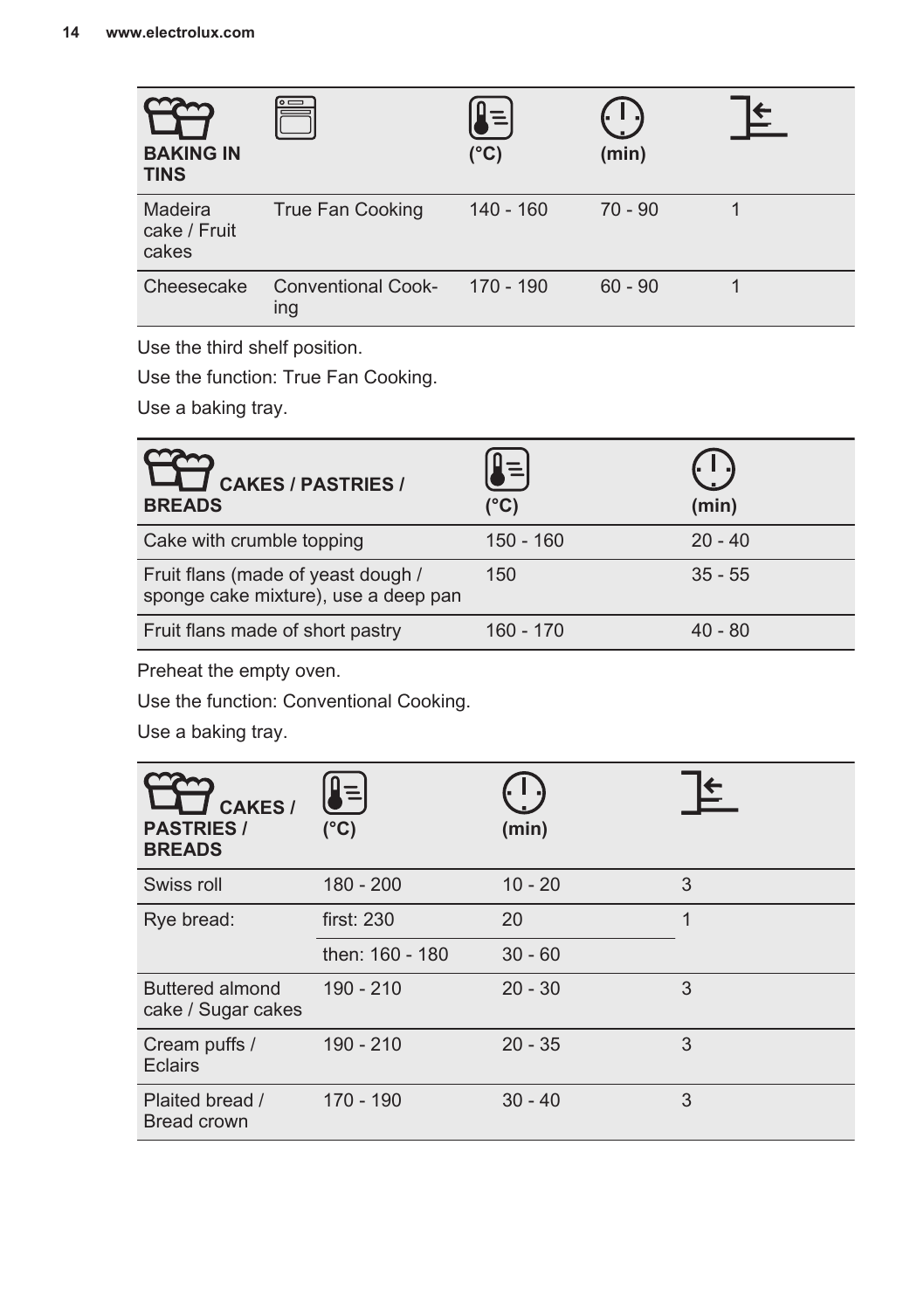| <b>CAKES/</b><br><b>PASTRIES /</b><br><b>BREADS</b>                                       | Ξ<br>(°C)   | (min)     |                |
|-------------------------------------------------------------------------------------------|-------------|-----------|----------------|
| Fruit flans (made of 170<br>yeast dough /<br>sponge cake mix-<br>ture), use a deep<br>pan |             | $35 - 55$ | 3              |
| Yeast cakes with<br>delicate toppings<br>(e.g. quark, cream,<br>custard)                  | $160 - 180$ | $40 - 80$ | 3              |
| Christstollen                                                                             | $160 - 180$ | $50 - 70$ | $\mathfrak{p}$ |

Use the third shelf position.

| <b>BISCUITS</b>                                            |                            | (°C)        | (min)       |
|------------------------------------------------------------|----------------------------|-------------|-------------|
| Short pastry biscuits                                      | True Fan Cooking           | $150 - 160$ | $10 - 20$   |
| Rolls, preheat the<br>empty oven                           | True Fan Cooking           | 160         | $10 - 25$   |
| Biscuits made of<br>sponge cake mixture                    | True Fan Cooking 150 - 160 |             | $15 - 20$   |
| Puff pastries, preheat<br>the empty oven                   | True Fan Cooking           | 170 - 180   | $20 - 30$   |
| Biscuits made of yeast True Fan Cooking 150 - 160<br>dough |                            |             | $20 - 40$   |
| Macaroons                                                  | True Fan Cooking 100 - 120 |             | $30 - 50$   |
| Pastries made of egg<br>white / Meringues                  | True Fan Cooking 80 - 100  |             | $120 - 150$ |
| Rolls, preheat the<br>empty oven                           | Conventional<br>Cooking    | $190 - 210$ | $10 - 25$   |

### **10.5** Bakes and gratins

Use the first shelf position.

|                                        |                  | (°C)        | (min)     |
|----------------------------------------|------------------|-------------|-----------|
| Baguettes topped<br>with melted cheese | True Fan Cooking | $160 - 170$ | $15 - 30$ |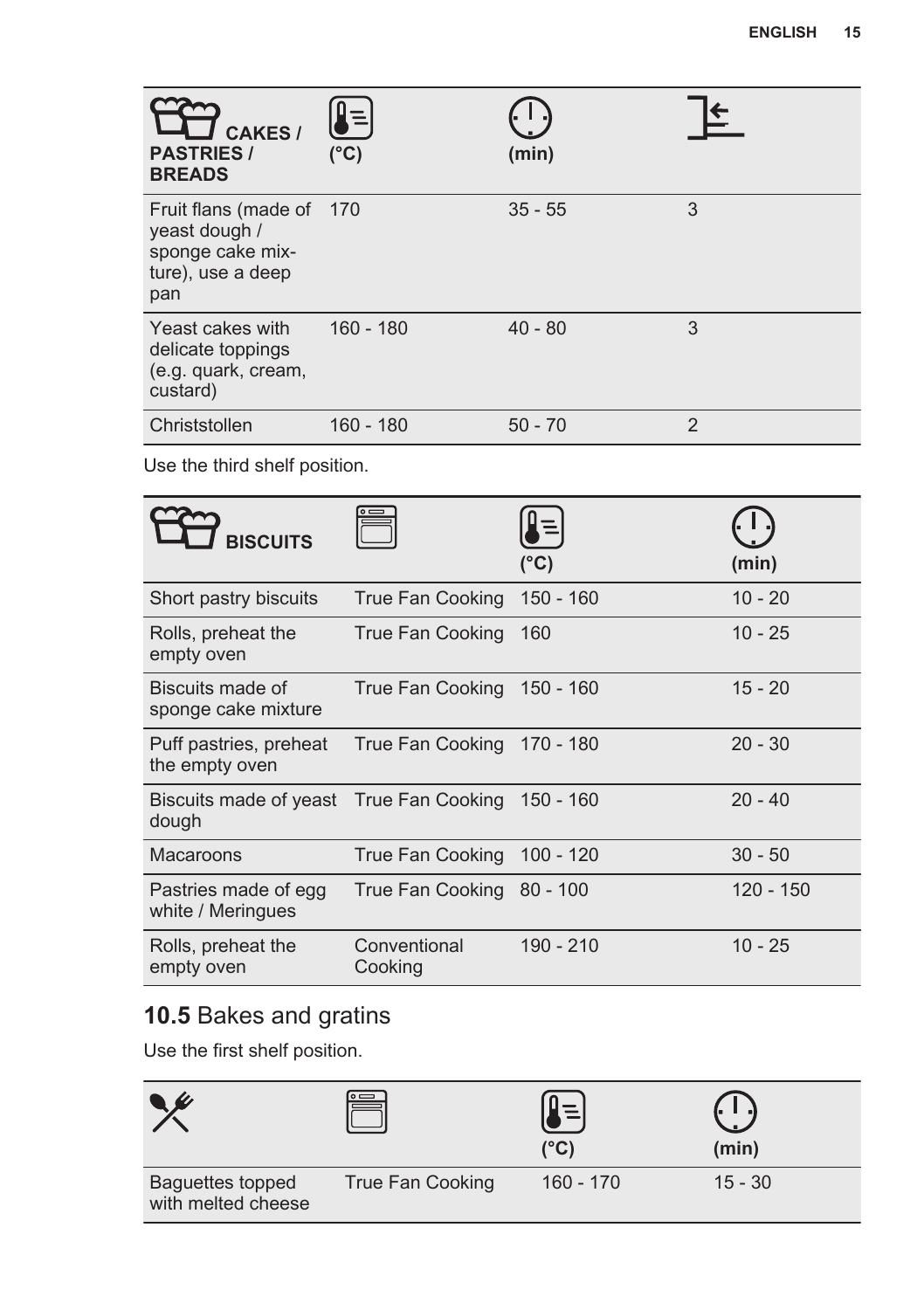|                                                                   |                             | $(^{\circ}C)$ | (min)     |
|-------------------------------------------------------------------|-----------------------------|---------------|-----------|
| Vegetables au gratin, Turbo Grilling<br>preheat the empty<br>oven |                             | $160 - 170$   | $15 - 30$ |
| Lasagne                                                           | Conventional Cooking        | 180 - 200     | $25 - 40$ |
| Fish bakes                                                        | <b>Conventional Cooking</b> | 180 - 200     | $30 - 60$ |
| Stuffed vegetables                                                | True Fan Cooking            | $160 - 170$   | $30 - 60$ |
| Sweet bakes                                                       | Conventional Cooking        | 180 - 200     | $40 - 60$ |
| Pasta bake                                                        | <b>Conventional Cooking</b> | 180 - 200     | $45 - 60$ |

### **10.6** Multilevel Baking

Use the baking trays.

Use the function: True Fan Cooking.

| CAKES /<br><b>PASTRIES</b>                                     |               |               |           |           |             |             |  |
|----------------------------------------------------------------|---------------|---------------|-----------|-----------|-------------|-------------|--|
|                                                                |               | $(^{\circ}C)$ |           | (min)     |             | 2 positions |  |
| Cream puffs /<br>Eclairs, preheat the<br>empty oven            |               | $160 - 180$   |           | $25 - 45$ |             | 1/4         |  |
| Dry streusel cake                                              |               | $150 - 160$   |           | $30 - 45$ |             | 1/4         |  |
| BIS-<br><b>CUITS /</b>                                         | $(^{\circ}C)$ |               | (min)     |           |             |             |  |
| <b>SMALL</b><br><b>CAKES / PAS-</b><br>TRIES /<br><b>ROLLS</b> |               |               |           |           | 2 positions | 3 positions |  |
| <b>Rolls</b>                                                   | 180           |               | $20 - 30$ |           | 1/4         |             |  |
| Short pastry<br>biscuits                                       |               | $150 - 160$   | $20 - 40$ |           | 1/4         | 1/3/5       |  |
| <b>Biscuits made</b><br>of sponge cake<br>mixture              |               | $160 - 170$   | $25 - 40$ |           | 1/4         |             |  |
| Puff pastries,<br>preheat the<br>empty oven                    |               | $170 - 180$   | $30 - 50$ |           | 1/4         |             |  |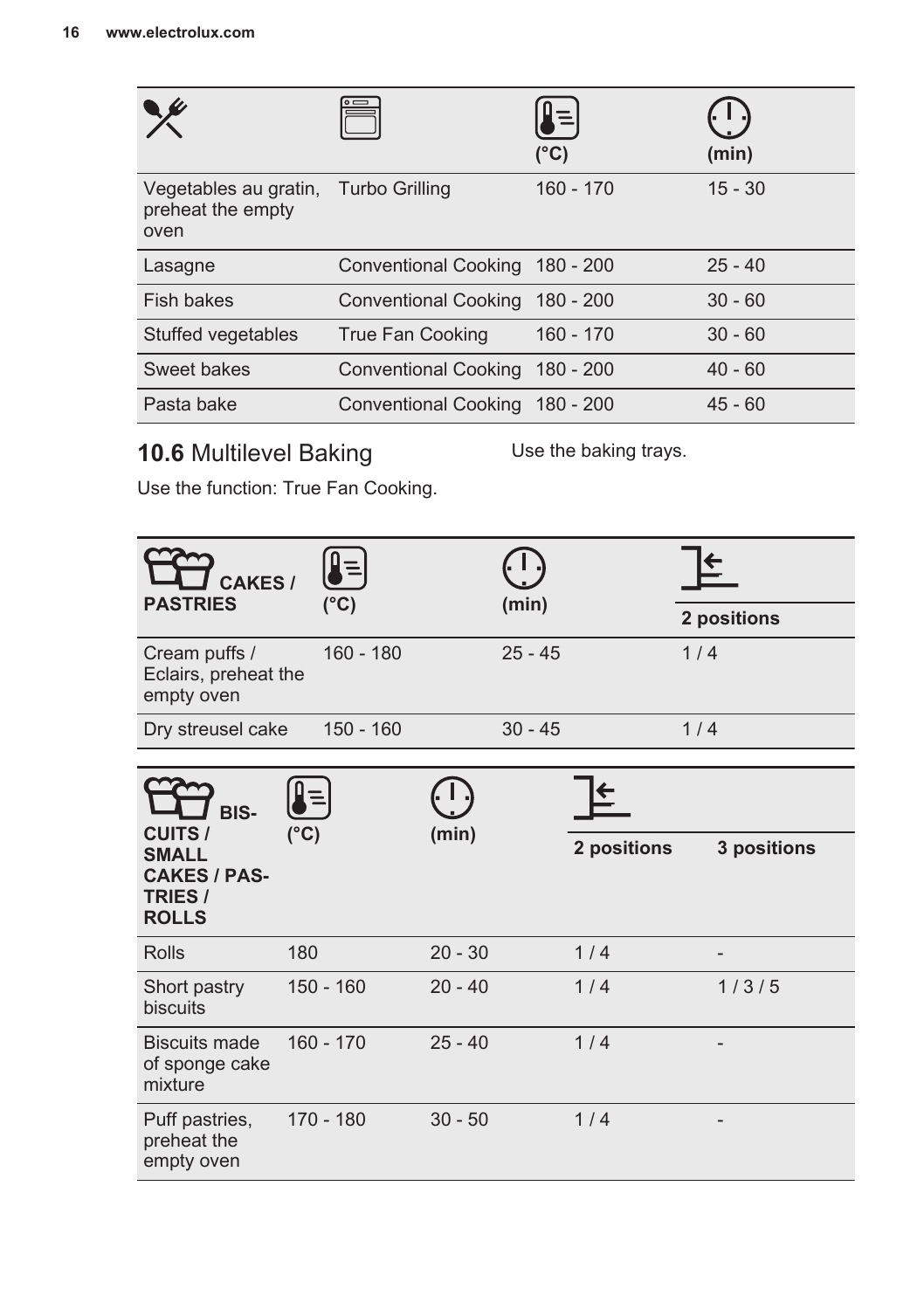| BIS-<br><b>CUITS /</b>                                                | $\equiv$      | (min)       |             |             |
|-----------------------------------------------------------------------|---------------|-------------|-------------|-------------|
| <b>SMALL</b><br><b>CAKES / PAS-</b><br><b>TRIES /</b><br><b>ROLLS</b> | $(^{\circ}C)$ |             | 2 positions | 3 positions |
| <b>Biscuits made</b><br>of yeast dough                                | $160 - 170$   | $30 - 60$   | 1/4         |             |
| <b>Macaroons</b>                                                      | $100 - 120$   | $40 - 80$   | 1/4         | -           |
| Biscuits made<br>of egg white /<br><b>Meringues</b>                   | $80 - 100$    | $130 - 170$ | 1/4         |             |

### **10.7** Tips on Roasting

Use heat-resistant ovenware.

Roast lean meat covered (you can use aluminium foil).

Roast large meat joints directly in the tray or on the wire shelf placed above the tray.

Put some water in the tray to prevent dripping fat from burning.

Turn the roast after 1/2 - 2/3 of the cooking time.

Roast meat and fish in large pieces (1 kg or more).

Baste meat joints with their own juice several times during roasting.

### **10.8** Roasting

Use the first shelf position.

| <b>BEEF</b>                                                   |                        |                         |               |           |
|---------------------------------------------------------------|------------------------|-------------------------|---------------|-----------|
|                                                               |                        |                         | $(^{\circ}C)$ | (min)     |
| Pot roast                                                     | $1 - 1.5$ kg           | Conventional<br>Cooking | 230           | 120 - 150 |
| Roast beef or fillet.<br>rare, preheat the<br>empty oven      | per cm of<br>thickness | <b>Turbo Grilling</b>   | 190 - 200     | $5 - 6$   |
| Roast beef or fillet,<br>medium, preheat<br>the empty oven    | per cm of<br>thickness | Turbo Grilling          | 180 - 190     | $6 - 8$   |
| Roast beef or fillet,<br>well done, preheat<br>the empty oven | per cm of<br>thickness | Turbo Grilling          | 170 - 180     | $8 - 10$  |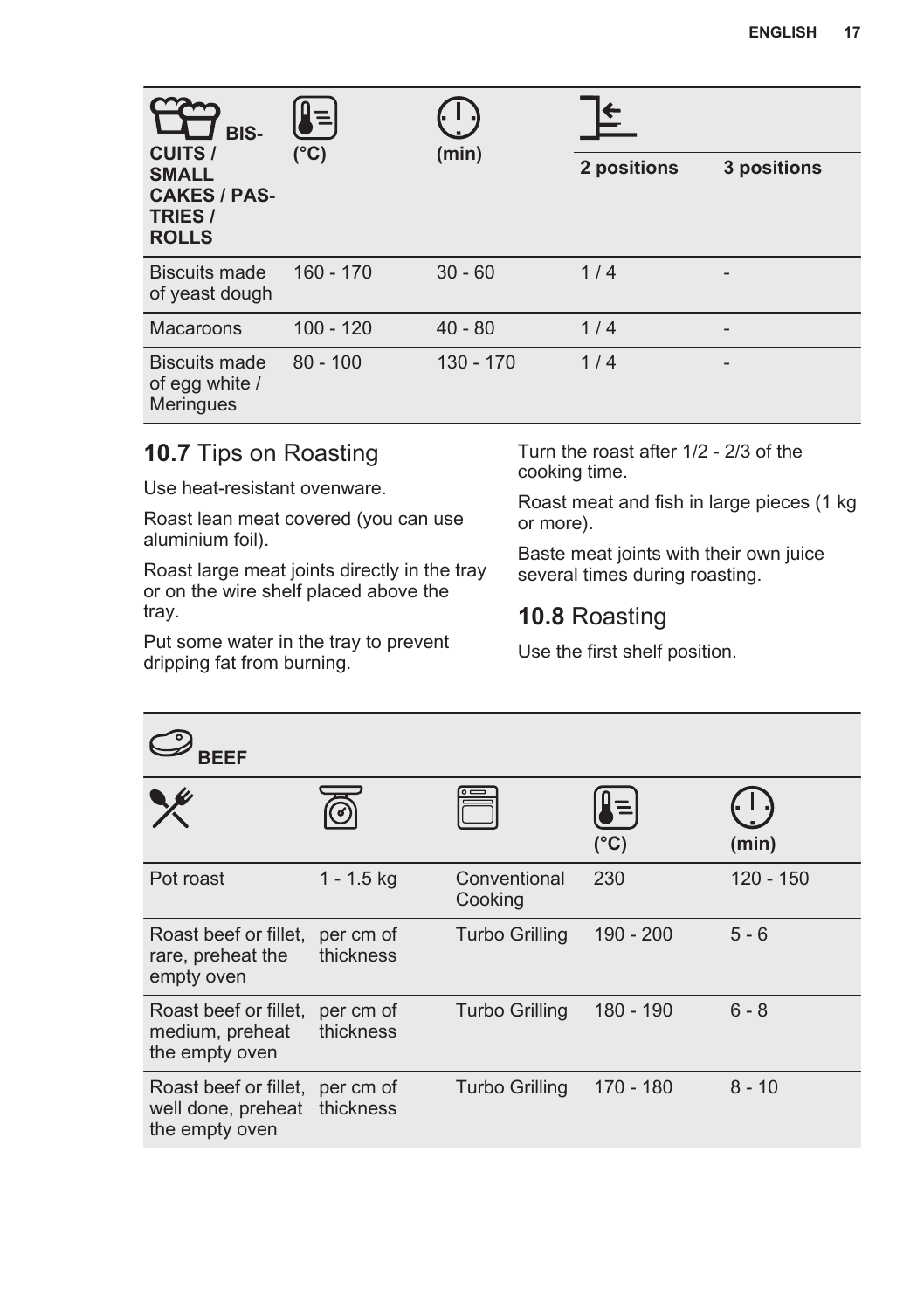| $\bigcirc$ pork                   |                                   |               |             |  |  |
|-----------------------------------|-----------------------------------|---------------|-------------|--|--|
|                                   | Use the function: Turbo Grilling. |               |             |  |  |
|                                   | (kg)                              | $(^{\circ}C)$ | (min)       |  |  |
| Shoulder / Neck / Ham<br>joint    | $1 - 1.5$                         | $160 - 180$   | $90 - 120$  |  |  |
| Chops / Spare rib                 | $1 - 1.5$                         | 170 - 180     | $60 - 90$   |  |  |
| Meatloaf                          | $0.75 - 1$                        | $160 - 170$   | $50 - 60$   |  |  |
| Pork knuckle, pre-<br>cooked      | $0.75 - 1$                        | 150 - 170     | $90 - 120$  |  |  |
| $\mathscr{D}_{\mathsf{VEAL}}$     |                                   |               |             |  |  |
|                                   | Use the function: Turbo Grilling. |               |             |  |  |
|                                   | (kg)                              | (°C)          | (min)       |  |  |
| Roast veal                        | 1                                 | $160 - 180$   | $90 - 120$  |  |  |
| Veal knuckle                      | $1.5 - 2$                         | $160 - 180$   | $120 - 150$ |  |  |
| $\mathcal{D}_{\mathsf{LAMB}}$     |                                   |               |             |  |  |
| Use the function: Turbo Grilling. |                                   |               |             |  |  |
|                                   | (kg)                              | $(^{\circ}C)$ | (min)       |  |  |
| Lamb leg / Roast<br>lamb          | $1 - 1.5$                         | $150 - 170$   | $100 - 120$ |  |  |
| Lamb saddle                       | $1 - 1.5$                         | $160 - 180$   | $40 - 60$   |  |  |
|                                   |                                   |               |             |  |  |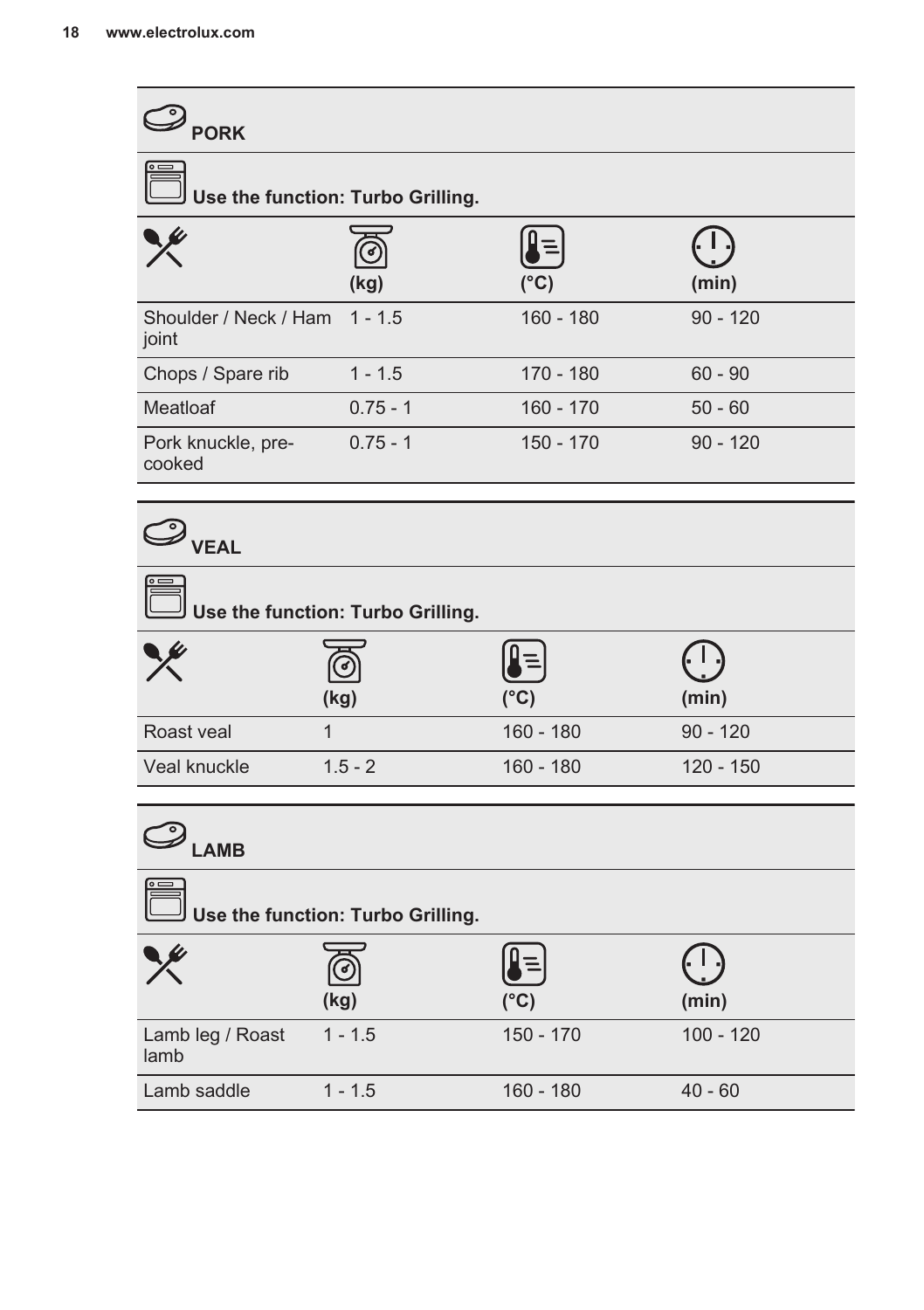| <b>GAME</b>                                     |            |               |           |
|-------------------------------------------------|------------|---------------|-----------|
| l∘ —<br>Use the function: Conventional Cooking. |            |               |           |
|                                                 | (ව<br>(kg) | $(^{\circ}C)$ | (min)     |
| Saddle / Hare leg,<br>preheat the empty<br>oven | up to 1    | 230           | $30 - 40$ |
| Venison saddle                                  | $1.5 - 2$  | $210 - 220$   | $35 - 40$ |
| Haunch of venison                               | $1.5 - 2$  | 180 - 200     | $60 - 90$ |
|                                                 |            |               |           |

# **POULTRY**

| Use the function: Turbo Grilling. |                    |               |             |  |
|-----------------------------------|--------------------|---------------|-------------|--|
|                                   | $\epsilon$<br>(kg) | $(^{\circ}C)$ | (min)       |  |
| Poultry, portions                 | $0.2 - 0.25$ each  | $200 - 220$   | $30 - 50$   |  |
| Chicken, half                     | $0.4 - 0.5$ each   | 190 - 210     | $35 - 50$   |  |
| Chicken, poulard                  | $1 - 1.5$          | 190 - 210     | $50 - 70$   |  |
| <b>Duck</b>                       | $1.5 - 2$          | $180 - 200$   | $80 - 100$  |  |
| Goose                             | $3.5 - 5$          | $160 - 180$   | 120 - 180   |  |
| Turkey                            | $2.5 - 3.5$        | $160 - 180$   | $120 - 150$ |  |
| Turkey                            | $4 - 6$            | $140 - 160$   | 150 - 240   |  |

# **FISH (STEAMED)**

| ∣∘⊏<br>$\exists$ Use the function: Conventional Cooking. |           |             |           |
|----------------------------------------------------------|-----------|-------------|-----------|
|                                                          | (kg)      | (°C)        | (min)     |
| Whole fish                                               | $1 - 1.5$ | $210 - 220$ | $40 - 60$ |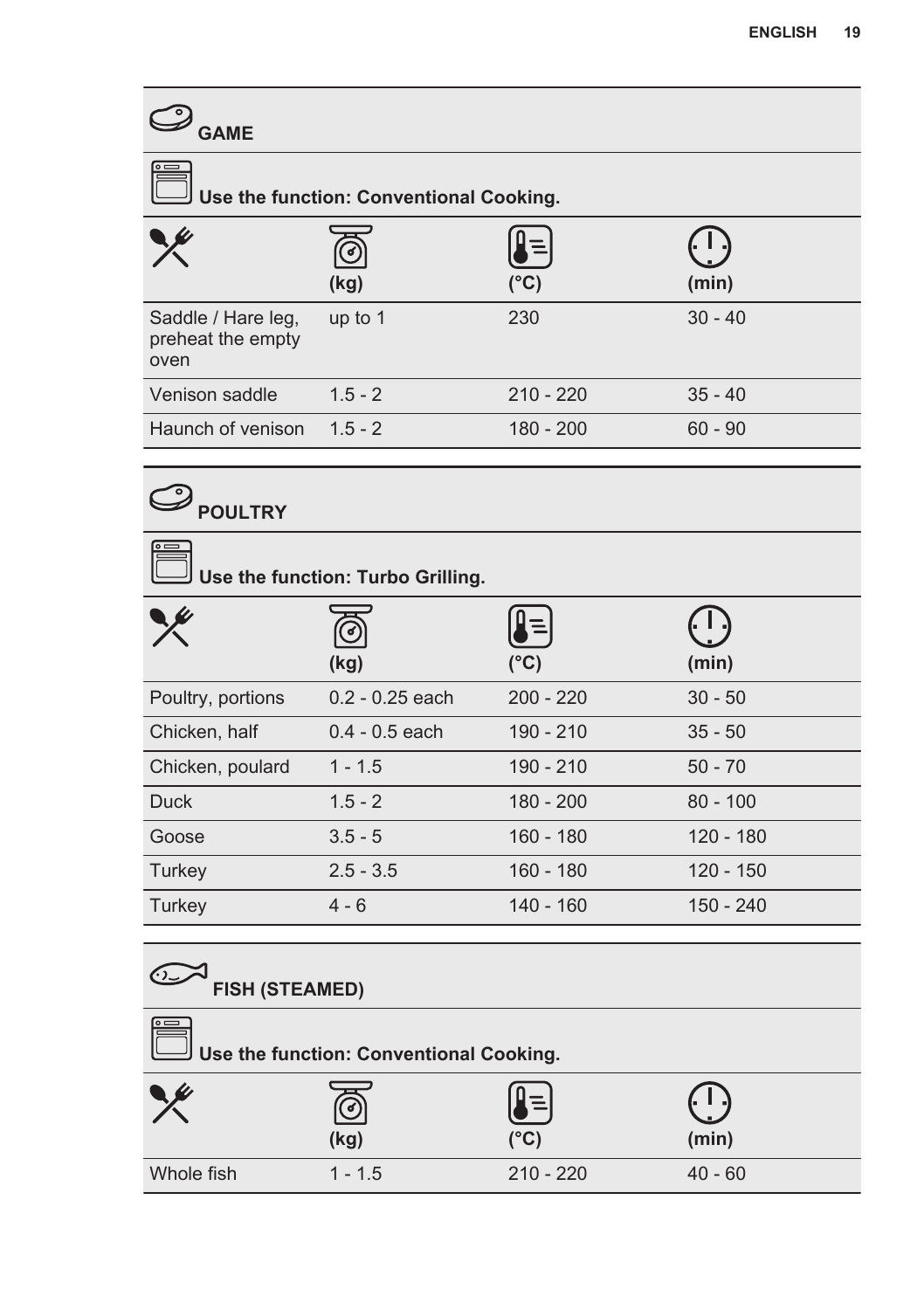**10.9** Crispy baking with: Pizza Function

| <b>PI77A</b>                                   |                               |           |  |
|------------------------------------------------|-------------------------------|-----------|--|
|                                                | Use the first shelf position. |           |  |
|                                                | $(^{\circ}C)$                 | (min)     |  |
| Tarts                                          | 180 - 200                     | $40 - 55$ |  |
| Spinach<br>flan                                | $160 - 180$                   | $45 - 60$ |  |
| Quiche lor- 170 - 190<br>raine /<br>Swiss flan |                               | $45 - 55$ |  |
| Cheese-<br>cake                                | 140 - 160                     | $60 - 90$ |  |
| Vegetable<br>pie                               | 160 - 180                     | $50 - 60$ |  |



 $\sqrt{ss}$  **Preheat the empty oven before cooking.**

 **Use the second shelf position.**

|                                         | (°C)        | (min)     |
|-----------------------------------------|-------------|-----------|
| Pizza, thin<br>crust. use a<br>deep pan | $200 - 230$ | $15 - 20$ |
| Pizza, thick 180 - 200<br>crust         |             | $20 - 30$ |
| Unleavened 230 - 250<br>bread           |             | $10 - 20$ |
| Puff pastry<br>flan                     | $160 - 180$ | $45 - 55$ |

| <b>PI77A</b> |
|--------------|
|              |

 $\overline{\phantom{a}}$ 

**Fig. 3** Preheat the empty oven before **cooking.**

 **Use the second shelf position.**

|                  | $(^{\circ}C)$ | (min)     |
|------------------|---------------|-----------|
| Flammku-<br>chen | $230 - 250$   | $12 - 20$ |
| Pierogi          | 180 - 200     | $15 - 25$ |

### **10.10** Grill

Preheat the empty oven before cooking.

Grill only thin pieces of meat or fish.

Put a pan on the first shelf position to collect fat.

# **FAST GRILLING**



 **Use the fourth shelf position unless specified otherwise.**



 **Use the function: Fast Grilling**



 **Grill with the maximum temper‐ ature setting.**

|                         | (min)     | (min)    |
|-------------------------|-----------|----------|
|                         | 1st side  | 2nd side |
| Pork fillet             | $10 - 12$ | $6 - 10$ |
| Sausages                | $10 - 12$ | 6 - 8    |
| <b>Steaks</b>           | $7 - 10$  | $6 - 8$  |
| Toast with top-<br>ping | $6 - 8$   |          |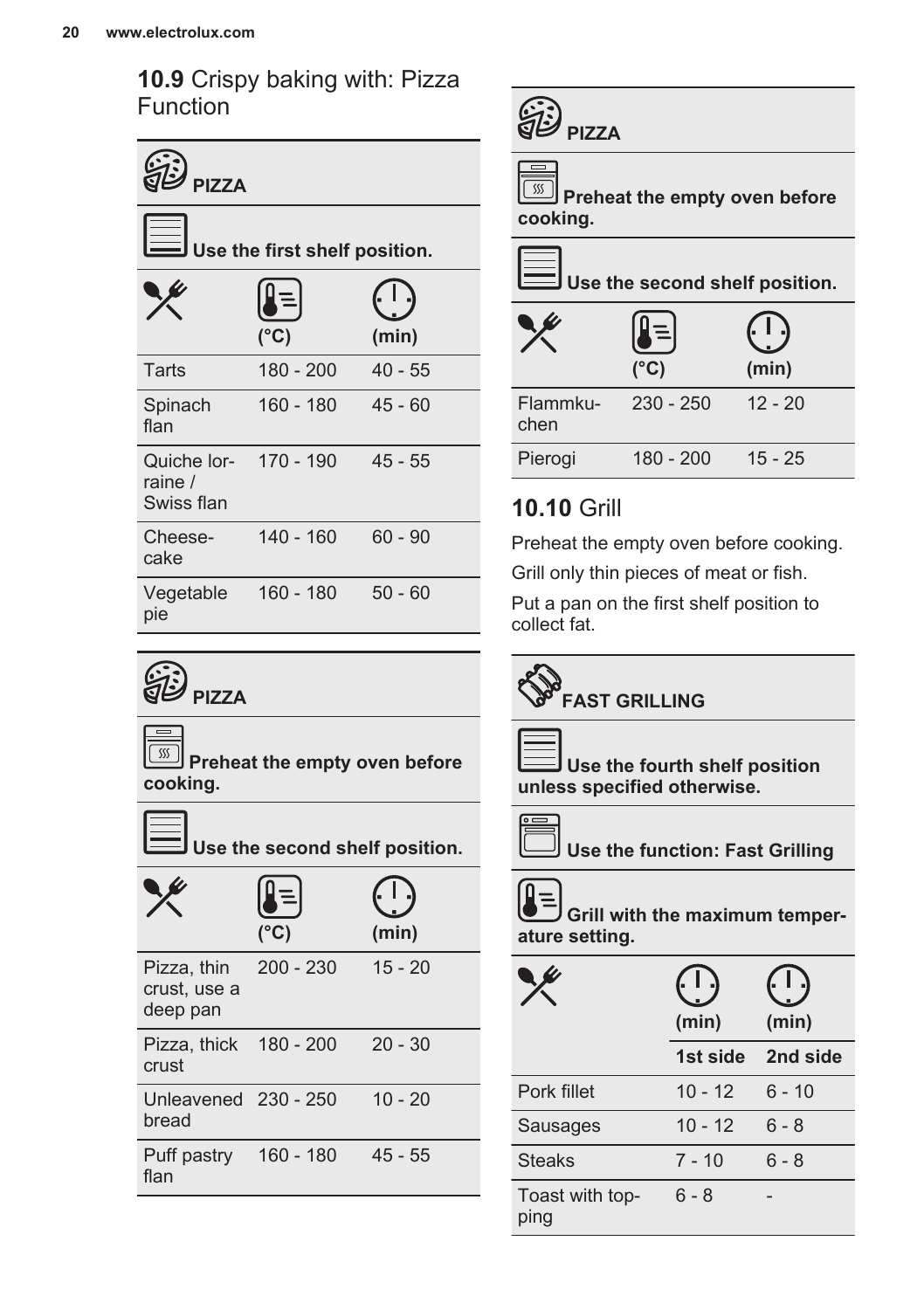### **10.11** Frozen Foods

| <b>DEFROSTING</b>                   |               |           |                |  |
|-------------------------------------|---------------|-----------|----------------|--|
| Use the function: True Fan Cooking. |               |           |                |  |
|                                     | $(^{\circ}C)$ | (min)     |                |  |
| Pizza, frozen                       | $200 - 220$   | $15 - 25$ | 2              |  |
| Pizza American, frozen              | 190 - 210     | $20 - 25$ | 2              |  |
| Pizza, chilled                      | $210 - 230$   | $13 - 25$ | $\overline{2}$ |  |
| Pizza snacks, frozen                | 180 - 200     | $15 - 30$ | $\overline{2}$ |  |
| French fries, thin                  | $200 - 220$   | $20 - 30$ | 3              |  |
| French fries, thick                 | $200 - 220$   | $25 - 35$ | 3              |  |
| Wedges / Croquettes                 | $220 - 230$   | $20 - 35$ | 3              |  |
| Hash browns                         | $210 - 230$   | $20 - 30$ | 3              |  |
| Lasagne / Cannelloni,<br>fresh      | $170 - 190$   | $35 - 45$ | 2              |  |
| Lasagne / Cannelloni,<br>frozen     | $160 - 180$   | $40 - 60$ | 2              |  |
| <b>Baked cheese</b>                 | 170 - 190     | $20 - 30$ | 3              |  |
| Chicken wings                       | 190 - 210     | $20 - 30$ | $\overline{2}$ |  |

### **10.12** Defrost

Remove the food packaging and put the food on a plate.

Do not cover the food, as this can extend the defrost time.

For large portions of food place an upturned empty plate on the bottom of

Use the first shelf position.

the oven cavity. Put the food in a deep dish and set it on top of the plate inside the oven. Remove the shelf supports if necessary.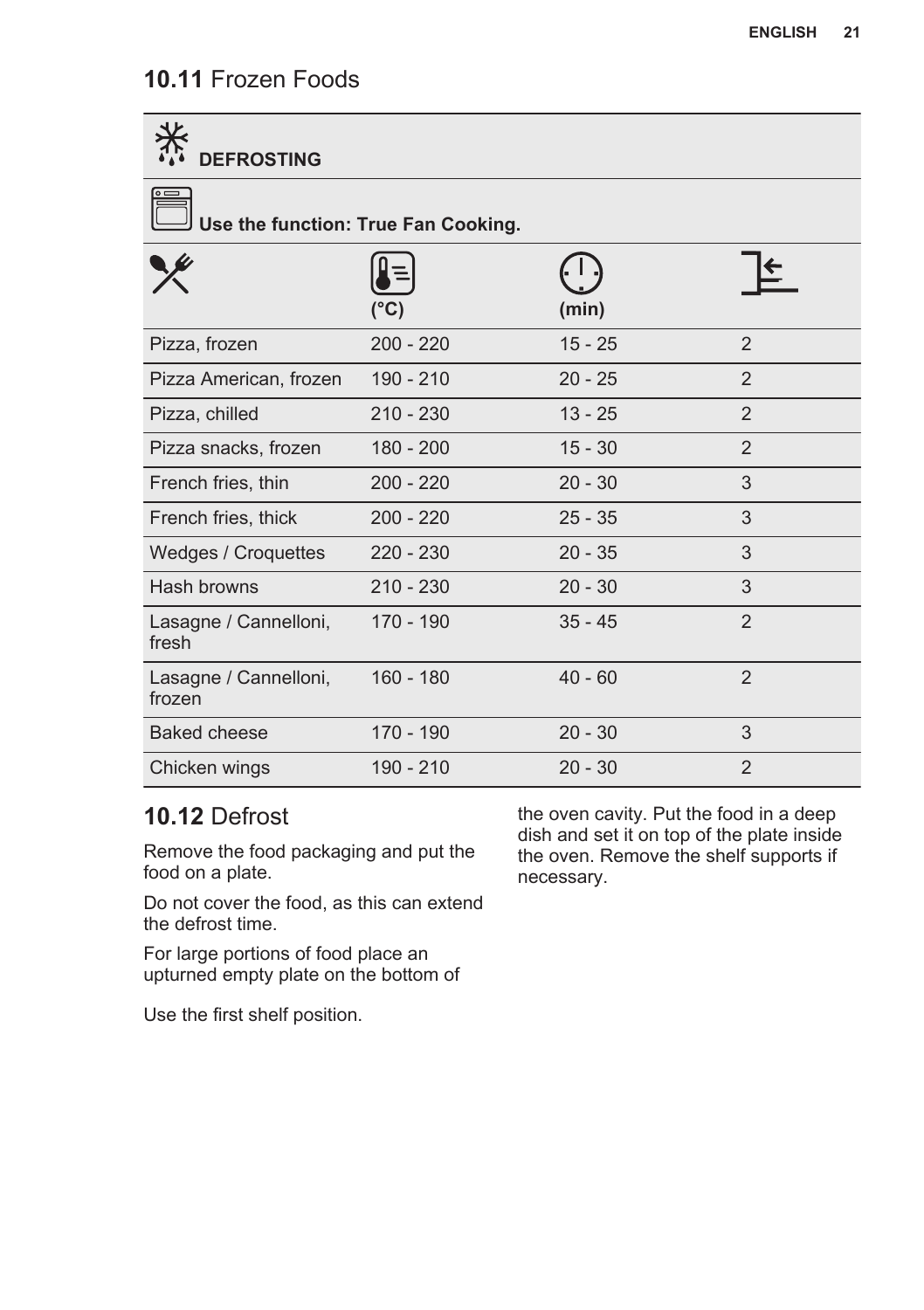|                     | (kg)           | (min)<br><b>Defrosting</b><br>time | (min)<br>Further de-<br>frosting time |                                                            |
|---------------------|----------------|------------------------------------|---------------------------------------|------------------------------------------------------------|
| Chicken             | 1              | $100 - 140$                        | $20 - 30$                             | Turn halfway<br>through.                                   |
| Meat                | 1              | $100 - 140$                        | $20 - 30$                             | Turn halfway<br>through.                                   |
| Trout               | 0.15           | $25 - 35$                          | $10 - 15$                             |                                                            |
| <b>Strawberries</b> | 0.3            | $30 - 40$                          | $10 - 20$                             |                                                            |
| <b>Butter</b>       | 0.25           | $30 - 40$                          | $10 - 15$                             |                                                            |
| Cream               | $2 \times 0.2$ | $80 - 100$                         | $10 - 15$                             | Whip the cream<br>when still slightly<br>frozen in places. |
| Gateau              | 1.4            | 60                                 | 60                                    |                                                            |

### **10.13** Preserving

Use the function Bottom Heat.

Use only preserve jars of the same dimensions available on the market.

Do not use jars with twist-off and bayonet type lids or metal tins.

Use the first shelf position.

Put no more than six one-litre preserve jars on the baking tray.

Fill the jars equally and close with a clamp.

The jars cannot touch each other.

Put approximately 1/2 litre of water into the baking tray to give sufficient moisture in the oven.

When the liquid in the jars starts to simmer (after approximately 35 - 60 minutes with one-litre jars), stop the oven or decrease the temperature to 100 °C (see the table).

Set the temperature to 160 - 170 °C.

| <b>SOFT FRUIT</b>                                                                   |                                | (min)     | <b>Cooking time</b><br>until simmering                    |
|-------------------------------------------------------------------------------------|--------------------------------|-----------|-----------------------------------------------------------|
| Strawberries / Blue- 35 - 45<br>berries / Raspber-<br>ries / Ripe goose-<br>berries |                                |           |                                                           |
| <b>STONE</b><br><b>FRUIT</b>                                                        | (min)<br>Cooking<br>time until | simmering | (min)<br><b>Continue</b><br>to cook at<br>100 $\degree$ C |
| Peaches /<br>Quinces /<br>Plums                                                     | $35 - 45$                      |           | $10 - 15$                                                 |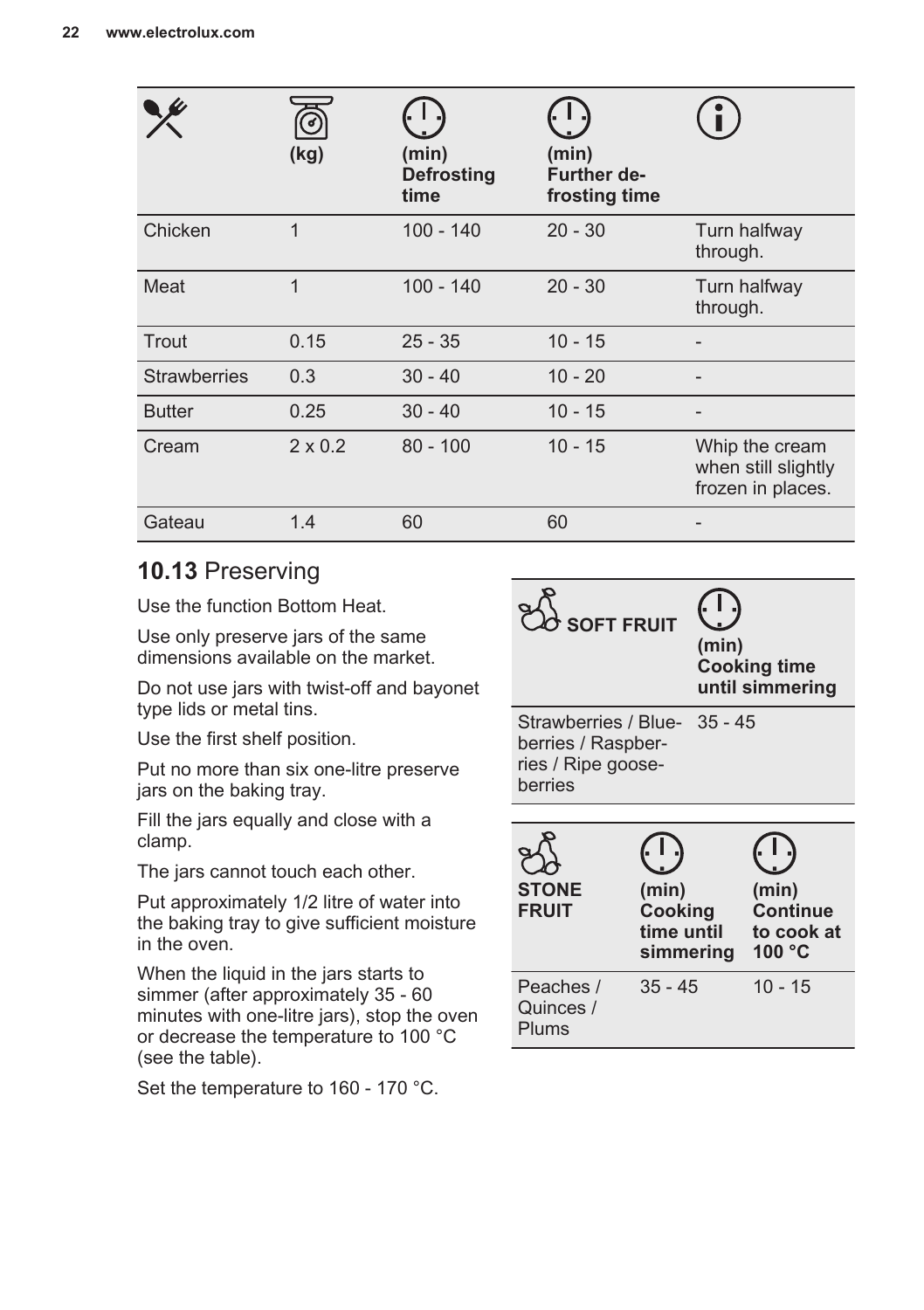| <b>VEGETA-</b>                      | (min)                              | (min)                                            |
|-------------------------------------|------------------------------------|--------------------------------------------------|
| <b>BLES</b>                         | Cooking<br>time until<br>simmering | <b>Continue</b><br>to cook at<br>100 $\degree$ C |
| Carrots                             | 50 - 60                            | $5 - 10$                                         |
| Cucumbers                           | $50 - 60$                          |                                                  |
| Mixed pick-<br>les                  | $50 - 60$                          | $5 - 10$                                         |
| Kohlrabi /<br>Peas / As-<br>paragus | $50 - 60$                          | $15 - 20$                                        |

For 2 trays use the first and fourth shelf position.

| <b>VEGETA-</b><br><b>BLES</b> | $(^{\circ}C)$ | (h)     |
|-------------------------------|---------------|---------|
| <b>Beans</b>                  | $60 - 70$     | $6 - 8$ |
| Peppers                       | $60 - 70$     | $5 - 6$ |
| Vegetables for<br>soup        | $60 - 70$     | $5 - 6$ |
| Mushrooms                     | $50 - 60$     | $6 - 8$ |
| <b>Herbs</b>                  | $40 - 50$     | $2 - 3$ |

**(h)**

Set the temperature to 60 - 70 °C.

Plums 8 - 10 Apricots 8 - 10 Apple slices 6 - 8 Pears 6 - 9

 **FRUIT**

### **10.14** Dehydrating - True Fan Cooking

Cover trays with grease proof paper or baking parchment.

For a better result, stop the oven halfway through the drying time, open the door and let it cool down for one night to complete the drying.

For 1 tray use the third shelf position.

### **10.15** Moist Conventional Baking - recommended accessories

Use the dark and non-reflective tins and containers. They have better heat absorption than the light colour and reflective dishes.



### **10.16** Moist Conventional Baking

For the best results follow suggestions listed in the table below.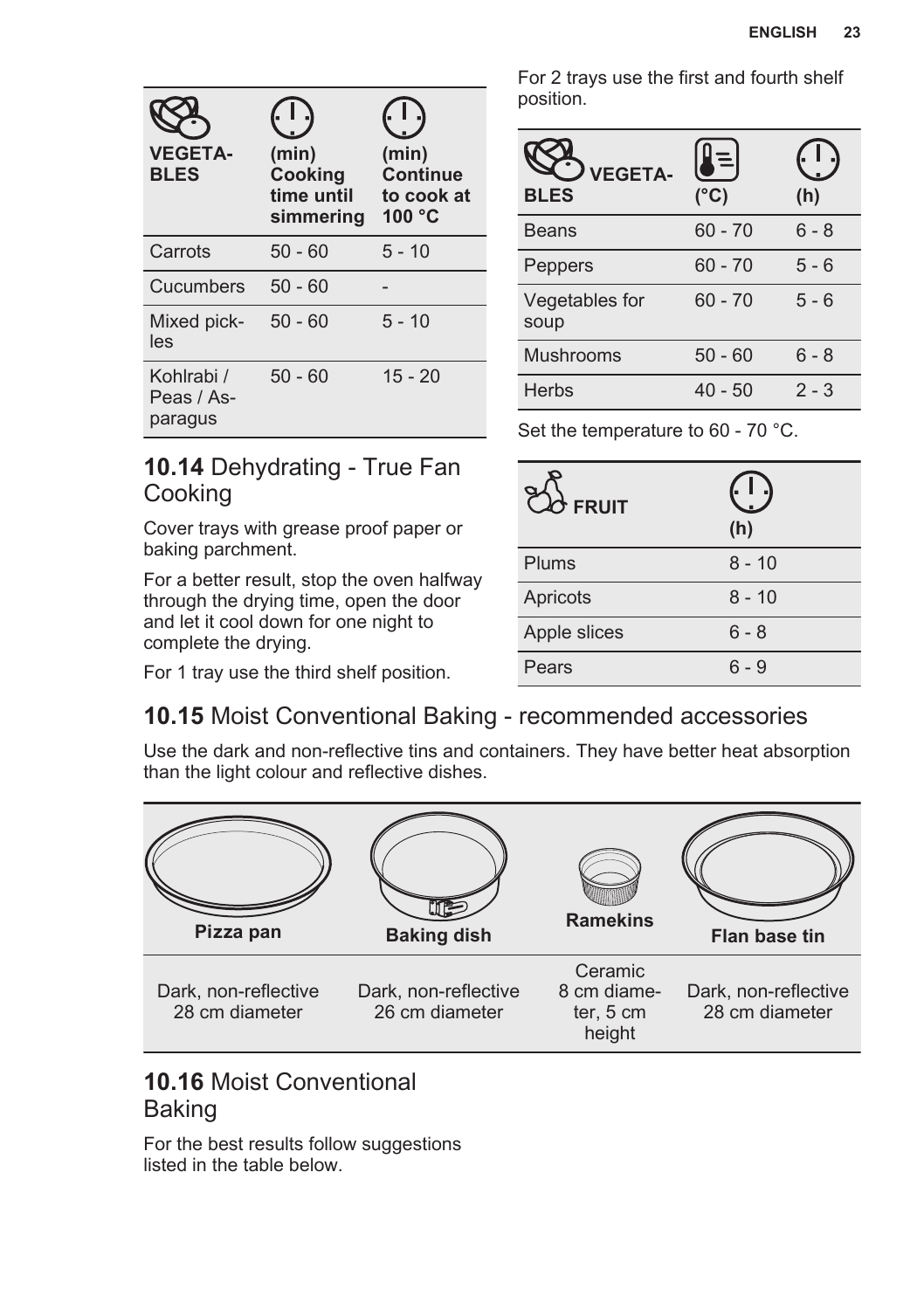|                                                        | $(^{\circ}C)$ | (min)     |                |
|--------------------------------------------------------|---------------|-----------|----------------|
| Bread sticks, 0.5 kg in total                          | 190 - 200     | $50 - 60$ | 3              |
| Baked scallops in shells                               | $180 - 200$   | $30 - 40$ | $\overline{4}$ |
| Whole fish in salt, 0.3 - 0.5 kg                       | 190 - 200     | $45 - 50$ | $\overline{4}$ |
| Whole fish in parchment, 0.3 - 0.5<br>kg               | $190 - 200$   | $50 - 60$ | 3              |
| Amaretti (20; 0.5 kg in total)                         | 170 - 180     | $40 - 50$ | 3              |
| Apple crumble                                          | 190 - 200     | $50 - 60$ | $\overline{4}$ |
| Chocolate muffins (20; 0.5 kg in to- 160 - 170<br>tal) |               | $35 - 45$ | 3              |

### **10.17** Information for test institutes

Tests according to: EN 60350, IEC 60350.

| <b>BAKING ON ONE LEVEL. Baking in tins</b> |                         |                     |           |                |
|--------------------------------------------|-------------------------|---------------------|-----------|----------------|
|                                            |                         | ļ≡<br>$(^{\circ}C)$ | (min)     |                |
| Fatless sponge cake                        | True Fan Cooking        | 140 - 150           | $35 - 50$ | $\mathfrak{p}$ |
| Fatless sponge cake                        | Conventional<br>Cooking | 160                 | $35 - 50$ | $\mathfrak{p}$ |
| Apple pie, 2 tins Ø20<br>cm                | True Fan Cooking        | 160                 | $60 - 90$ | $\mathfrak{p}$ |
| Apple pie, 2 tins Ø20<br>cm                | Conventional<br>Cooking | 180                 | $70 - 90$ | 1              |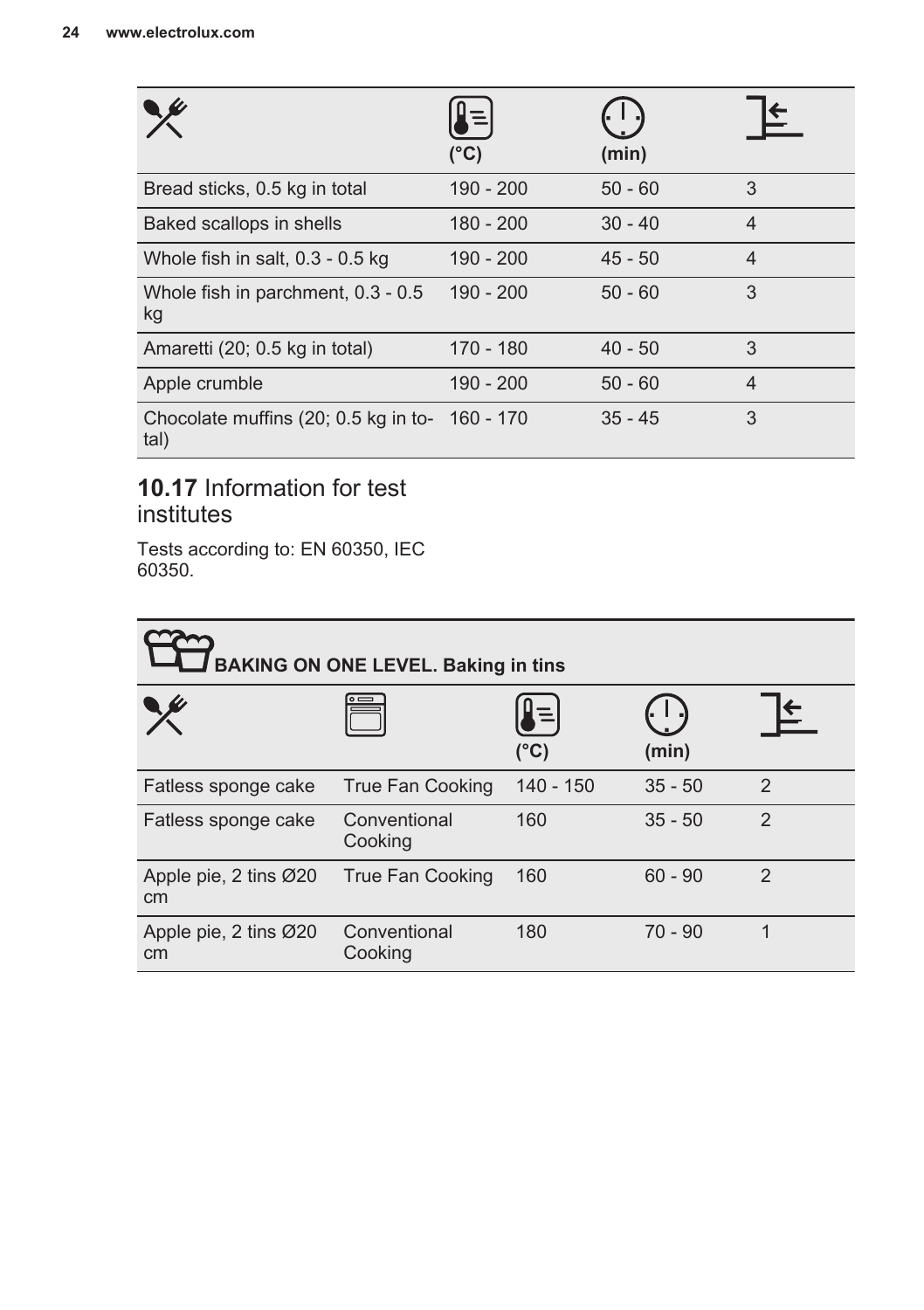| <b>BAKING ON ONE LEVEL. Biscuits</b>                      |                                   |               |           |           |
|-----------------------------------------------------------|-----------------------------------|---------------|-----------|-----------|
| Use the third shelf position.                             |                                   |               |           |           |
|                                                           |                                   | $(^\circ C)$  |           | (min)     |
| Short bread / Pastry<br>strips                            | <b>True Fan Cooking</b>           | 140           |           | $25 - 40$ |
| Short bread / Pastry<br>strips, preheat the empty<br>oven | <b>Conventional Cooking</b>       | 160           |           | $20 - 30$ |
| Small cakes, 20 per tray,<br>preheat the empty oven       | <b>True Fan Cooking</b>           | 150           |           | $20 - 35$ |
| Small cakes, 20 per tray,<br>preheat the empty oven       | <b>Conventional Cooking</b>       | 170           |           | $20 - 30$ |
|                                                           | <b>ULTILEVEL BAKING, Biscuits</b> |               |           |           |
|                                                           |                                   | $(^{\circ}C)$ | (min)     |           |
| Short bread / Pastry<br>strips                            | True Fan Cooking                  | 140           | $25 - 45$ | 1/4       |
| Small cakes, 20 per<br>tray, preheat the empty<br>oven    | <b>True Fan Cooking</b>           | 150           | $23 - 40$ | 1/4       |
| Fatless sponge cake                                       | <b>True Fan Cooking</b>           | 160           | $35 - 50$ | 1/4       |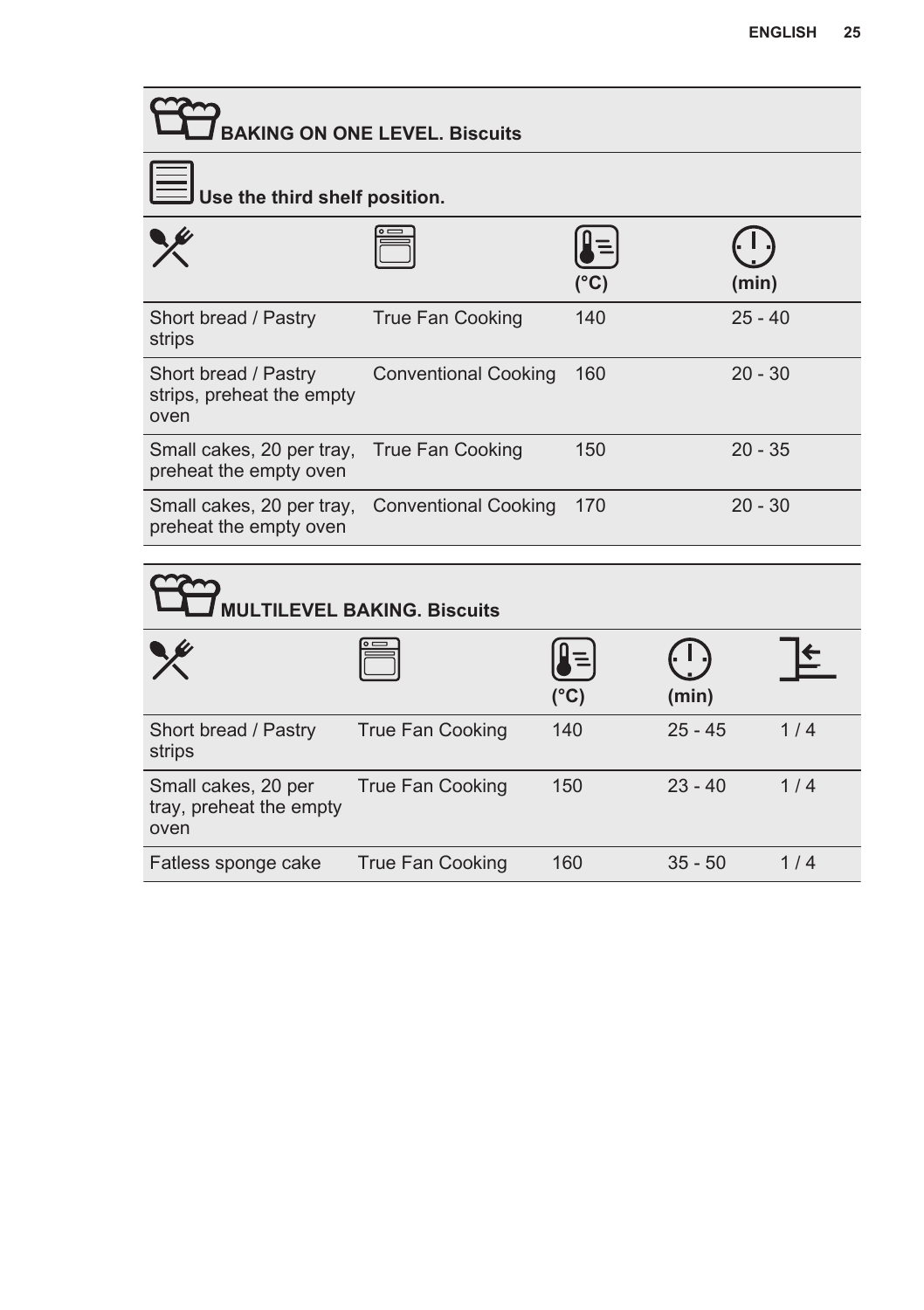<span id="page-25-0"></span>

### **11.** CARE AND CLEANING

#### **WARNING!**

Refer to Safety chapters.

### **11.1** Notes on cleaning

|                                  | Clean the front of the oven with a soft cloth with warm water and a<br>mild detergent. |
|----------------------------------|----------------------------------------------------------------------------------------|
|                                  | Use a cleaning solution to clean metal surfaces.                                       |
| <b>Cleaning</b><br><b>Agents</b> | Clean stains with a mild detergent.                                                    |
|                                  |                                                                                        |



Clean the cavity after each use. Fat accumulation or other residue may cause fire.

Do not store the food in the oven for longer than 20 minutes. Dry the cavity with a soft cloth after each use.



Clean all accessories after each use and let them dry. Use a soft cloth with warm water and a mild detergent. Do not clean the acces‐ sories in a dishwasher.

**Accessories** sharp-edged objects. Do not clean the non-stick accessories using abrasive cleaner or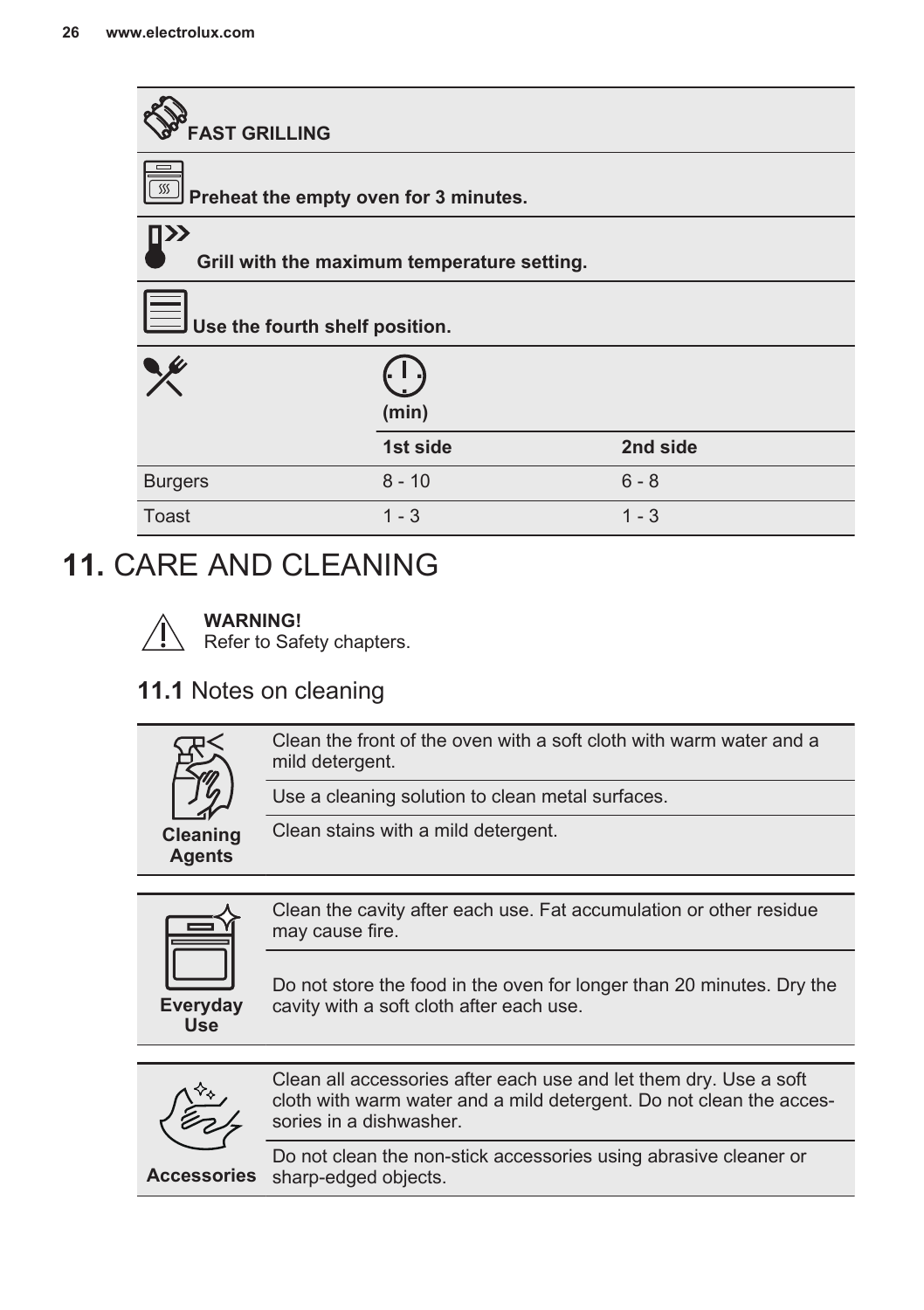### **11.2** How to remove: Shelf supports

Remove the shelf supports to clean the oven.

| Step 1 | Turn off the oven and wait<br>until it is cold.                                     |             |
|--------|-------------------------------------------------------------------------------------|-------------|
| Step 2 | Pull the front of the shelf<br>support away from the side<br>wall.                  | <b>GHHL</b> |
| Step 3 | Pull the rear end of the shelf<br>support away from the side<br>wall and remove it. | Θ           |
| Step 4 | Install the shelf supports in<br>the opposite sequence.                             |             |

### **11.3** How to remove: Grill



**WARNING!**

There is a risk of burns.

| Step 1 | Turn off the oven and wait un-<br>til it is cold to clean it.<br>Remove the shelf supports.                                   |  |
|--------|-------------------------------------------------------------------------------------------------------------------------------|--|
| Step 2 | Grab the grill corners. Pull it<br>forwards against the spring<br>pressure and out of two hold-<br>ers. The grill folds down. |  |
| Step 3 | Clean the oven ceiling with<br>warm water, a soft cloth and a<br>mild detergent. Let it dry.                                  |  |
| Step 4 | Install the grill in the opposite<br>sequence.                                                                                |  |
| Step 5 | Install the shelf supports.                                                                                                   |  |

### **11.4** How to remove and install: Door

You can remove the door and the internal glass panels to clean it. The number of glass panels is different for different models.

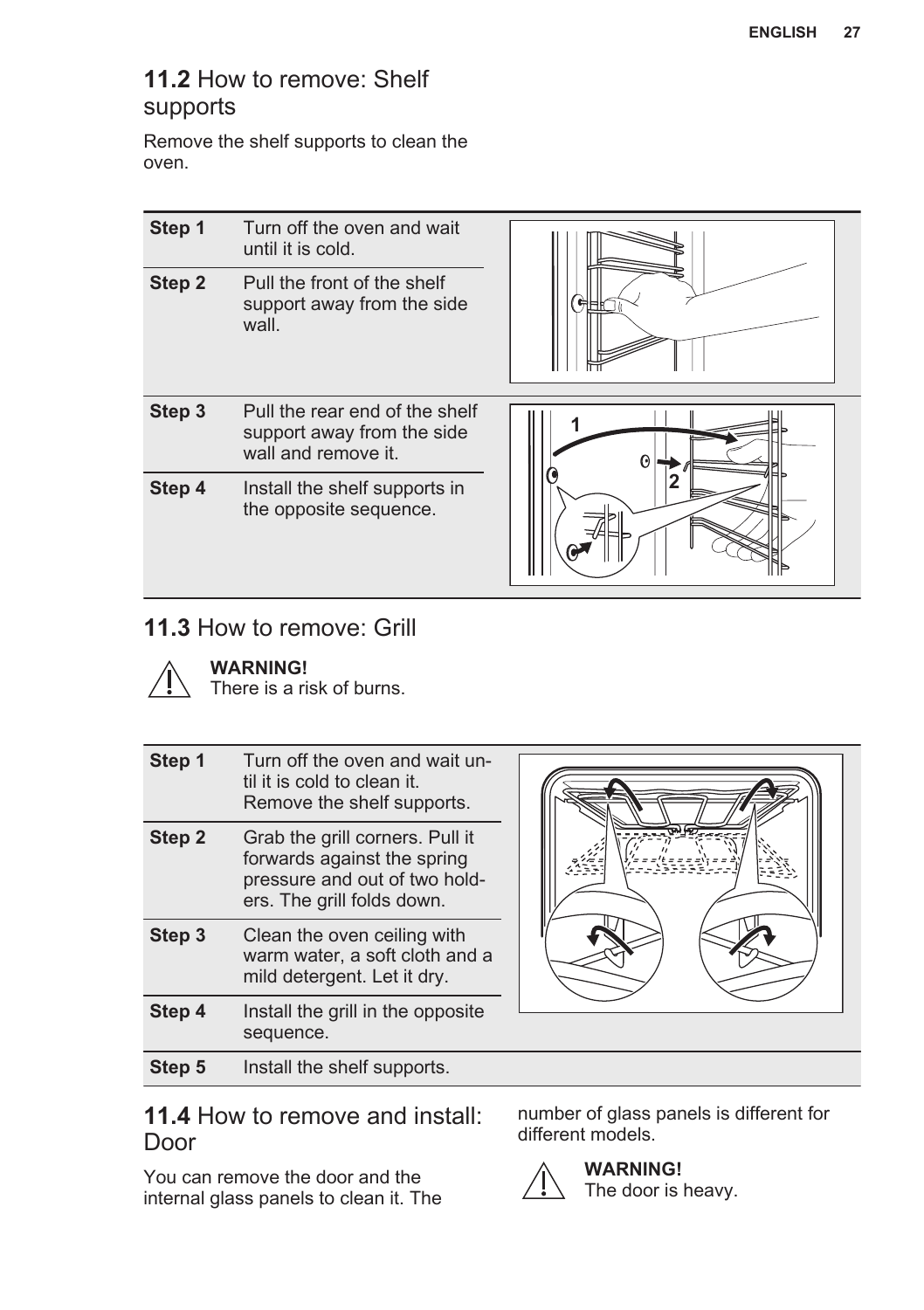

#### **CAUTION!**

Carefully handle the glass, especially around the edges of the front panel. The glass can break.

| Step 1 | Fully open the door.                                                                                                                   |                                                                                                                                                                                                                                            |
|--------|----------------------------------------------------------------------------------------------------------------------------------------|--------------------------------------------------------------------------------------------------------------------------------------------------------------------------------------------------------------------------------------------|
| Step 2 | Lift and press the clamp-<br>ing levers (A) on the two<br>door hinges.                                                                 | $\widehat{\mathsf{A}}$                                                                                                                                                                                                                     |
| Step 3 | stable surface.                                                                                                                        | Close the oven door to the first opening position (approximately $70^{\circ}$ an-<br>gle). Hold the door at both sides and pull it away from the oven at an up-<br>wards angle. Put the door with the outer side down on a soft cloth on a |
| Step 4 | Hold the door trim (B) on<br>the top edge of the door at<br>the two sides and push in-<br>wards to release the clip<br>seal.           |                                                                                                                                                                                                                                            |
| Step 5 | Pull the door trim to the<br>front to remove it.                                                                                       |                                                                                                                                                                                                                                            |
| Step 6 | Hold the door glass pan-<br>els on their top edge one<br>by one and pull them up<br>out of the guide.                                  |                                                                                                                                                                                                                                            |
| Step 7 | Clean the glass panel with<br>water and soap. Dry the<br>glass panel carefully. Do<br>not clean the glass panels<br>in the dishwasher. |                                                                                                                                                                                                                                            |
| Step 8 | After cleaning, do the<br>above steps in the oppo-<br>site sequence.                                                                   |                                                                                                                                                                                                                                            |
| Step 9 | Install the smaller panel first, then the larger and the door.<br>the surface of the door may overheat.                                | Make sure that the glasses are inserted in the correct position otherwise                                                                                                                                                                  |

### **11.5** How to replace: Lamp

### **WARNING!**

Risk of electric shock. The lamp can be hot.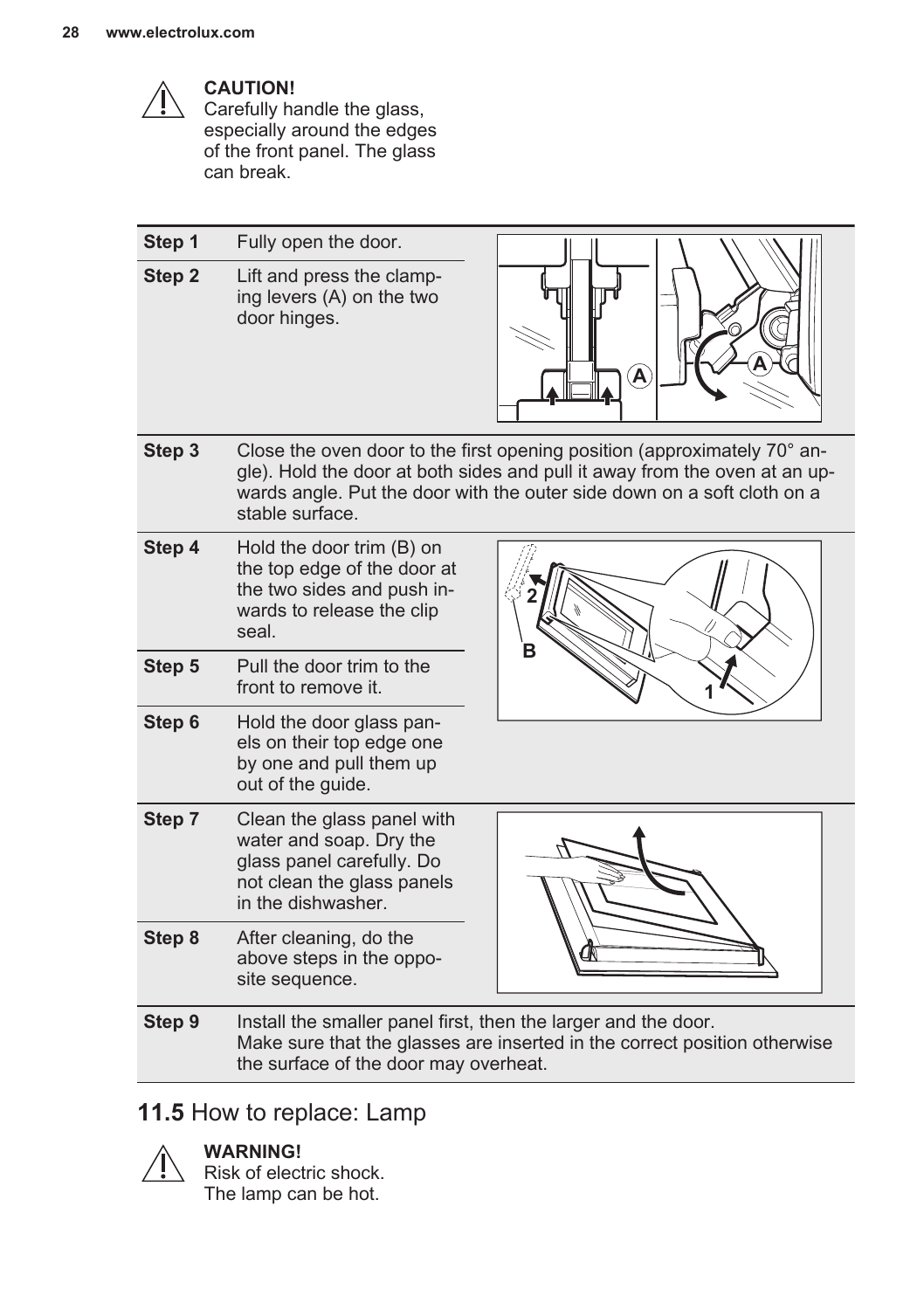<span id="page-28-0"></span>

| Before you replace the lamp:                         |                                        |                                             |
|------------------------------------------------------|----------------------------------------|---------------------------------------------|
| Step 1                                               | Step 2                                 | Step 3                                      |
| Turn off the oven. Wait un-<br>til the oven is cold. | Disconnect the oven from<br>the mains. | Put a cloth on the bottom<br>of the cavity. |

### Top lamp

| Step 1 | Turn the glass cover to remove<br>it.                                        |
|--------|------------------------------------------------------------------------------|
| Step 2 | Clean the glass cover.                                                       |
| Step 3 | Replace the lamp with a halogen, 230 V, 40 W, 300 °C heat-resistant<br>lamp. |
| Step 4 | Install the glass cover.                                                     |

### **12.** TROUBLESHOOTING



### **12.1** What to do if...

In any cases not included in this table please contact with an Authorised Service Centre.

| Problem                                          | Check if |
|--------------------------------------------------|----------|
| The oven does not The fuse is blown.<br>heat up. |          |
| The lamp does not The lamp is burnt<br>work.     | out.     |

### **12.2** Service data

If you cannot find a solution to the problem yourself, contact your dealer or an Authorised Service Centre.

The necessary data for the service centre is on the rating plate. The rating plate is on the front frame of the oven cavity. Do not remove the rating plate from the oven cavity.

| We recommend that you write the data here: |  |  |
|--------------------------------------------|--|--|
| Model (MOD.)                               |  |  |
| Product number (PNC)                       |  |  |
| Serial number (S.N.)                       |  |  |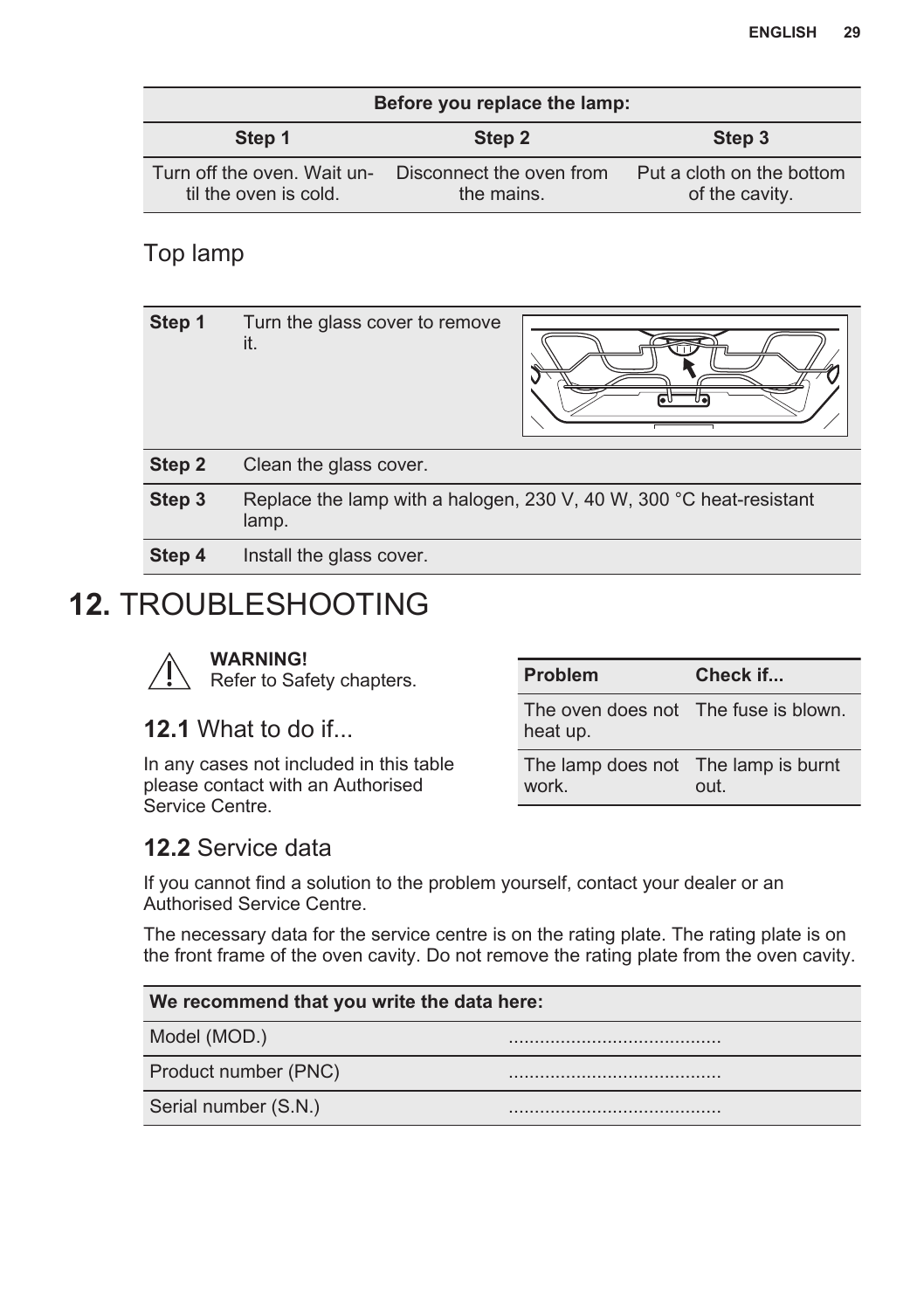### <span id="page-29-0"></span>**13.** ENERGY EFFICIENCY

### **13.1** Product Information and Product Information Sheet\*

| Supplier's name                                                 | Electrolux                                                     |         |
|-----------------------------------------------------------------|----------------------------------------------------------------|---------|
| Model identification                                            | EB6L40CN 944271461<br>EB6L40SW 944271462<br>EB6L40WE 944271463 |         |
| Energy Efficiency Index                                         | 81.2                                                           |         |
| Energy efficiency class                                         | $A+$                                                           |         |
| Energy consumption with a standard load, con-<br>ventional mode | 0.99 kWh/cycle                                                 |         |
| Energy consumption with a standard load, fan-<br>forced mode    | 0.69 kWh/cycle                                                 |         |
| Number of cavities                                              | 1                                                              |         |
| Heat source                                                     | Electricity                                                    |         |
| Volume                                                          | 711                                                            |         |
| Type of oven                                                    | <b>Built-In Oven</b>                                           |         |
|                                                                 | EB6L40CN                                                       | 32.0 kg |
| Mass                                                            | EB6L40SW                                                       | 32.0 kg |
|                                                                 | EB6L40WE                                                       | 32.0 kg |

\* For European Union according to EU Regulations 65/2014 and 66/2014. For Republic of Belarus according to STB 2478-2017, Appendix G; STB 2477-2017, Annexes A and B.

For Ukraine according to 568/32020.

Energy efficiency class is not applicable for Russia.

EN 60350-1 - Household electric cooking appliances - Part 1: Ranges, ovens, steam ovens and grills - Methods for measuring performance.

### **13.2** Energy saving



The oven has features which help you save energy during everyday cooking.

Make sure that the oven door is closed when the oven operates. Do not open the oven door too often during cooking. Keep the door gasket clean and make sure it is well fixed in its position.

Use metal cookware to improve energy saving.

When possible, do not preheat the oven before cooking.

Keep breaks between baking as short as possible when you prepare a few dishes at one time.

#### **Cooking with fan**

When possible, use the cooking functions with fan to save energy.

#### **Residual heat**

When the cooking duration is longer than 30 min, reduce the oven temperature to minimum 3 - 10 min before the end of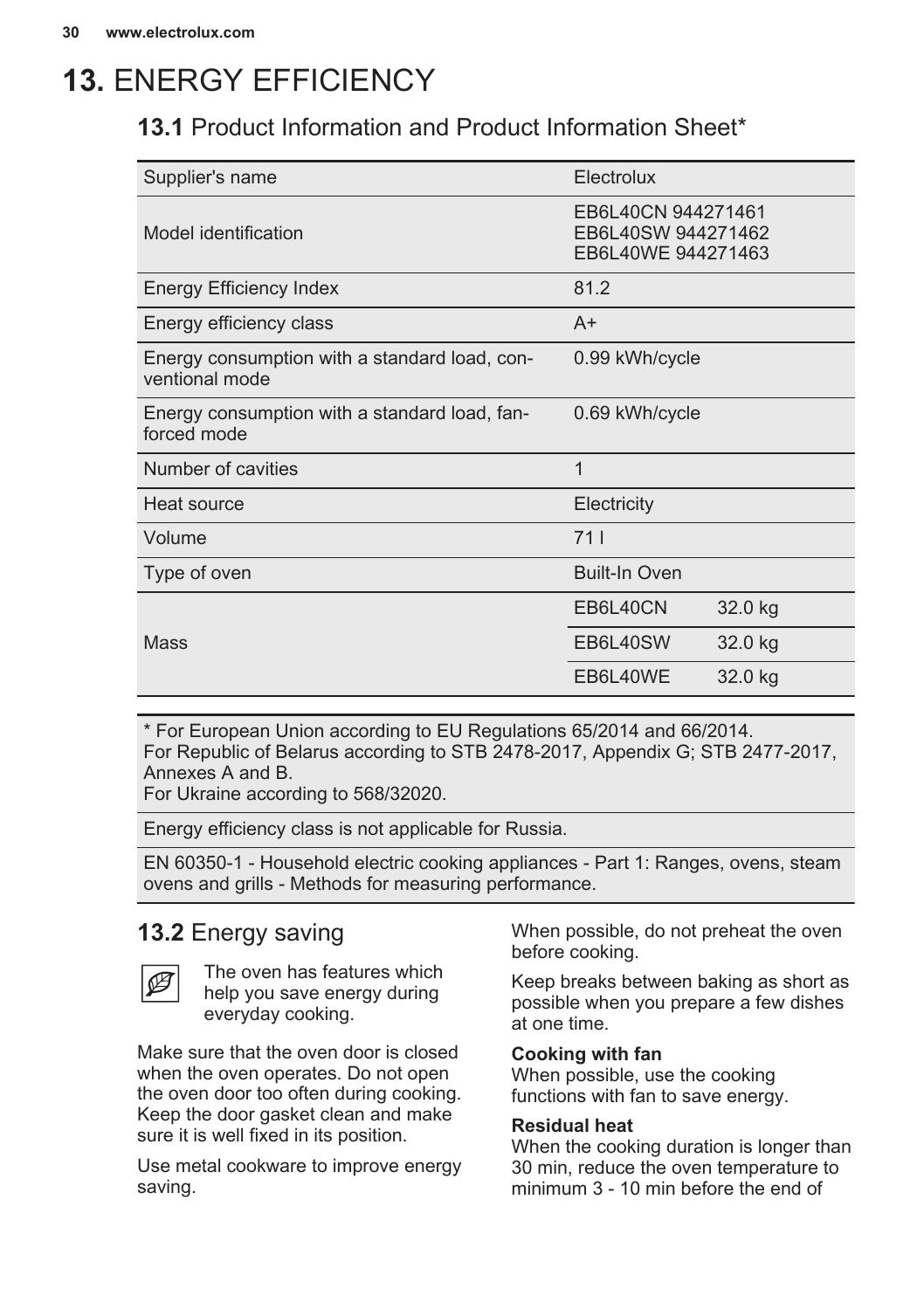<span id="page-30-0"></span>cooking. The residual heat inside the oven will continue to cook.

Use the residual heat to warm up other dishes.

#### **Keep food warm**

Choose the lowest possible temperature setting to use residual heat and keep a meal warm.

### **14. © GUARANTEE**

#### **Customer Service Centres**

**Moist Conventional Baking**

Function designed to save energy during cooking.

| <b>Point of Service</b>              |                                                                |  |
|--------------------------------------|----------------------------------------------------------------|--|
| Industriestrasse 10<br>5506 Mägenwil | Le Trési 6<br>Via Violino 11<br>1028 Préverenges<br>6928 Manno |  |
| Morgenstrasse 131<br>3018 Bern       |                                                                |  |
| Langgasse 10<br>9008 St. Gallen      |                                                                |  |
| Am Mattenhof 4a/b<br>6010 Kriens     | Service Helpline<br>0848 848 111<br>service@electrolux.ch      |  |
| Schlossstrasse 1<br>4133 Pratteln    |                                                                |  |
| Comercialstrasse 19<br>7000 Chur     |                                                                |  |

**Spare parts service** Industriestrasse 10, 5506 Mägenwil, Tel. 0848 848 111

**Specialist advice/Sale** Badenerstrasse 587, 8048 Zürich, Tel. 044 405 81 11

**Warranty** For each product we provide a two-year guarantee from the date of purchase or delivery to the consumer (with a guarantee certificate, invoice or sales receipt serving as proof). The

guarantee covers the costs of materials, labour and travel. The quarantee will lapse if the operating instructions and conditions of use are not adhered to, if the product is incorrectly installed, or in the event of damage caused by external influences, force majeure, intervention by third parties or the use of non-genuine components.

### **15.** ENVIRONMENTAL CONCERNS

Recycle materials with the symbol  $\check{\omega}$ . Put the packaging in relevant containers to recycle it. Help protect the environment and human health by recycling waste of electrical and electronic appliances. Do not dispose of appliances marked with the symbol  $\frac{\cancel{X}}{\cancel{X}}$ with the household waste. Return the product to your local recycling facility or contact your municipal office.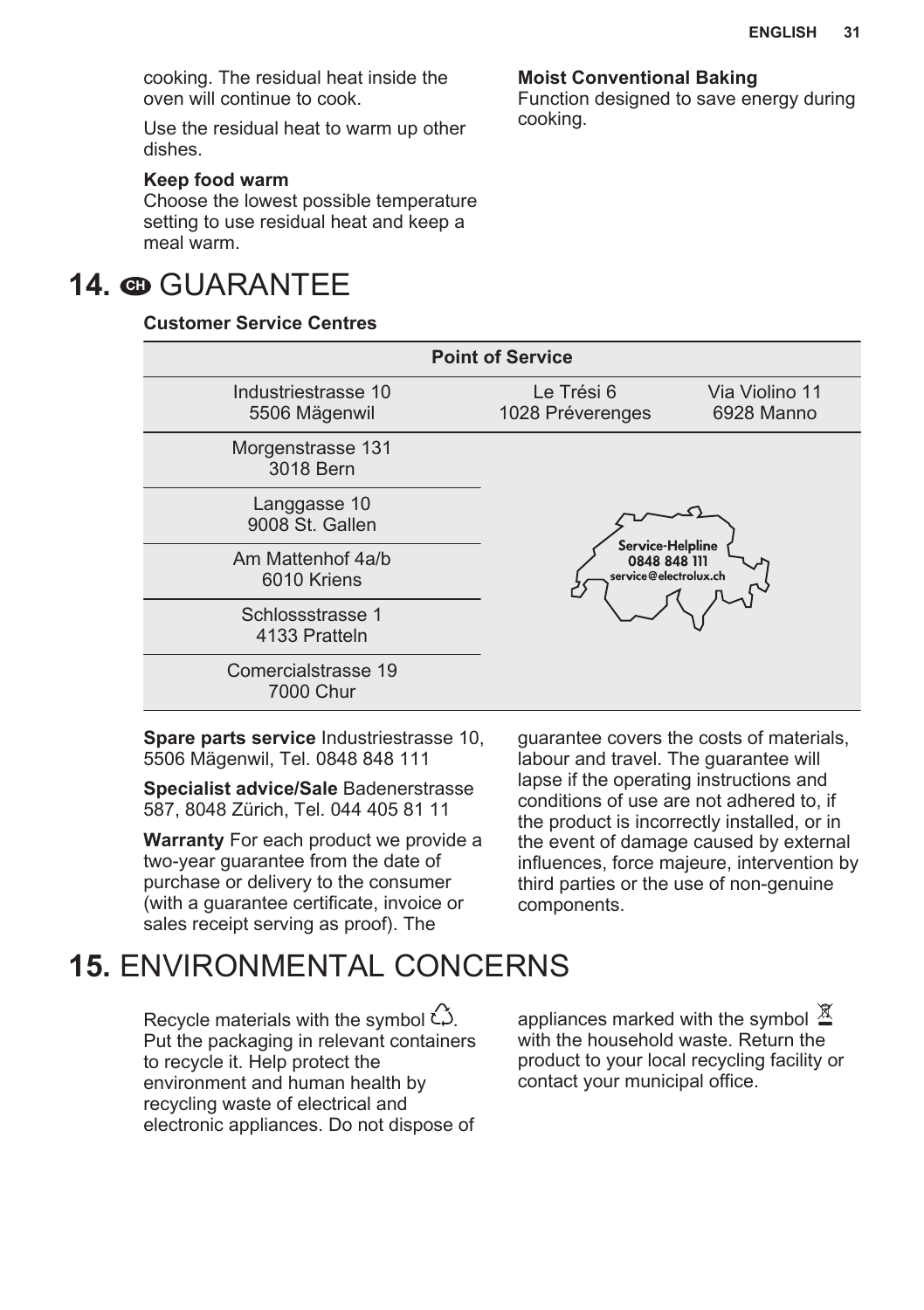

#### **For Switzerland:**

Where should you take your old equipment? Anywhere that sells new equipment or hand it in to official SENS collection points or official SENS recycling firms. The list of official SENS collection points can be found at www.erecycling.ch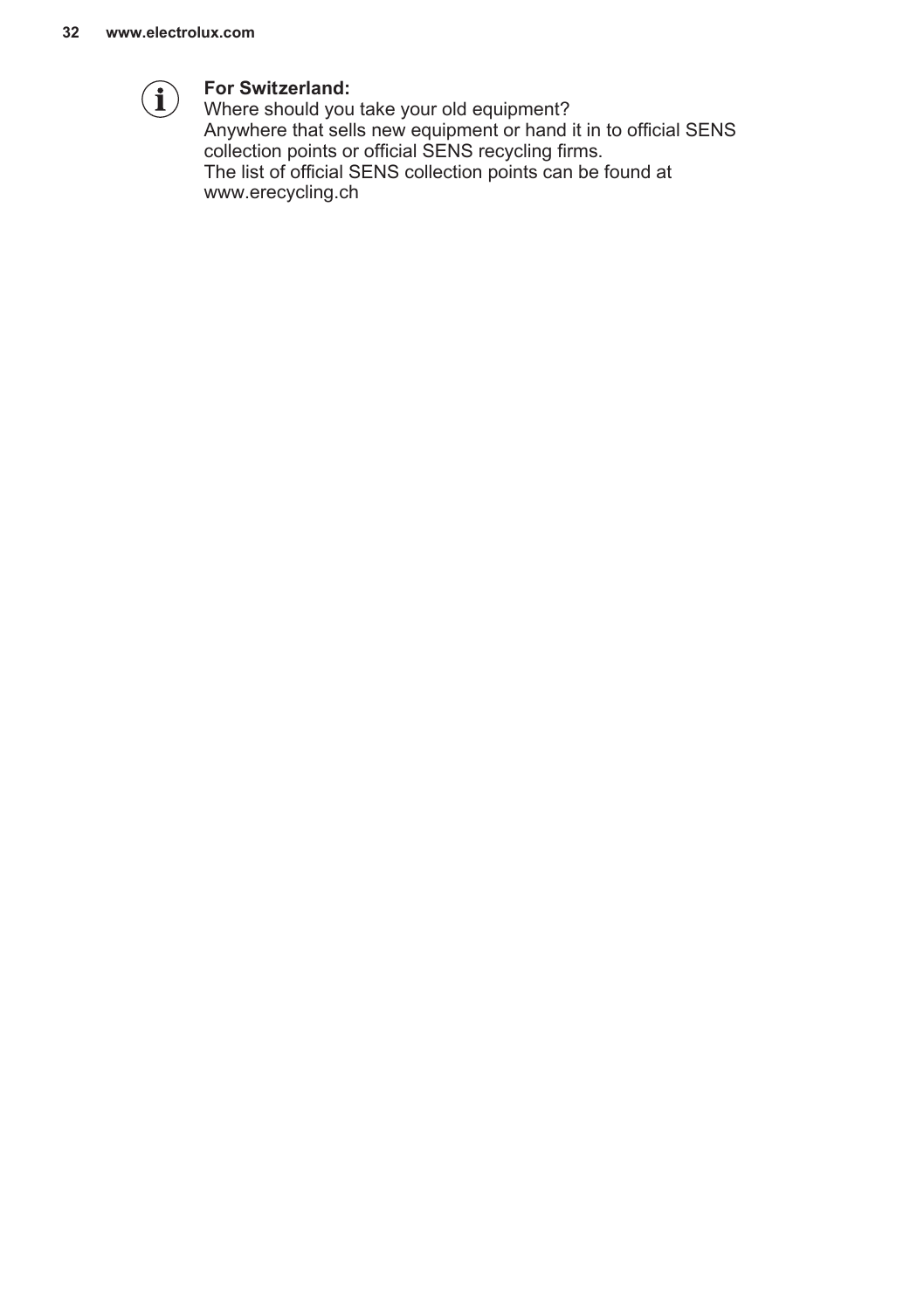### <span id="page-32-0"></span>INHAI TSVERZEICHNIS

| .34 |
|-----|
|     |
|     |
|     |
|     |
|     |
|     |
|     |
|     |
|     |
|     |
|     |
|     |
|     |
|     |
|     |

### WIR DENKEN AN SIE

Danke, dass Sie ein Gerät von Electrolux gekauft haben. Sie haben sich für ein Produkt entschieden, in dem jahrzehntelange Berufserfahrung und Innovation stecken. Bei der Entwicklung dieses genialen und eleganten Geräts haben wir an Sie gedacht. Wann immer Sie das Gerät verwenden, können Sie sicher sein, dass Sie jedes Mal großartige Ergebnisse erzielen.

Willkommen bei Electrolux.

#### **Besuchen Sie unsere Website, um:**



Anwendungshinweise, Prospekte, Informationen zu Fehlerbehebung, Service und Reparatur zu erhalten:

**www.electrolux.com/support**

Ihr Produkt für einen besseren Service zu registrieren: **www.registerelectrolux.com**

Zubehör, Verbrauchsmaterial und Original-Ersatzteile für Ihr Gerät zu kaufen: **www.electrolux.com/shop**

### KUNDENDIENST UND SERVICE

Verwenden Sie ausschließlich Original-Ersatzteile. Halten Sie folgende Angaben bereit, wenn Sie sich an unseren autorisierten Kundendienst wenden: Modell, PNC, Seriennummer. Die Daten finden Sie auf dem Typenschild.

 $\triangle$  Warnungs-/Sicherheitshinweise

Allgemeine Informationen und Empfehlungen

Informationen zum Umweltschutz

Änderungen vorbehalten.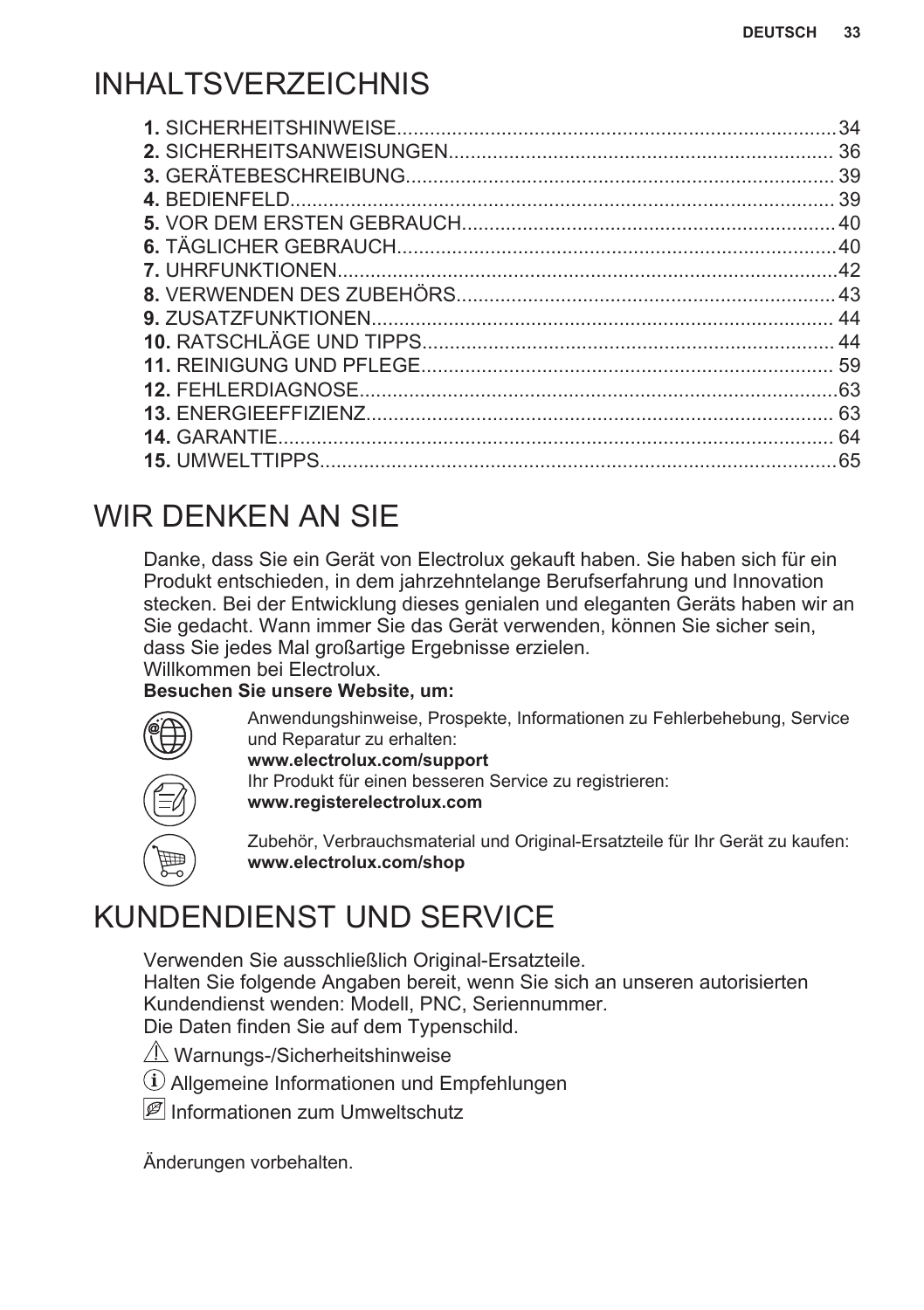### <span id="page-33-0"></span>**1.** SICHERHEITSHINWEISE

Lesen Sie vor der Installation und Verwendung des Gerätes die mitgelieferte Anleitung sorgfältig durch. Der Hersteller ist nicht verantwortlich für Verletzungen oder Schäden, die durch unsachgemässe Installation oder Verwendung entstehen. Bewahren Sie die Anweisungen immer an einem sicheren und zugänglichen Ort auf, um sie später wiederverwenden zu können.

**1.1** Sicherheit von Kindern und schutzbedürftigen Personen

- Das Gerät kann von Kindern ab 8 Jahren und Personen mit eingeschränkten physischen, sensorischen oder geistigen Fähigkeiten oder mit mangelnder Erfahrung und/oder mangelndem Wissen nur dann verwendet werden, wenn sie durch eine für ihre Sicherheit zuständige Person beaufsichtigt werden oder in die sichere Verwendung des Geräts eingewiesen wurden und die mit dem Gerät verbundenen Gefahren verstanden haben. Kinder unter 8 Jahren sowie Personen mit schweren Behinderungen oder Mehrfachbehinderung sollten vom Gerät ferngehalten werden, wenn sie nicht ständig beaufsichtigt werden.
- Kinder müssen beaufsichtigt werden, und es ist sicher zu stellen, dass sie nicht mit dem Gerät spielen.
- Halten Sie sämtliches Verpackungsmaterial von Kindern fern, und entsorgen Sie es angemessen.
- WARNUNG: Halten Sie Kinder und Haustiere vom Gerät fern, wenn es in Betrieb ist oder abkühlt. Zugängliche Teile werden während des Betriebs heiss.
- Falls Ihr Gerät mit einer Kindersicherung ausgestattet ist, sollte diese aktiviert werden.
- Wartung oder Reinigung des Geräts darf nicht von Kindern ohne Aufsicht erfolgen.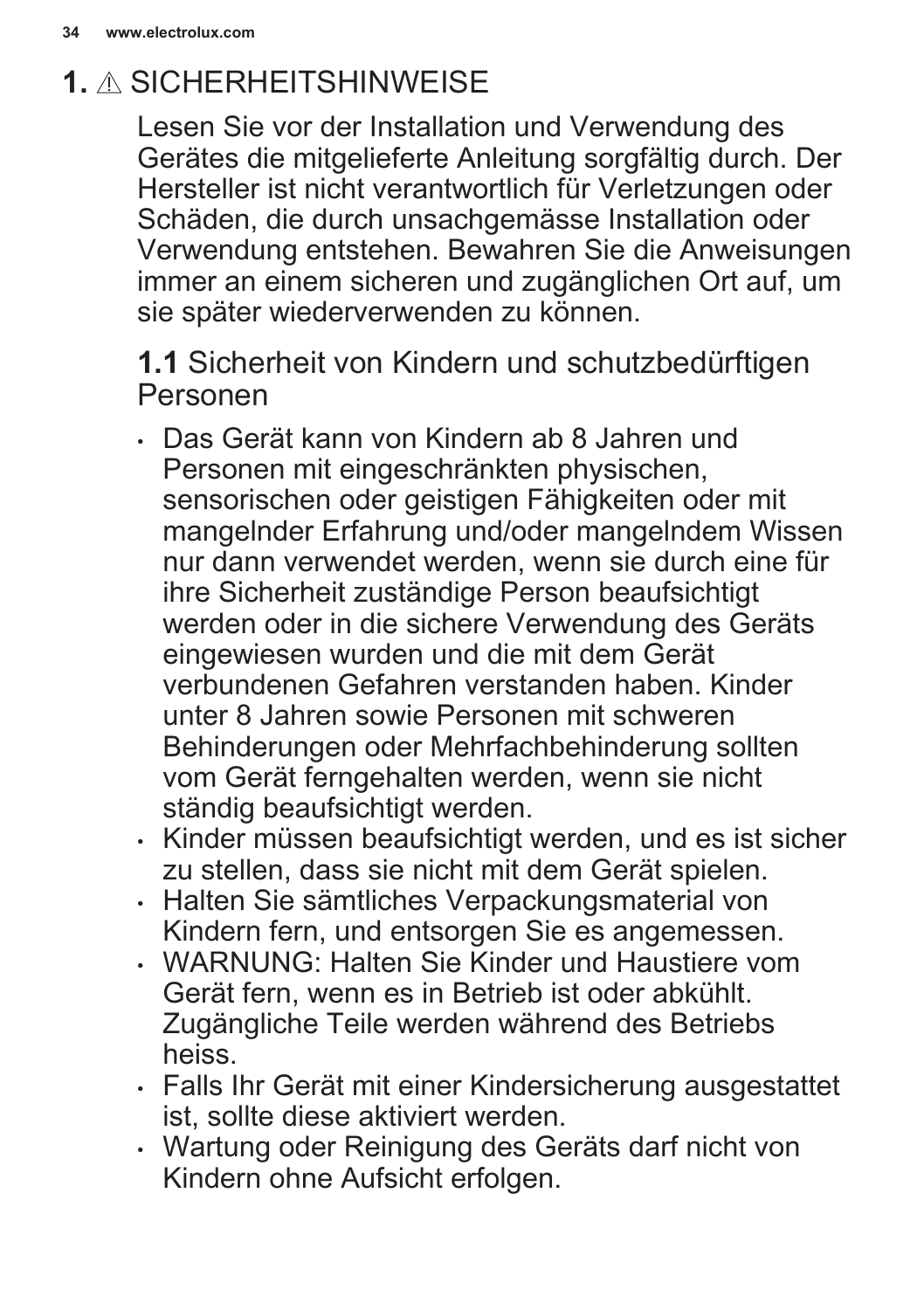### **1.2** Allgemeine Sicherheitshinweise

- Die Installation des Geräts und der Austausch des Kabels muss von einer Fachkraft vorgenommen werden.
- Verwenden Sie das Gerät nicht, bevor Sie es in die Einbaustruktur eingebaut haben.
- Trennen Sie das Gerät von der Stromversorgung, bevor Sie Wartungsarbeiten vornehmen.
- Wenn das Netzkabel beschädigt ist, muss es vom Hersteller, seinem autorisierten Kundenservice oder einer gleichermassen qualifizierten Person ausgetauscht werden, um Gefährdungen durch elektrischen Strom zu vermeiden.
- Die Mittel zum Trennen des Stromanschlusses müssen gemäss den Verdrahtungsvorschriften in die feste Verdrahtung integriert sein.
- WARNUNG: Stellen Sie sicher, dass das Gerät abgeschaltet ist, bevor Sie das Leuchtmittel ersetzten, um die Gefahr eines elektrischen Stromschlags zu vermeiden.
- WARNUNG: Das Gerät und zugängliche Teile werden während des Betriebs heiss. Achten Sie darauf, die Heizelemente nicht zu berühren.
- Verwenden Sie immer Topfhandschuhe, um Zubehör oder Backofengeschirr in den Backofen zu stellen oder herauszunehmen.
- Zum Entfernen der Schienen ziehen Sie zunächst das vordere Teil und dann das hintere Ende der Schienen weg von den Seitenwänden. Führen Sie zum Einsetzen der Einhängegitter die obigen Schritte in umgekehrter Reihenfolge aus.
- Reinigen Sie das Gerät nicht mit einem Dampfreiniger.
- Benutzen Sie zum Reinigen der Glasabdeckung des Herdes keine scharfen Scheuermittel oder Metallschwämmchen – sie könnten die Glasfläche verkratzen und zum Zersplittern der Scheibe führen.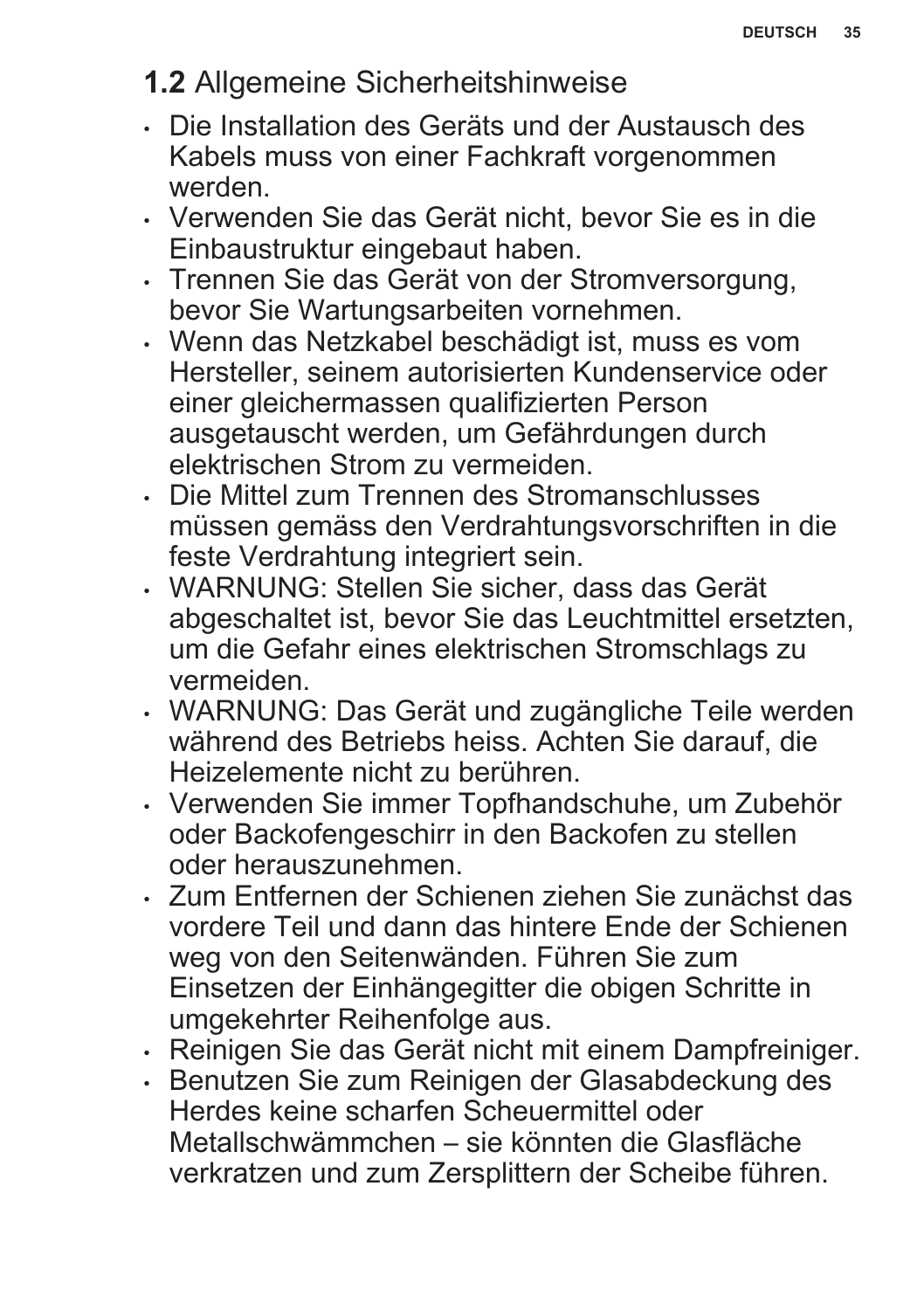## <span id="page-35-0"></span>**2.** SICHERHEITSANWEISUNGEN

### **2.1** Aufstellen



#### **WARNUNG!**

Das Gerät darf nur von einer Fachkraft installiert werden.

- Entfernen Sie die gesamte Verpackung.
- Montieren oder verwenden Sie ein beschädigtes Gerät nicht.
- Halten Sie sich an die mitgelieferte Montageanleitung.
- Seien Sie beim Bewegen des Gerätes vorsichtig, da es sehr schwer ist. Tragen Sie stets Sicherheitshandschuhe und festes Schuhwerk.
- Ziehen Sie das Gerät nicht am Türgriff.
- Installieren Sie das Gerät an einem sicheren, geeigneten Aufstellort, der die Installationsanforderungen erfüllt.
- Die Mindestabstände zu anderen Geräten und Küchenmöbeln sind einzuhalten.
- Prüfen Sie vor Montage des Geräts, dass sich die Ofentür unbehindert öffnen lässt.
- Das Gerät ist mit einem elektrischen Kühlsystem ausgestattet. Es muss mit der Stromversorgung betrieben werden.
- Das Einbaugerät muss die Beständigkeitsanforderungen nach DIN 68930 erfüllen.

| Mindesthöhe des<br>Schranks (Mindest-<br>höhe des Schranks<br>unter Arbeitsplatte) | 590 (600) mm |
|------------------------------------------------------------------------------------|--------------|
| Breite des Schranks                                                                | 560 mm       |
| Tiefe des Schranks                                                                 | 550 (550) mm |
| Höhe der Vordersei-<br>te des Geräts                                               | 594 mm       |
| Höhe der Rückseite<br>des Geräts                                                   | 576 mm       |
| Breite der Vorder-<br>seite des Geräts                                             | 596 mm       |

| Breite der Rückseite<br>des Geräts                                          | 560 mm             |
|-----------------------------------------------------------------------------|--------------------|
| Tiefe des Gerätes                                                           | 567 mm             |
| Einbautiefe des Ge-<br>rätes                                                | 546 mm             |
| Tiefe bei geöffneter<br>Tür                                                 | 1027 mm            |
| Mindestgrösse der<br>Lüftungsöffnung.<br>Öffnung unten auf<br>der Rückseite | $560 \times 20$ mm |
| Befestigungs-<br>schrauben                                                  | 4 x 25 mm          |

### **2.2** Elektroanschluss



**WARNUNG!**

Brand- und Stromschlaggefahr.

- Alle elektrischen Anschlüsse sind von einem geprüften Elektriker vorzunehmen.
- Das Gerät muss geerdet sein.
- Achten Sie darauf, dass die Parameter auf dem Typenschild mit den elektrischen Werten der **Netzstromversorgung** übereinstimmen.
- Schliessen Sie das Gerät unbedingt an eine sachgemäss installierte Schutzkontaktsteckdose an.
- Verwenden Sie keine Mehrfachsteckdosen oder Verlängerungskabel.
- Achten Sie darauf, Netzstecker und Netzkabel nicht zu beschädigen. Falls das Netzkabel des Geräts ersetzt werden muss, lassen Sie diese Arbeit durch unseren autorisierten Kundendienst durchführen.
- Achten Sie darauf, dass das Netzkabel die Gerätetür nicht berührt oder in ihre Nähe gelangt, insbesondere wenn die Tür heiss ist.
- Alle Teile zum Schutz vor direktem Berühren sowie die isolierten Teile müssen so befestigt werden, dass sie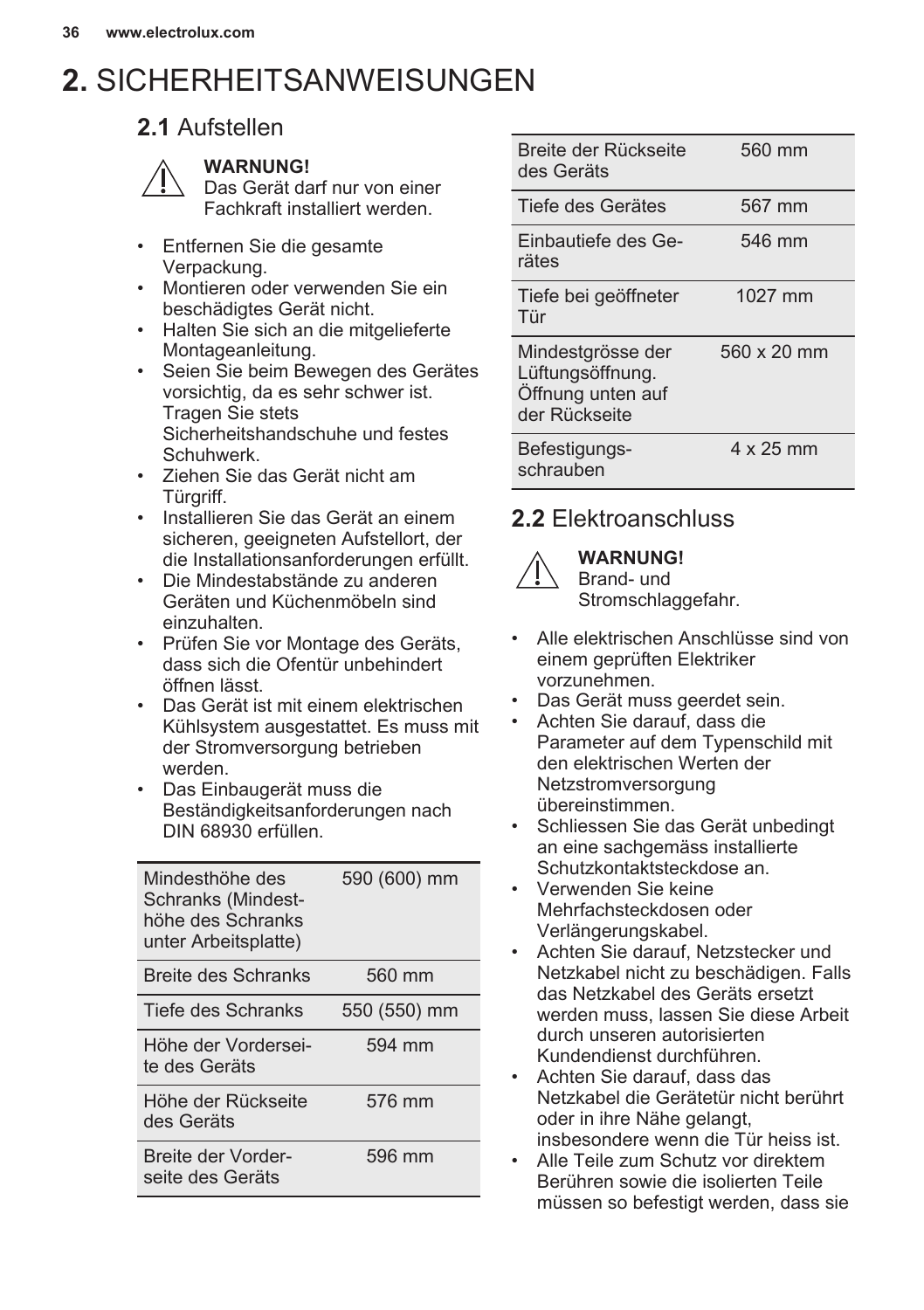nicht ohne Werkzeug entfernt werden können.

- Stecken Sie den Netzstecker erst am Ende der Installation in die Steckdose. Stellen Sie sicher, dass der Netzstecker nach der Montage noch zugänglich ist.
- Falls die Steckdose lose ist, schliessen Sie den Netzstecker nicht an.
- Ziehen Sie nicht am Netzkabel, wenn Sie das Gerät von der Stromversorgung trennen möchten. Ziehen Sie stets am Netzstecker.
- Verwenden Sie nur geeignete Trenneinrichtungen: Überlastschalter, Sicherungen (Schraubsicherungen müssen aus dem Halter entfernt werden können), Fehlerstromschutzschalter und Schütze.
- Die elektrische Installation muss eine Trenneinrichtung aufweisen, mit der das Gerät allpolig von der Spannungsversorgung getrennt werden kann. Die Trenneinrichtung muss mit einer Kontaktöffnungsbreite von mindestens 3 mm ausgeführt sein.
- Dieses Gerät wird ohne Netzstecker oder Netzkabel geliefert.

### **2.3** Bedienung



#### **WARNUNG!**

Verletzungs-, Verbrennungsund Stromschlaggefahr oder Explosionsgefahr.

- Dieses Gerät ist ausschliesslich zur Verwendung im Haushalt (in Innenräumen) bestimmt.
- Nehmen Sie keine technischen Änderungen am Gerät vor.
- Stellen Sie sicher, dass die Lüftungsöffnungen nicht blockiert sind.
- Lassen Sie das Gerät bei Betrieb nicht unbeaufsichtigt.
- Schalten Sie das Gerät nach jedem Gebrauch ab.
- Gehen Sie beim Öffnen der Tür vorsichtig vor, wenn das Gerät in Betrieb ist. Heisse Luft kann entweichen.
- Bedienen Sie das Gerät nicht mit nassen Händen oder wenn es mit Wasser in Kontakt gekommen ist.
- Üben sie keinen Druck auf die offene Tür aus.
- Benutzen Sie das Gerät nicht als Arbeits- oder Abstellfläche.
- Öffnen Sie die Gerätetür vorsichtig. Die Verwendung von Zutaten, die Alkohol enthalten, kann eine Mischung aus Alkohol und Luft zur Folge haben.
- Achten Sie beim Öffnen der Tür darauf, dass keine Funken oder offene Flammen in das Gerät gelangen.
- Bringen Sie keine entflammbaren Produkte oder nasse Gegenstände mit entflammbaren Produkten in das Gerät, in die Nähe des Geräts oder auf das Gerät.

#### **WARNUNG!**

Risiko von Schäden am Gerät.

• Um Beschädigungen oder Verfärbungen der

Emaillebeschichtung zu vermeiden:

- Stellen Sie feuerfestes Geschirr oder andere Gegenstände nicht direkt auf den Boden des Geräts.
- Legen Sie keine Aluminiumfolie direkt auf den Garraumboden des Geräts.
- Füllen Sie kein Wasser in das heisse Gerät.
- Bewahren Sie kein feuchtes Geschirr oder Lebensmittel im Gerät auf, wenn Sie den Garvorgang beendet haben.
- Gehen Sie beim Herausnehmen oder Einsetzen des Zubehörs sorgfältig vor.
- Verfärbungen der Emaille- oder Edelstahlbeschichtung haben keine Auswirkung auf die Leistung des Geräts.
- Verwenden Sie für nasse Kuchen eine tiefes Blech. Fruchtsäfte verursachen Flecken, die möglicherweise permanent sind.
- Dieses Gerät ist nur zum Kochen bestimmt. Jeder andere Gebrauch ist als bestimmungsfremd anzusehen, zum Beispiel das Beheizen eines Raums.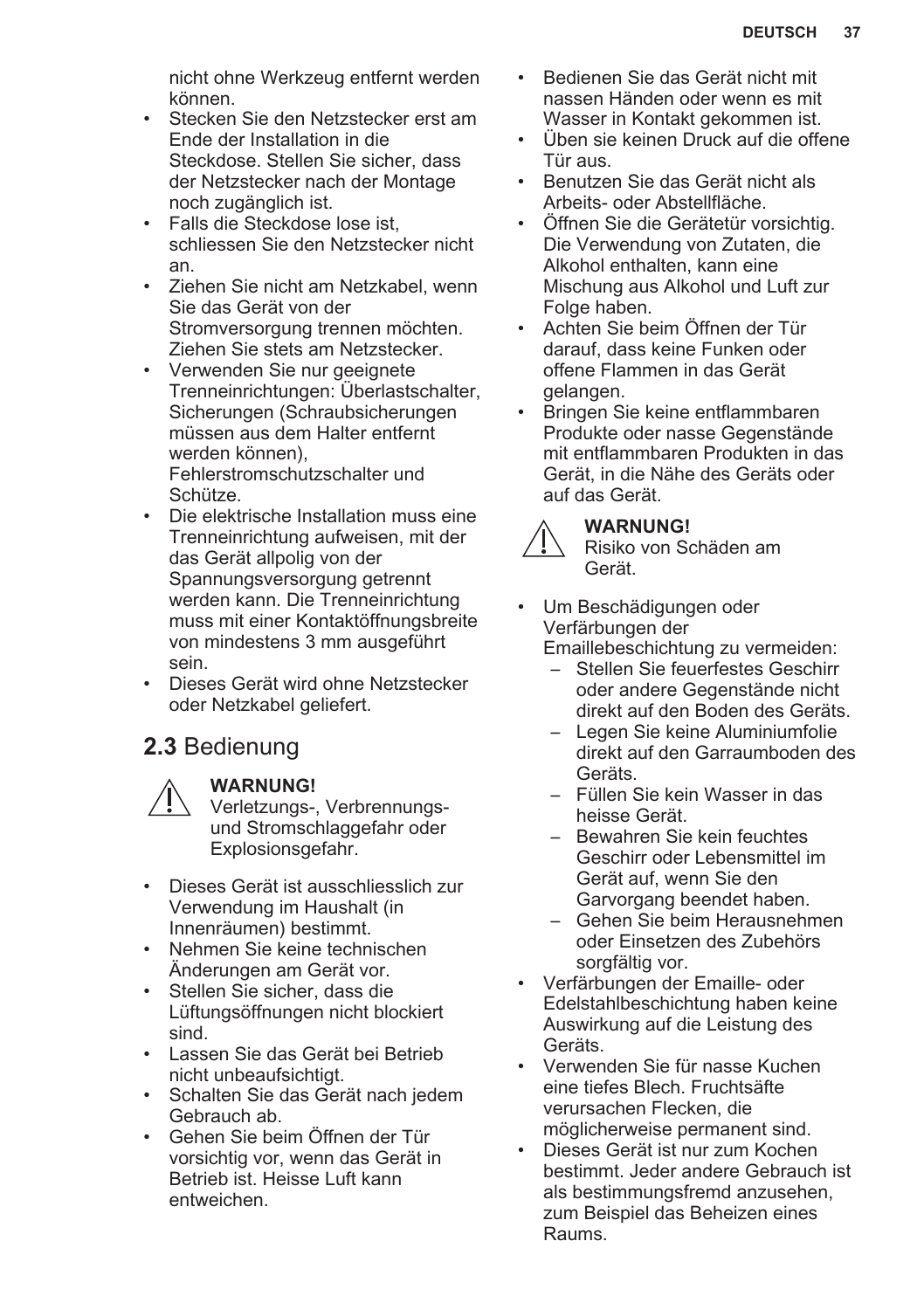- Grillieren Sie immer bei geschlossener Backofentür.
- Ist das Gerät hinter einer Möbelfront (z. B. einer Tür) installiert, achten Sie darauf, dass die Tür während des Gerätebetriebs nicht geschlossen wird. Hitze und Feuchtigkeit können sich hinter der geschlossenen Möbelplatte bilden und dazu führen, dass ein Schaden am Gerät, dem Gehäuse oder Boden entsteht. Schliessen Sie die Möbelplatten nicht bevor das Gerät nach dem Gebrauch komplett abgekühlt ist.

### **2.4** Reinigung und Pflege

**WARNUNG!**

Verletzungs-, Brandgefahr sowie Risiko von Schäden am Gerät.

- Schalten Sie vor Wartungsarbeiten immer das Gerät aus und ziehen Sie den Netzstecker aus der Steckdose.
- Vergewissern Sie sich, dass das Gerät abgekühlt ist. Es besteht die Gefahr, dass die Glasscheiben brechen.
- Ersetzen Sie die Türglasscheiben umgehend, wenn sie beschädigt sind. Wenden Sie sich an den autorisierten Kundendienst.
- Gehen Sie beim Aushängen der Tür sorgsam vor. Die Tür ist schwer!
- Reinigen Sie das Gerät regelmässig, um eine Abnutzung des Oberflächenmaterials zu verhindern.
- Reinigen Sie das Gerät mit einem weichen, feuchten Tuch. Verwenden Sie ausschliesslich Neutralreiniger. Benutzen Sie keine Scheuermittel. scheuernde Reinigungsschwämmchen, Lösungsmittel oder
	- Metallgegenstände.
- Falls Sie ein Ofenspray verwenden, befolgen Sie die Sicherheitsanweisungen auf seiner Verpackung.

### **2.5** Innenbeleuchtung

#### **WARNUNG!** Stromschlaggefahr.

- Bezüglich der Lampen in diesem Produkt und der separat erhältlichen Ersatzlampen: Diese Lampen dienen dazu, extremen Bedingungen in Haushaltsgeräten zu widerstehen, z. B. Temperatur, Vibration, Feuchtigkeit, oder Informationen zum Betriebsstatus des Geräts anzuzeigen. Sie dienen nicht dem Einsatz in anderen Anwendungen und eignen sich nicht zur Raumbeleuchtung.
- Dieses Produkt enthält eine Lichtquelle der Energieeffizienzklasse G.
- Verwenden Sie stets nur eine Lampe mit der gleichen Leistung..

### **2.6** Wartung

- Zur Reparatur des Geräts wenden Sie sich an einen autorisierten Kundendienst.
- Verwenden Sie ausschließlich Original-Ersatzteile.

### **2.7** Entsorgung



**WARNUNG!** Verletzungs- oder

- Erstickungsgefahr.
- Kontaktieren Sie die Behörden vor Ort, um Informationen darüber zu erhalten, wie Sie das Gerät entsorgen können.
- Trennen Sie das Gerät von der Spannungsversorgung.
- Schneiden Sie das Netzkabel in der Nähe des Geräteanschlusses ab, und entsorgen Sie es.
- Entfernen Sie das Türschloss, um zu verhindern, dass sich Kinder oder Haustiere im Gerät einschliessen.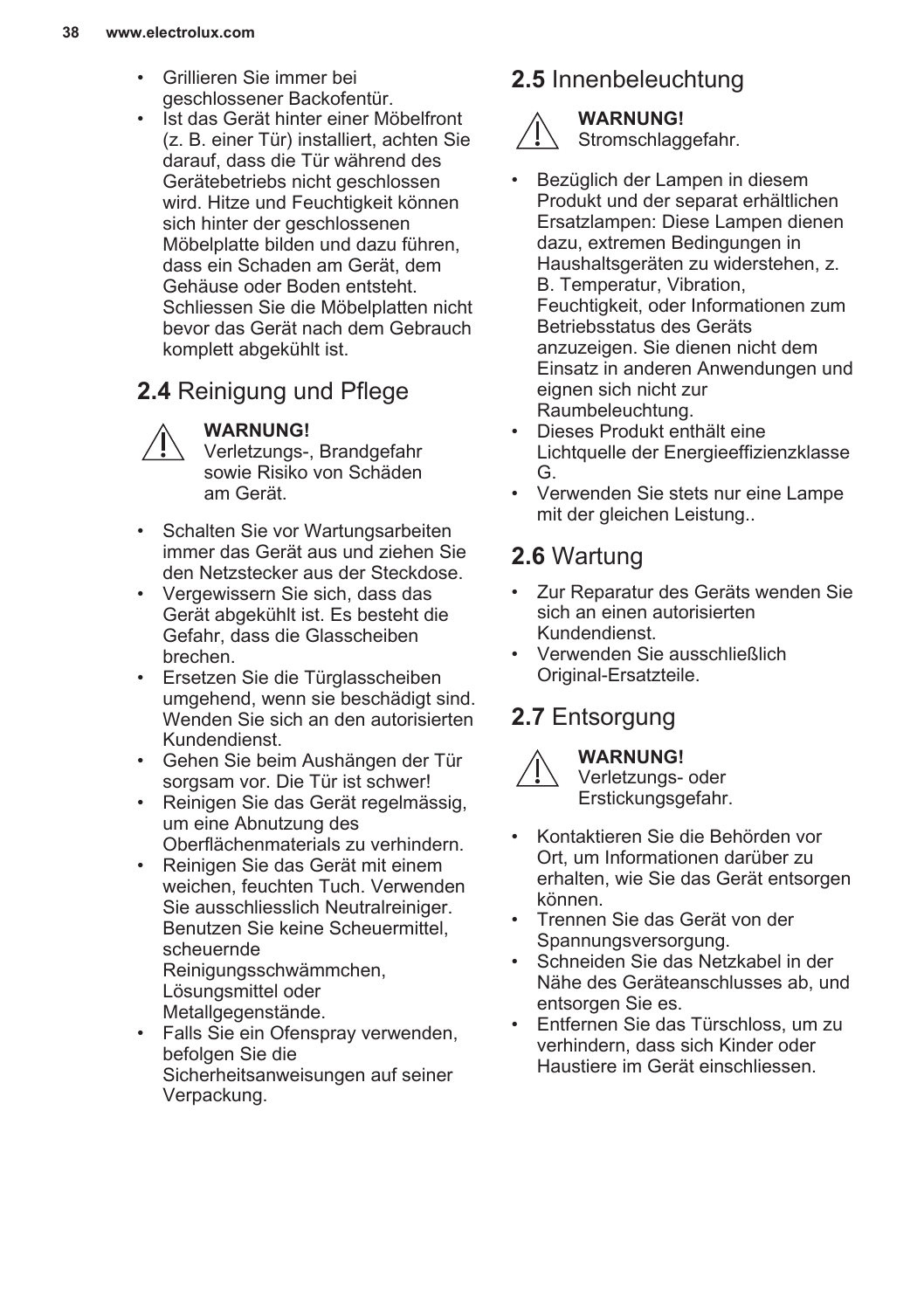## <span id="page-38-0"></span>**3.** GERÄTEBESCHREIBUNG

### **3.1** Gesamtansicht



**3.2** Zubehörteile

#### **Gitterrost**



Für Töpfe, Backformen, Roste.

### **4.** BEDIENFELD

### **4.1** Versenkbare Knöpfe

Drücken Sie zum Benutzen des Geräts den Knopf. Der Knopf springt heraus.

### **4.2** Sensorfelder/Tasten

|       | Zum Einstellen der Zeit.          |
|-------|-----------------------------------|
| ( 1 ) | Zum Einstellen einer Uhrfunktion. |
|       | Zum Einstellen der Zeit.          |

#### 1 Bedienfeld

- 2 Einstellknopf für Ofenfunktionen
- 3 Betriebskontrolllampe/-symbol
- 4 Display
- 5 Einstellknopf (für die Temperatur)
- 6 Temperaturanzeige/-symbol
- 7 Heizelement
- 8 Lampe
- 9 Umluft
- 10 Einhängegitter, herausnehmbar
- 11 Einschubebene

#### **Kuchenblech**



Für Kuchen und Biskuitboden.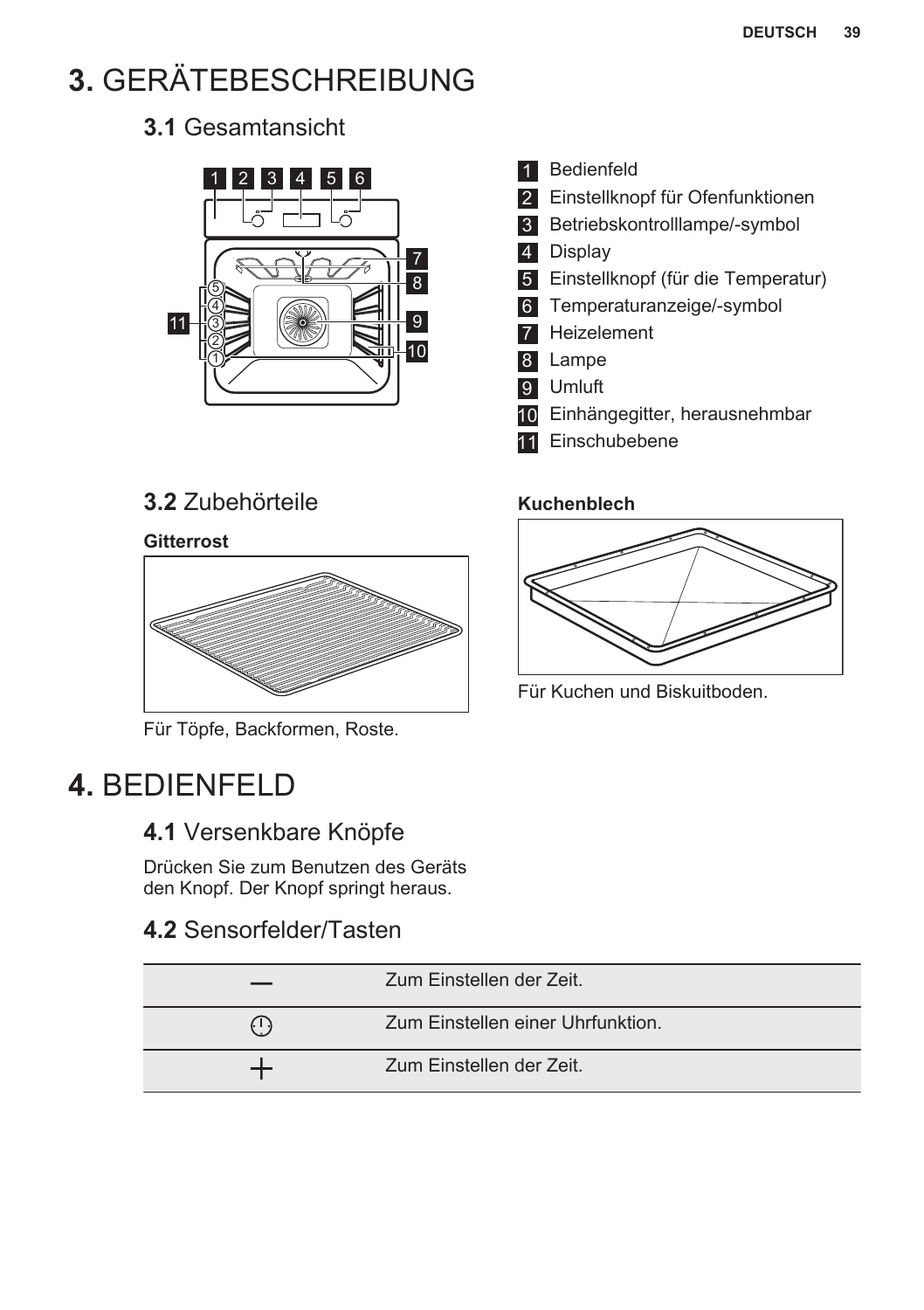<span id="page-39-0"></span>**4.3** Display



- **A.** Uhrfunktionen
- **B.** Timer

### **5.** VOR DEM ERSTEN GEBRAUCH



### **WARNUNG!**

Siehe Kapitel

"Sicherheitshinweise".

### **5.1** Vor dem ersten Gebrauch

Beim Vorheizen kann das Gerät Geruch und Rauch verströmen. Achten Sie darauf, dass der Raum gut belüftet ist.

| Schritt 1                                                                                                                                               | <b>Schritt 2</b>                                                                                                                                                                                                                                               | SSS<br><b>Schritt 3</b>                                                                                                                                                             |
|---------------------------------------------------------------------------------------------------------------------------------------------------------|----------------------------------------------------------------------------------------------------------------------------------------------------------------------------------------------------------------------------------------------------------------|-------------------------------------------------------------------------------------------------------------------------------------------------------------------------------------|
| Stellen Sie die Uhr ein                                                                                                                                 | Reinigen Sie den Back-<br>ofen                                                                                                                                                                                                                                 | Heizen Sie den leeren<br>Ofen vor                                                                                                                                                   |
| $+$ , $-$ – drücken, um<br>die Uhrzeit einzustel-<br>len. Nach etwa 5 Se-<br>kunden hört das Dis-<br>play auf zu blinken und<br>zeigt die Tageszeit an. | 1. Entfernen Sie alle Zu-<br>behörteile und die he-<br>rausnehmbaren Ein-<br>hängegitter aus dem<br>Ofen.<br>Reinigen Sie den Ofen<br>2 <sub>1</sub><br>und das Zubehör mit<br>einem weichen Tuch,<br>warmem Wasser und<br>einem milden Reini-<br>gungsmittel. | 1. Stellen Sie die Höchst-<br>temperatur für die<br>Funktion ein: $\Box$<br>Zeit: 1 h.<br>Stellen Sie die Höchst-<br>2.<br>temperatur für die<br>Funktion ein: (2)<br>Zeit: 15 Min. |

Schalten Sie den Backofen aus und warten Sie, bis er abgekühlt ist. Setzen Sie das gesamte Zubehör und die herausnehmbaren Einhängegitter in den Ofen ein.

### **6.** TÄGLICHER GEBRAUCH



**WARNUNG!**

Siehe Kapitel "Sicherheitshinweise".

### **6.1** Einstellen: Ofenfunktion

**Schritt 1** Drehen Sie den Backofen-Einstellknopf auf die ge‐ wünschte Funktion.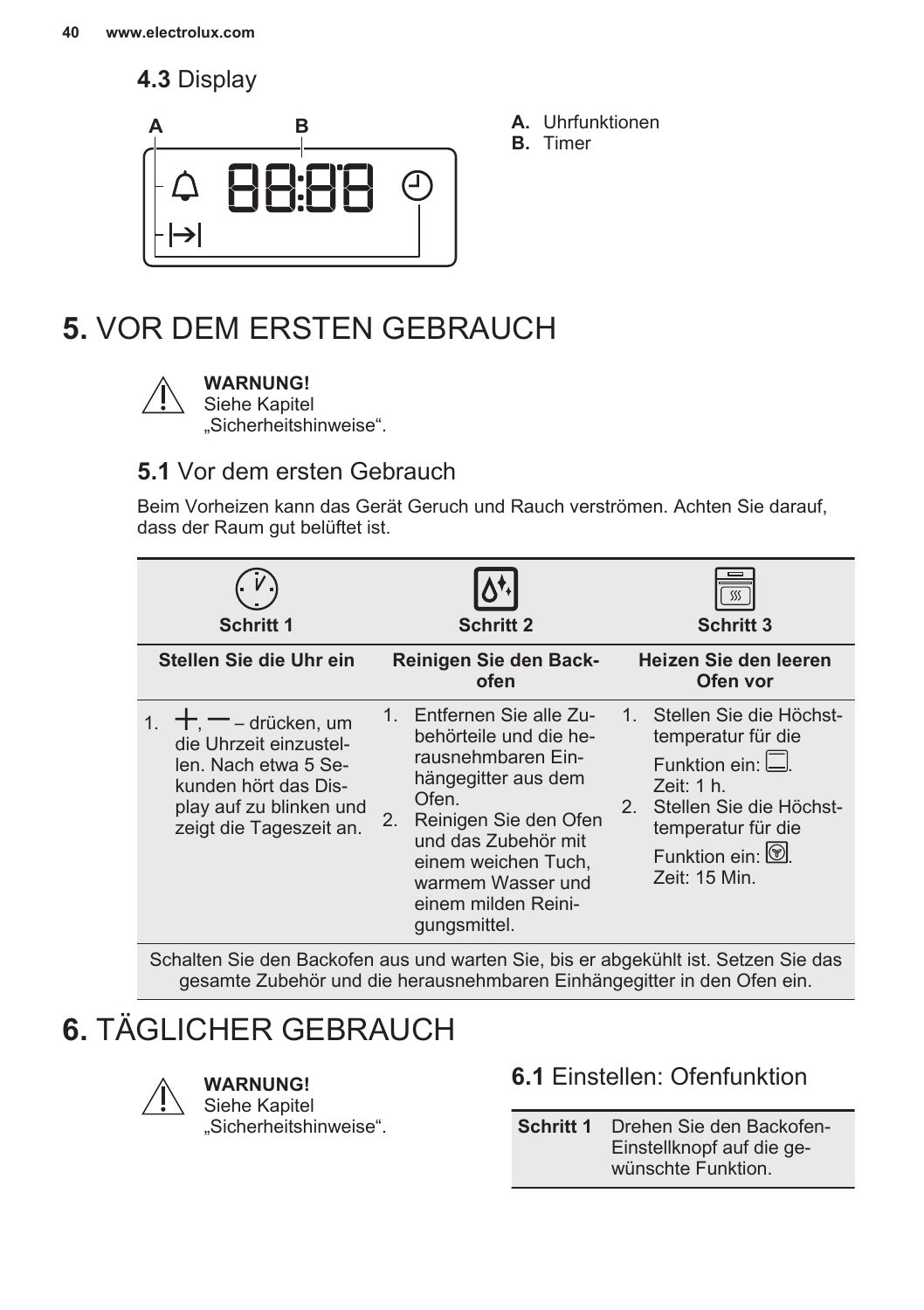| <b>Schritt 2</b><br>Drehen Sie den Einstell-<br>knopf auf die gewünschte |                                                                                                                                                                      |  | <b>Ofenfunktion Anwendung</b>         |                                                                                                                                       |
|--------------------------------------------------------------------------|----------------------------------------------------------------------------------------------------------------------------------------------------------------------|--|---------------------------------------|---------------------------------------------------------------------------------------------------------------------------------------|
|                                                                          | Temperatur.                                                                                                                                                          |  |                                       | Diese Funktion dient<br>dem Energiesparen                                                                                             |
| <b>Schritt 3</b>                                                         | Drehen Sie die Knöpfe in<br>die Position Aus, um den<br>Ofen nach Abschluss des<br>Garvorgangs auszuschal-<br>ten.                                                   |  | Feuchte<br>Ober-/Unter-<br>hitze      | beim Kochen. Bei Ver-<br>wendung dieser Funkti-<br>on kann die Temperatur<br>im Garraum von der<br>eingestellten Tempera-             |
| 6.2 Ofenfunktionen                                                       |                                                                                                                                                                      |  |                                       | tur abweichen. Die<br>Restwärme wird ge-<br>nutzt. Die Heizleistung                                                                   |
|                                                                          | <b>Ofenfunktion Anwendung</b>                                                                                                                                        |  |                                       | kann reduziert werden.<br>Weitere Informationen                                                                                       |
| Stellung<br>"Aus"                                                        | Der Backofen ist ausge-<br>schaltet.                                                                                                                                 |  |                                       | finden Sie im Kapi-<br>tel «Täglicher Ge-<br>brauch». Hinweise zu:<br>Feuchte Ober-/Unterhit-<br>ze.                                  |
| Backofenbe-<br>leuchtung                                                 | Zum Ein- und Ausschal-<br>ten der Lampe.                                                                                                                             |  | Grillstufe 2                          | Zum Grillieren von dün-<br>nen Speisen in grösse-<br>ren Mengen und zum<br>Toasten von Brot.                                          |
| Heissluft                                                                | Zum Backen und Bra-<br>ten auf drei Einschube-<br>benen und zum Dörren<br>von Lebensmitteln.<br>Stellen Sie eine 20-<br>40 °C niedrigere Tem-<br>peratur ein als bei |  | Heissluftgril-<br>len                 | Zum Braten grosser<br>Fleischstücke oder von<br>Geflügel mit Knochen<br>auf einer Einschubebe-<br>ne. Zum Gratinieren<br>und Bräunen. |
|                                                                          | Ober-/Unterhitze.                                                                                                                                                    |  | $\mathbf i$<br>kann sich die          | Bei einigen Ofenfunktionen                                                                                                            |
| Pizzastufe                                                               | Zubereiten von Pizza.<br>Für intensives Bräunen<br>und einen knusprigen<br>Boden.                                                                                    |  |                                       | Backofenbeleuchtung bei<br>Temperaturen unter 60 °C<br>automatisch ausschalten.                                                       |
|                                                                          | Zum Backen und Bra-<br>ten auf einer Ebene.                                                                                                                          |  | Ober-/Unterhitze                      | <b>6.3 Hinweise für: Feuchte</b>                                                                                                      |
| Ober-/Unter-<br>hitze                                                    |                                                                                                                                                                      |  |                                       | Diese Funktion wurde verwendet, um der<br>Energieeffizienzklasse und den                                                              |
| Unterhitze                                                               | Kuchen mit knusprigen<br>Böden backen und Le-<br>bensmittel konservie-<br>ren.                                                                                       |  | 65/2014 und EU 66/2014 zu<br>60350-1. | Ökodesign-Anforderungen gemäss EU<br>entsprechen. Prüfungen gemäss EN                                                                 |
| Auftauen                                                                 | Auftauen von Speisen<br>(Gemüse und Früchte).<br>Die Auftauzeit hängt<br>von der Menge und der                                                                       |  | Die Ofentür muss beim Garen           | geschlossen werden, damit die Funktion<br>nicht unterbrochen wird und der Ofen<br>möglichst energiesparend funktioniert.              |
|                                                                          | Grösse der Tiefkühlge-<br>richte ab.                                                                                                                                 |  |                                       | Anweisungen zum Garen finden Sie im<br>Kapitel «Hinweise und Tipps», Feuchte                                                          |

Ober-/Unterhitze. Allgemeine Hinweise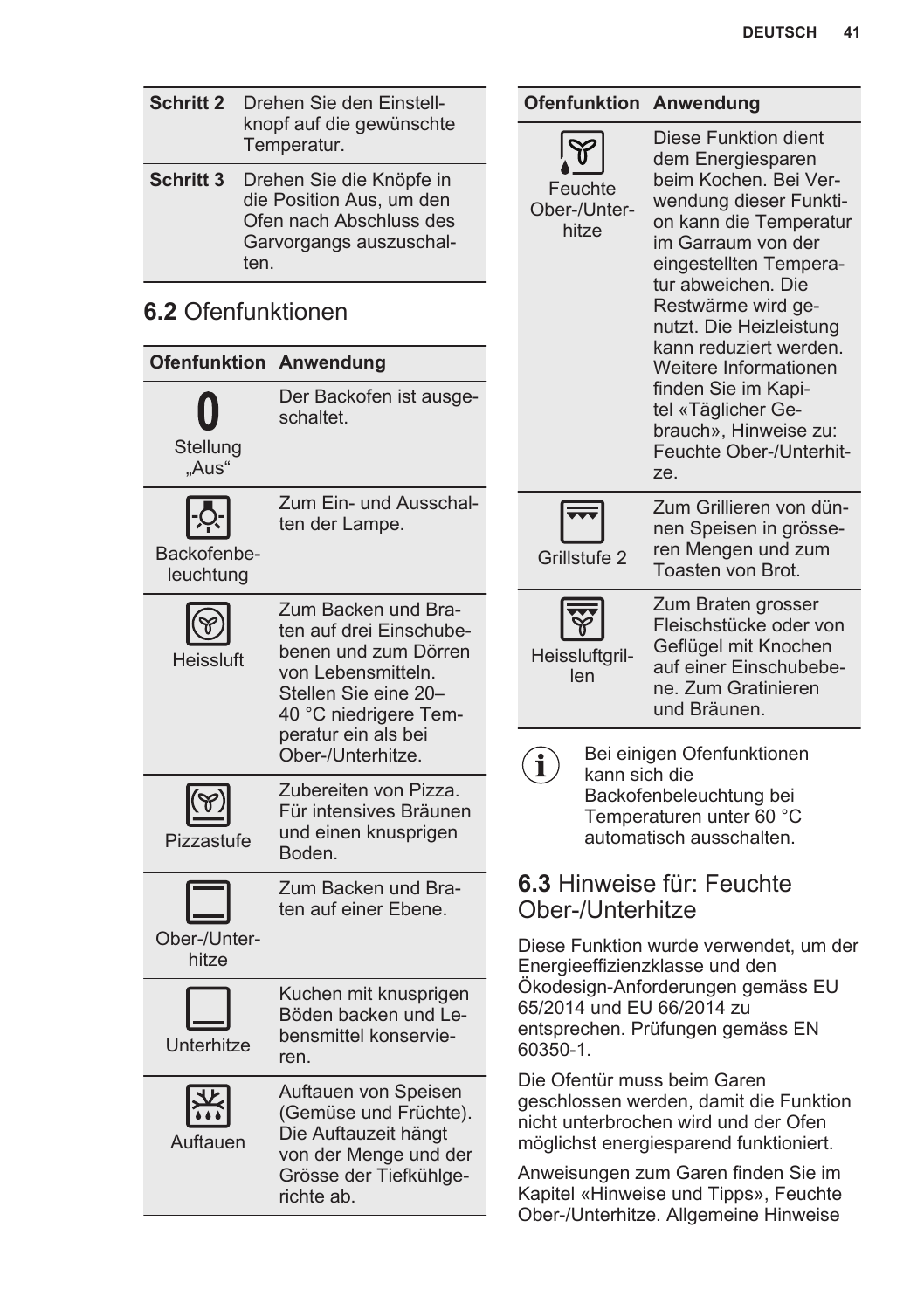zum Energiesparen finden Sie im Kapitel «Energie-Effizienz», Energiesparen.

### <span id="page-41-0"></span>**7.** UHRFUNKTIONEN

### **7.1** Uhrfunktionen

| <b>Uhrfunktion</b> | Anwendung                                                                                                                                                                                  |
|--------------------|--------------------------------------------------------------------------------------------------------------------------------------------------------------------------------------------|
| (ገ)<br>Uhrzeit     | Einstellen, Ändern oder Prüfen der Uhrzeit.                                                                                                                                                |
| $\mapsto$<br>Dauer | Einstellen der Einschaltdauer für den Ofen.                                                                                                                                                |
| Kurzzeit-Wecker    | Zum Einstellen eines Countdowns. Diese Funktion hat<br>keine Auswirkung auf den Ofenbetrieb. Sie können die-<br>se Funktion jederzeit einstellen, auch wenn der Ofen<br>ausgeschaltet ist. |

### **7.2** Einstellung: Uhrfunktionen

#### **Einstellung: Uhrzeit**

 $\Theta$ – blinkt, wenn Sie den Ofen an die Stromversorgung anschliessen, nach einem Stromausfall und wenn der Timer nicht eingestellt ist.

Im Falle eines Stromausfalls von bis zu 1 Stunde wird die Tageszeit angezeigt und  $\Theta$  blinkt. Überprüfen Sie die Uhrzeit und drücken Sie  $\mathbb O$ , um das Blinken zu stoppen.

 $\pm$   $-$  – drücken, um die Uhrzeit einzustellen. Nach etwa 5 Sekunden hört das Display auf zu blinken und zeigt die Tageszeit an.

#### **Ändern: Uhrzeit**

Im Falle eines Stromausfalls von bis zu 1 Stunde wird die Tageszeit angezeigt und  $\Theta$  blinkt. Überprüfen Sie die Uhrzeit und drücken Sie  $\mathbb O$ , um das Blinken zu stoppen.

**Schritt 1**  $\circled{0}$  – wiederholt drücken, um die Uhrzeit zu ändern.  $\circled{0}$  – beginnt zu blinken.

**Schritt 2**  $+$ ,  $-$  – drücken, um die Uhrzeit einzustellen. Nach etwa 5 Sekunden hört das Display auf zu blinken und zeigt die Ta‐ geszeit an.

#### **Einstellung: Dauer**

**Schritt 1** Stellen Sie eine Ofenfunktion und die Temperatur ein.

**Schritt 2**  $\bigoplus$  – Wiederholt drücken.  $\bigtriangledown$  – beginnt zu blinken.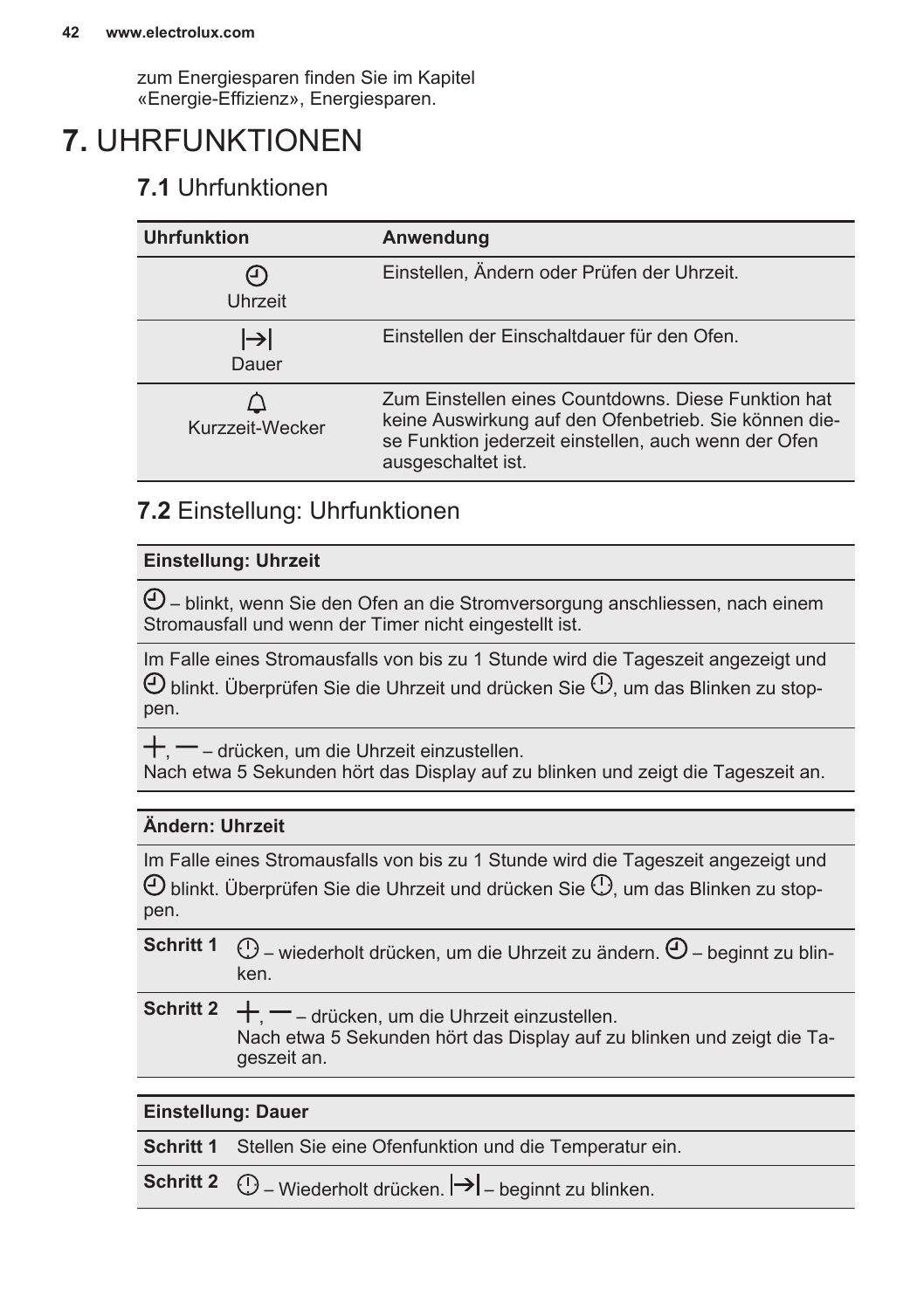<span id="page-42-0"></span>

|                  | <b>Einstellung: Dauer</b>                                                                                                                                                                       |  |  |
|------------------|-------------------------------------------------------------------------------------------------------------------------------------------------------------------------------------------------|--|--|
| <b>Schritt 3</b> | $+$ , $-$ – drücken, um die Dauer einzustellen.<br>Im Display erscheint: $\rightarrow$<br>→ blinkt nach Ablauf der eingestellten Zeit. Der Signalton ertönt und<br>der Ofen wird ausgeschaltet. |  |  |
| <b>Schritt 4</b> | Drücken Sie eine beliebige Taste, um den Signalton abzustellen.                                                                                                                                 |  |  |
| <b>Schritt 5</b> | Drehen Sie die Knöpfe in die Aus-Position.                                                                                                                                                      |  |  |
|                  |                                                                                                                                                                                                 |  |  |
|                  | Einstellung: Kurzzeit-Wecker                                                                                                                                                                    |  |  |
| <b>Schritt 1</b> | $\mathbb O$ – Wiederholt drücken. $\mathsf \Delta$ – beginnt zu blinken.                                                                                                                        |  |  |
| <b>Schritt 2</b> | $+$ , $-$ – drücken, um die Uhrzeit einzustellen.<br>Die Funktion startet automatisch nach 5 Sekunden.<br>Nach Ablauf der eingestellten Zeit ertönt der Signalton.                              |  |  |
| <b>Schritt 3</b> | Drücken Sie eine beliebige Taste, um den Signalton abzustellen.                                                                                                                                 |  |  |
| <b>Schritt 4</b> | Drehen Sie die Knöpfe in die Aus-Position.                                                                                                                                                      |  |  |
|                  | <b>Abbrechen: Uhrfunktionen</b>                                                                                                                                                                 |  |  |
| <b>Schritt 1</b> | U - wiederholt drücken, bis das Symbol für die Uhrfunktion zu blinken<br>beginnt.                                                                                                               |  |  |
| <b>Schritt 2</b> | Halten Sie: $\equiv$<br>Die Uhrfunktion wird nach einigen Sekunden ausgeschaltet.                                                                                                               |  |  |

### **8.** VERWENDEN DES ZUBEHÖRS



**WARNUNG!**

Siehe Kapitel "Sicherheitshinweise". ein Umkippen. Der hohe Rand um den Rost verhindert das Abrutschen von Kochgeschirr.

### **8.1** Einsetzen der Zubehörteile

Eine kleine Kerbe oben sorgt für mehr Sicherheit. Die Kerben verhindern auch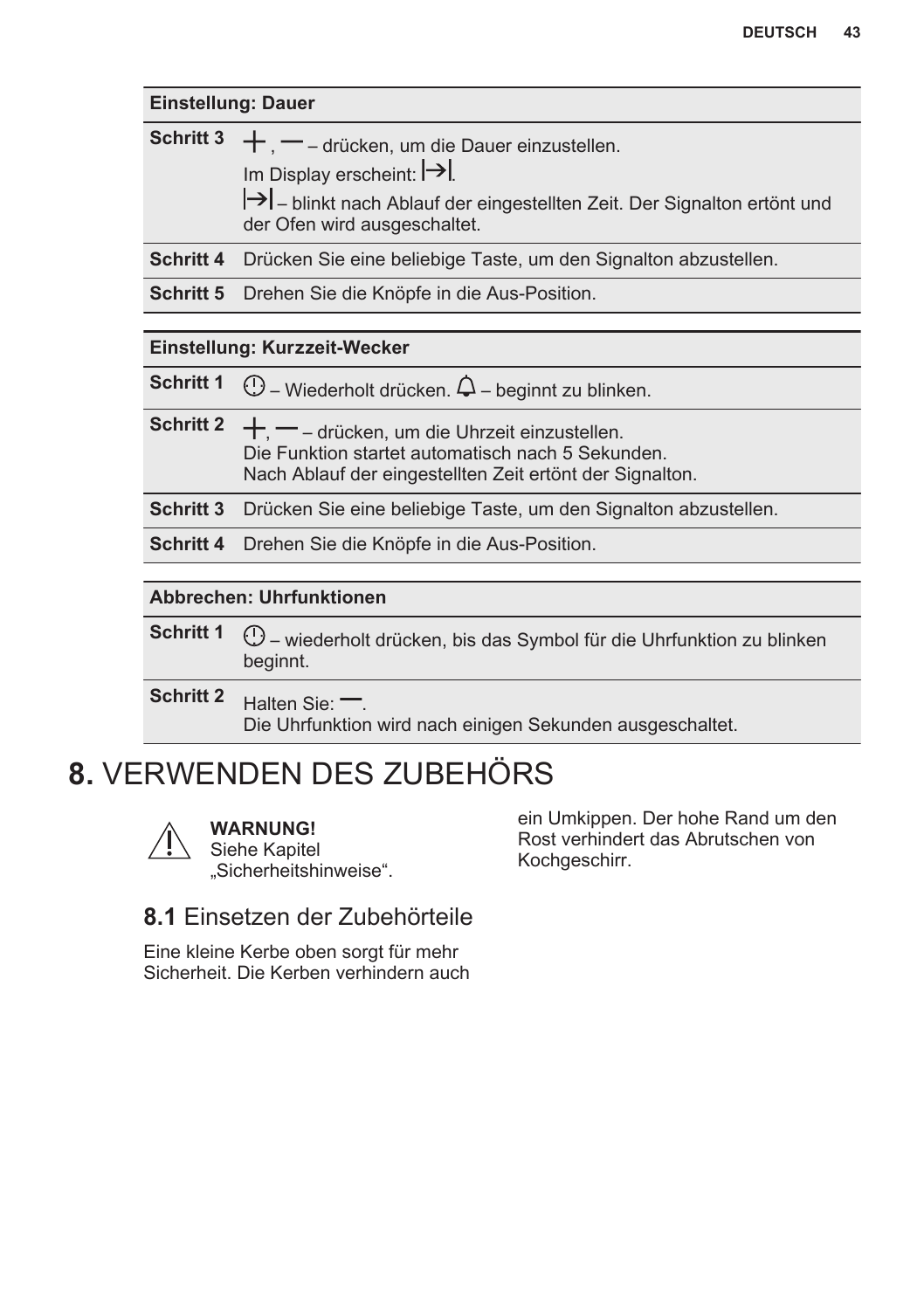<span id="page-43-0"></span>

### **9.** ZUSATZFUNKTIONEN

### **9.1** Kühlgebläse

Wenn der Ofen in Betrieb ist, wird das Kühlgebläse automatisch eingeschaltet, um die Ofenflächen zu kühlen. Wenn Sie den Ofen ausschalten, läuft das Kühlgebläse weiter, bis der Ofen abgekühlt ist.

### **10.** RATSCHLÄGE UND TIPPS



Siehe Kapitel "Sicherheitshinweise".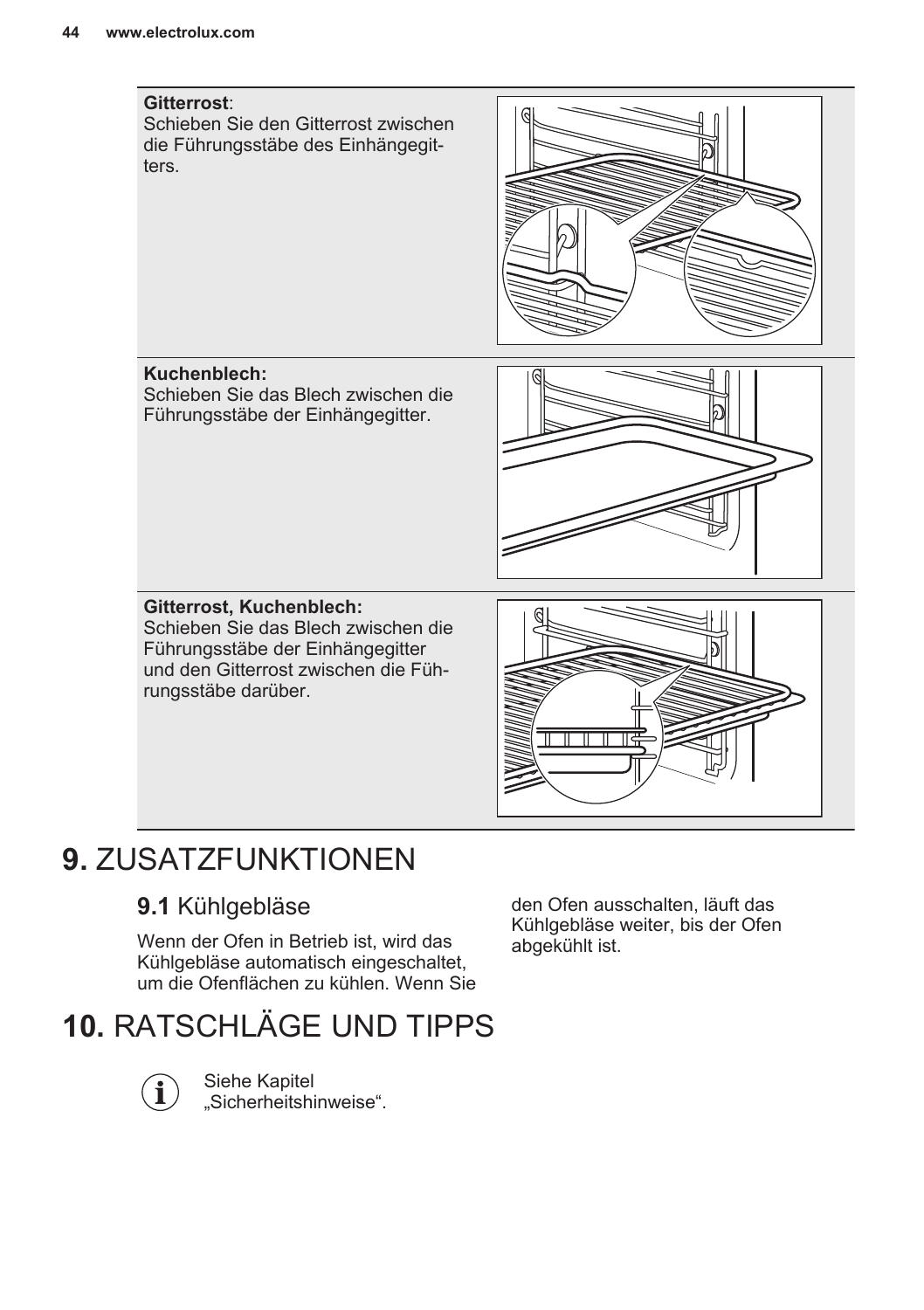### **10.1** Empfehlungen zum Garen

### $\bigodot$

Die Temperaturen und Garzeiten in den Tabellen sind nur Richtwerte. Sie sind ab‐ hängig vom Rezept und der Qualität und Menge der verwendeten Zutaten. Ihr Backofen backt oder brät unter Umständen anders als Ihr früherer Ofen. In den folgenden Hinweisen werden empfohlene Einstellungswerte von Temperatur, Gar‐ dauer und Einschubebene für spezifische Speisentypen aufgeführt. Wenn Sie die Einstellungen für ein bestimmtes Rezept nicht finden können, suchen Sie nach einem ähnlichen Rezept.

### **10.2** Backen

Verwenden Sie beim ersten Backen eine niedrige Temperatur.

Sie können die Backzeit um 10–15 Minuten verlängern, wenn Kuchen auf mehreren Ebenen gebacken werden.

Kuchen und kleine Backwaren mit verschiedenen Höhen bräunen nicht immer gleichmässig. Bei

ungleichmässigem Bräunen braucht die Temperatureinstellung nicht geändert zu werden. Im Verlauf des Backens gleichen sich die Unterschiede wieder aus.

Während des Backens können sich die Kuchenbleche im Ofen verziehen. Beim Abkühlen kehren sie wieder zu ihrer alten Form zurück.

### **10.3** Backtipps

| <b>Backergebnis</b>                                                  | Mögliche Ursache                                               | <b>Abhilfe</b>                                                                                    |
|----------------------------------------------------------------------|----------------------------------------------------------------|---------------------------------------------------------------------------------------------------|
| Die Unterseite des Ku-<br>chens ist nicht ausrei-<br>chend gebacken. | Die Einschubebene ist<br>nicht richtig.                        | Den Kuchen auf eine tiefere<br>Einschubebene stellen.                                             |
| Der Kuchen fällt zu-<br>sammen und wird<br>feucht oder streifig.     | Die Ofentemperatur ist zu<br>hoch.                             | Stellen Sie beim nächsten Mal<br>eine etwas niedrigere Ofentem-<br>peratur ein.                   |
|                                                                      | Die Ofentemperatur ist zu<br>hoch und die Backzeit zu<br>kurz. | Stellen Sie beim nächsten Mal<br>eine längere Backzeit und eine<br>niedrigere Ofentemperatur ein. |
| Der Kuchen ist zu tro-<br>cken.                                      | Die Ofentemperatur ist zu<br>niedrig.                          | Stellen Sie beim nächsten Mal<br>eine höhere Ofentemperatur<br>ein.                               |
|                                                                      | Die Backzeit ist zu lang.                                      | Stellen Sie beim nächsten Mal<br>eine kürzere Backzeit ein.                                       |
| Der Kuchen ist unre-<br>gelmässig gebacken.                          | Die Ofentemperatur ist zu<br>hoch und die Backzeit zu<br>kurz. | Stellen Sie beim nächsten Mal<br>eine längere Backzeit und eine<br>niedrigere Ofentemperatur ein. |
|                                                                      | Der Kuchenteig ist nicht<br>gleichmässig verteilt.             | Verteilen Sie beim nächsten<br>Mal den Kuchenteig gleichmäs-<br>sig auf dem Kuchenblech.          |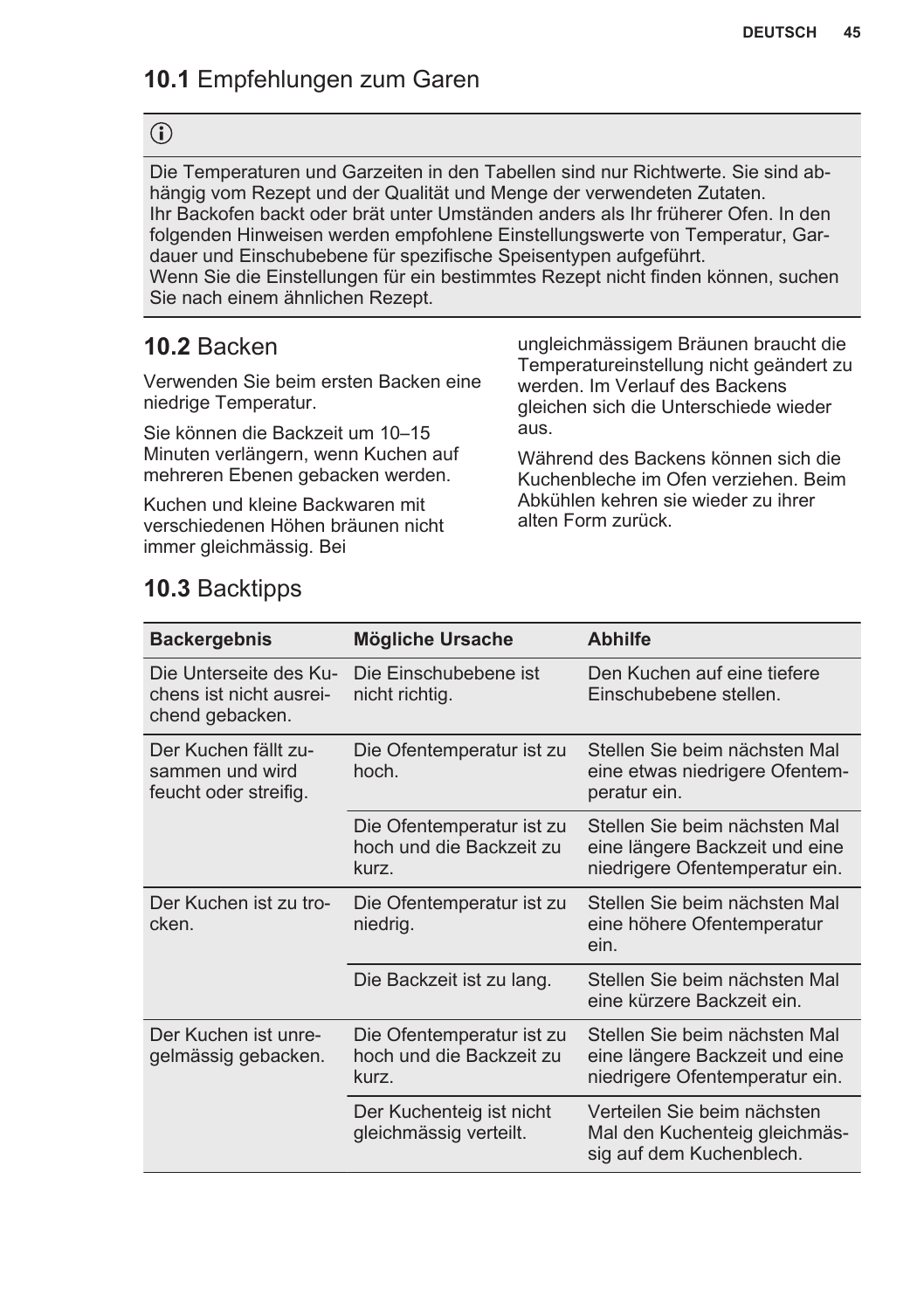| <b>Backergebnis</b>                                                                 | Mögliche Ursache                      | <b>Abhilfe</b>                                                              |
|-------------------------------------------------------------------------------------|---------------------------------------|-----------------------------------------------------------------------------|
| Der Kuchen ist in der<br>in einem Rezept ange-<br>gebenen Backzeit<br>nicht fertig. | Die Ofentemperatur ist zu<br>niedrig. | Stellen Sie beim nächsten Mal<br>eine etwas höhere Ofentempe-<br>ratur ein. |

### **10.4** Backen auf einer Einschubebene

| BA-<br><b>CKEN IN</b><br><b>FORMEN</b>                 |                  | $(^{\circ}C)$ | (min)     |                |
|--------------------------------------------------------|------------------|---------------|-----------|----------------|
| Mürbeteig,<br>Heizen Sie<br>den leeren<br>Backofen vor | Heissluft        | 170-180       | $10 - 25$ | $\mathfrak{p}$ |
| Tortenboden<br>– Rührteig                              | Heissluft        | 150-170       | $20 - 25$ | $\mathfrak{p}$ |
| Gugelhupf /<br><b>Brioche</b>                          | Heissluft        | 150-160       | $50 - 70$ | $\mathbf 1$    |
| Sandkuchen /<br>Früchteku-<br>chen                     | Heissluft        | 140-160       | $70 - 90$ | $\mathbf 1$    |
| Käsekuchen                                             | Ober-/Unterhitze | 170-190       | 60-90     | 1              |

Nutzen Sie die dritte Einschubebene.

Verwenden Sie die Funktion: Heissluft.

Verwenden Sie ein Kuchenblech.

| KUCHEN/KLEINGEBÄCK/<br><b>BROT</b>                                                         | (° C)   | (min)     |
|--------------------------------------------------------------------------------------------|---------|-----------|
| Streuselkuchen                                                                             | 150-160 | $20 - 40$ |
| Obstkuchen (aus Hefeteig/Rührteigmi-<br>schung), verwenden Sie ein tiefes Ku-<br>chenblech | 150     | $35 - 55$ |
| Obstkuchen mit Mürbeteig                                                                   | 160-170 | $40 - 80$ |

Heizen Sie den leeren Ofen vor.

Verwenden Sie die Funktion: Ober-/Unterhitze.

Verwenden Sie ein Kuchenblech.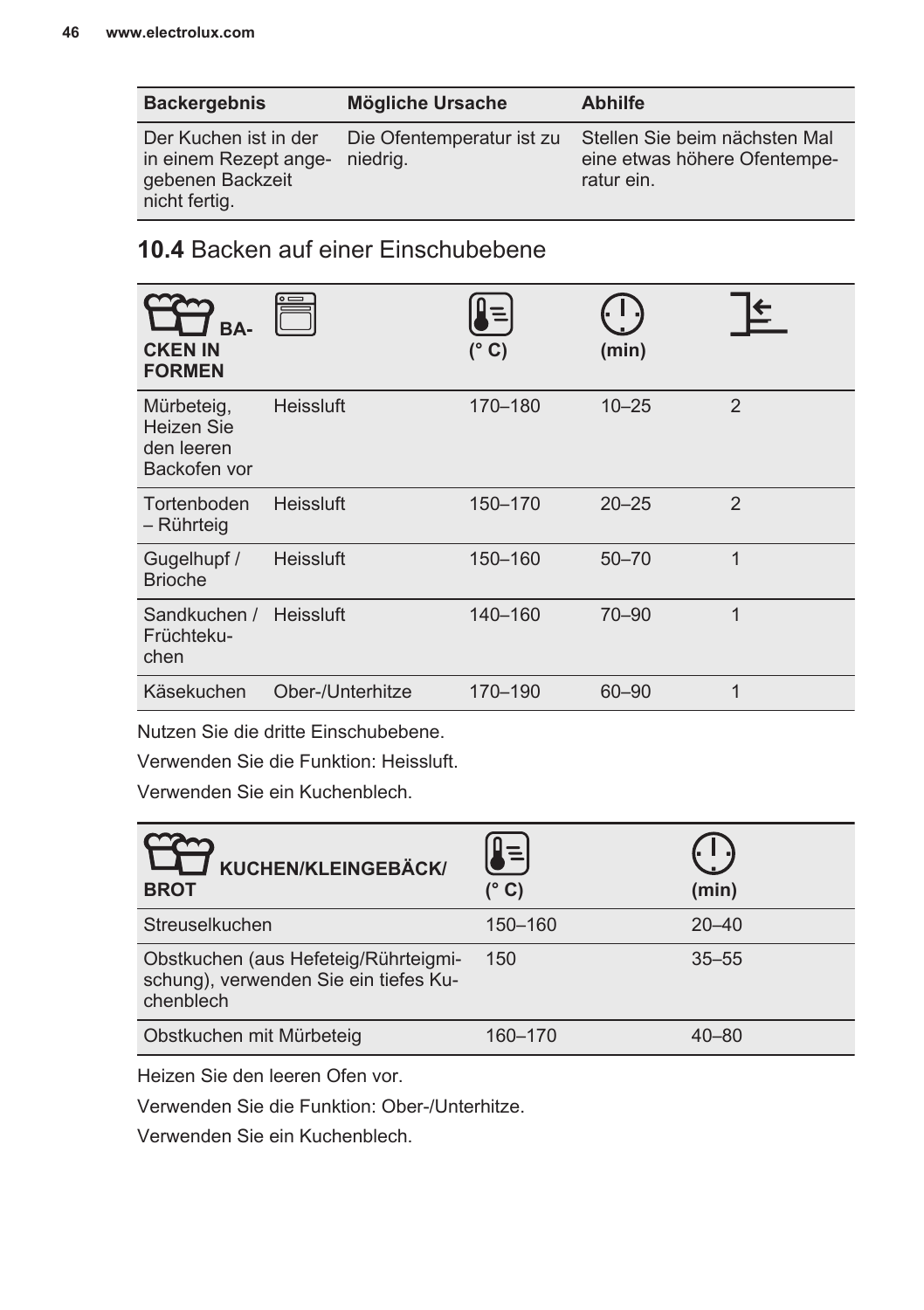| <b>KUCHEN/</b><br><b>KLEINGEBÄCK/</b><br><b>BROT</b>                                             | ∦≡ <br>$(^\circ$ C) | (min)     |                |
|--------------------------------------------------------------------------------------------------|---------------------|-----------|----------------|
| <b>Biskuitrolle</b>                                                                              | 180-200             | $10 - 20$ | 3              |
| Roggenbrot:                                                                                      | zuerst: 230         | 20        | $\overline{1}$ |
|                                                                                                  | dann: 160-180       | $30 - 60$ |                |
| Mandelkuchen mit<br>Butter / Zuckerku-<br>chen                                                   | 190-210             | $20 - 30$ | 3              |
| Windbeutel / Eclairs 190-210                                                                     |                     | $20 - 35$ | 3              |
| Hefezopf / Hefe-<br>kranz                                                                        | 170-190             | $30 - 40$ | 3              |
| Obstkuchen (aus<br>Hefeteig/Rührteig-<br>mischung), verwen-<br>den Sie ein tiefes<br>Kuchenblech | 170                 | $35 - 55$ | 3              |
| Hefekuchen mit<br>empfindlichen Belä-<br>gen (z. B. Quark,<br>Rahm, Pudding)                     | 160-180             | $40 - 80$ | 3              |
| Christstollen                                                                                    | 160-180             | $50 - 70$ | $\mathfrak{p}$ |

Nutzen Sie die dritte Einschubebene.

| PLÄTZCHEN                                                        |                  | $(^{\circ}C)$ | (min)     |
|------------------------------------------------------------------|------------------|---------------|-----------|
| Mürbeteig-Plätzchen                                              | Heissluft        | 150-160       | $10 - 20$ |
| Brötchen, Heizen Sie<br>den leeren Backofen<br>vor               | <b>Heissluft</b> | 160           | $10 - 25$ |
| Rührteigplätzchen                                                | Heissluft        | 150-160       | $15 - 20$ |
| Blätterteigkleingebäck,<br>Heizen Sie den leeren<br>Backofen vor | Heissluft        | 170-180       | $20 - 30$ |
| Hefeplätzchen                                                    | Heissluft        | 150-160       | $20 - 40$ |
| Meringues                                                        | Heissluft        | 100-120       | $30 - 50$ |
| Eiweissgebäck / Me-<br>ringuen                                   | Heissluft        | 80-100        | 120-150   |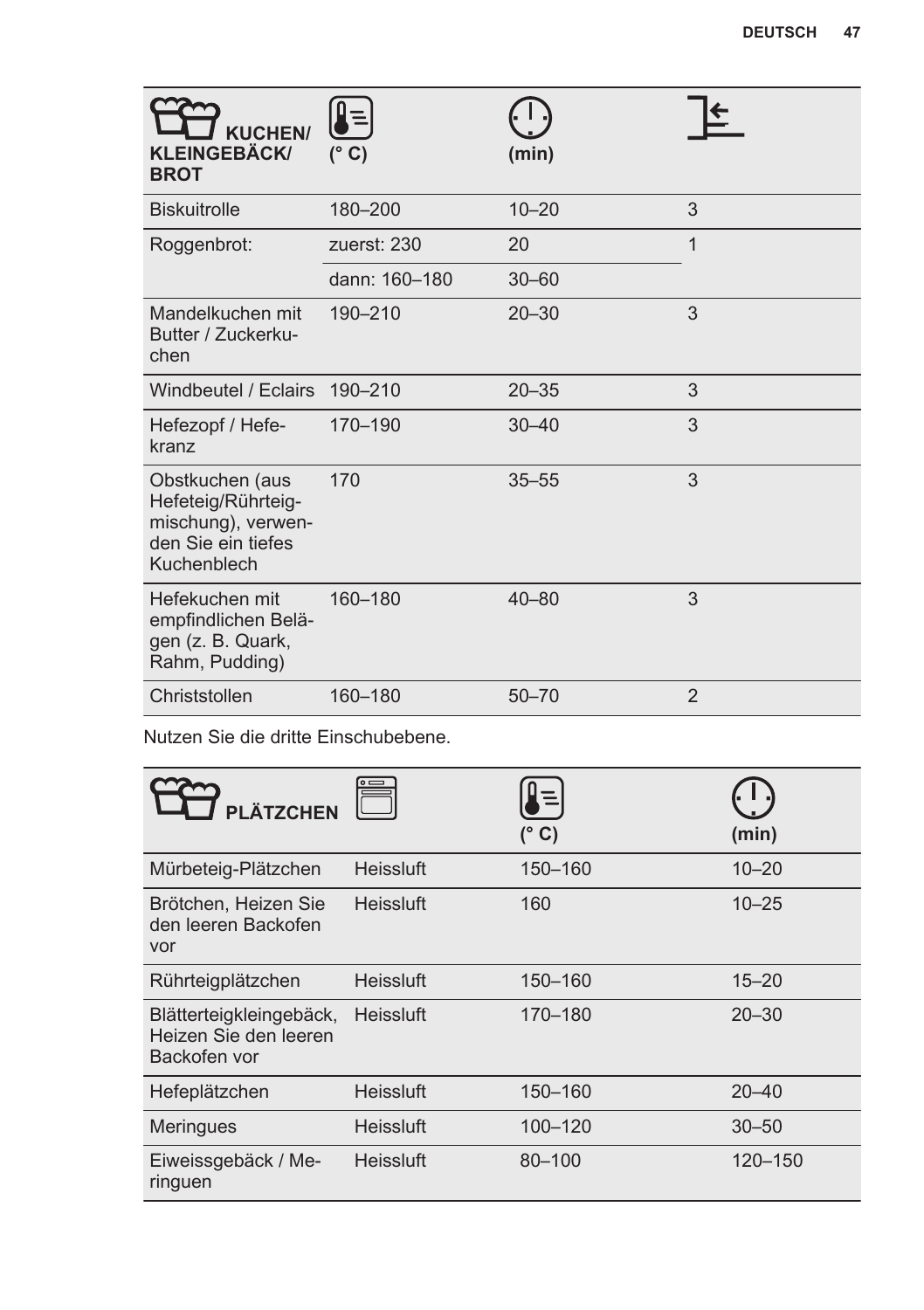

### **10.5** Aufläufe und Gratins

Nutzen Sie die erste Einschubebene.

|                                                          |                  | $\equiv$<br>(° C) | (min)     |
|----------------------------------------------------------|------------------|-------------------|-----------|
| Mit Käse überbacke-<br>ne Baguettes                      | Heissluft        | 160-170           | $15 - 30$ |
| Gemüsegratin, Hei-<br>zen Sie den leeren<br>Backofen vor | Heissluftgrillen | 160-170           | $15 - 30$ |
| Lasagne, frisch                                          | Ober-/Unterhitze | 180-200           | $25 - 40$ |
| Fischaufläufe                                            | Ober-/Unterhitze | 180-200           | $30 - 60$ |
| Gefülltes Gemüse                                         | Heissluft        | 160-170           | $30 - 60$ |
| Süsse Aufläufe                                           | Ober-/Unterhitze | 180-200           | $40 - 60$ |
| Nudelauflauf                                             | Ober-/Unterhitze | 180-200           | $45 - 60$ |

### **10.6** Backen auf mehreren Ebenen

Verwenden Sie die Kuchenbleche.

Verwenden Sie die Funktion: Heissluft.

| <b>KUCHEN/</b><br><b>KLEINGEBÄCK</b>                                  | (° C)   | (min)     |          |
|-----------------------------------------------------------------------|---------|-----------|----------|
|                                                                       |         |           | 2 Ebenen |
| Windbeutel / Ec-<br>lairs, Heizen Sie<br>den leeren Back-<br>ofen vor | 160-180 | $25 - 45$ | 1/4      |
| Streuselkuchen,<br>trocken                                            | 150-160 | $30 - 45$ | 1/4      |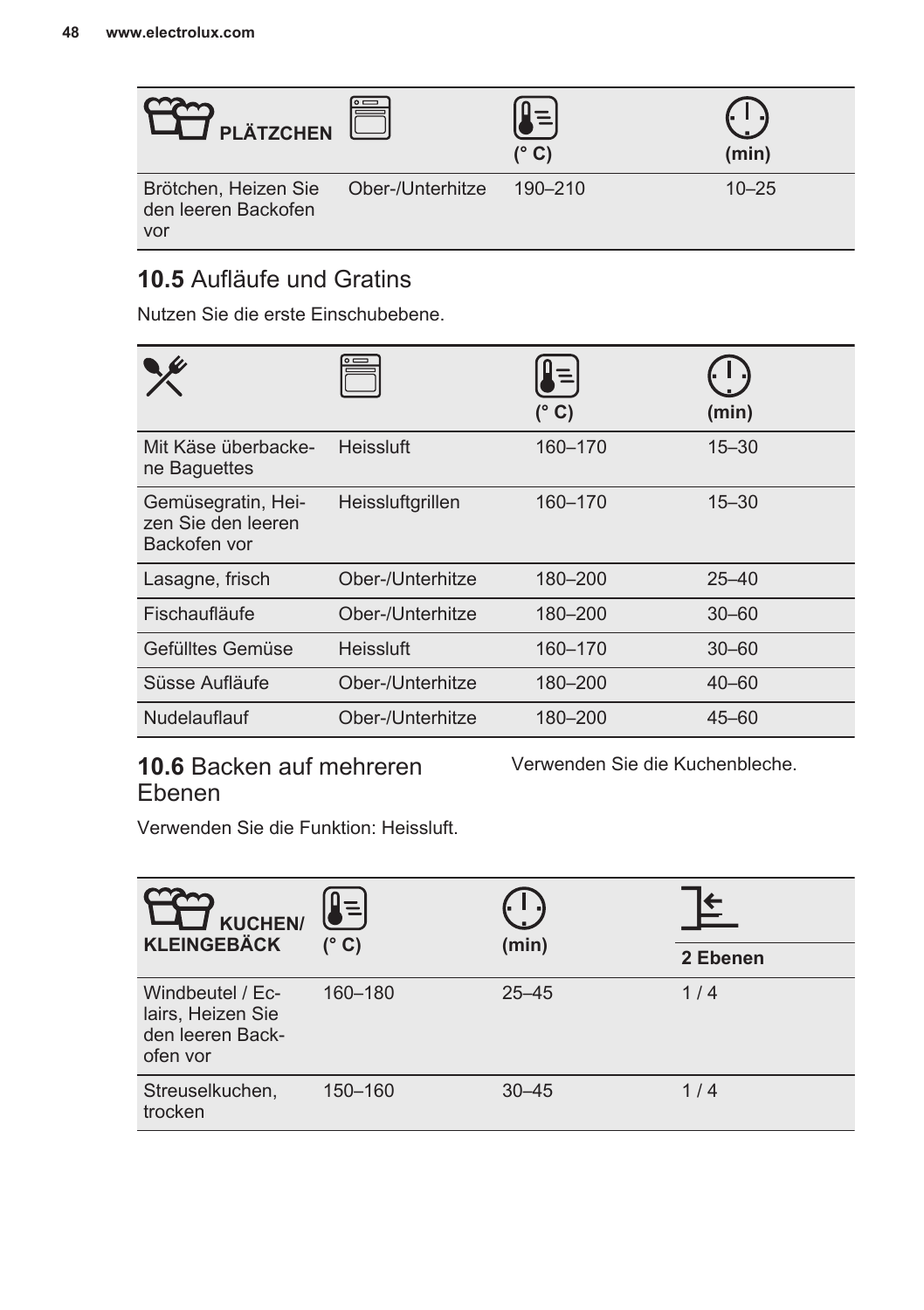| <b>DEUTSCH</b> | 49 |
|----------------|----|
|----------------|----|

| <b>PLÄTZCHEN/</b>                                                     | $\equiv$      |           |          |          |
|-----------------------------------------------------------------------|---------------|-----------|----------|----------|
| <b>TÖRTCHEN/</b><br><b>GEBÄCK/</b><br><b>BRÖTCHEN</b>                 | $(^{\circ}C)$ | (min)     | 2 Ebenen | 3 Ebenen |
| <b>Brötchen</b>                                                       | 180           | $20 - 30$ | 1/4      |          |
| Mürbeteig-<br>Plätzchen                                               | 150-160       | $20 - 40$ | 1/4      | 1/3/5    |
| Rührteigplätz-<br>chen                                                | 160-170       | $25 - 40$ | 1/4      |          |
| Blätterteigklein-<br>gebäck, Heizen<br>Sie den leeren<br>Backofen vor | 170-180       | $30 - 50$ | 1/4      |          |
| Hefeplätzchen                                                         | 160-170       | $30 - 60$ | 1/4      |          |
| <b>Meringues</b>                                                      | 100-120       | $40 - 80$ | 1/4      |          |
| Eiweissplät-<br>zen / Meringu-<br>en                                  | 80-100        | 130-170   | 1/4      |          |

### **10.7** Tipps zum Rösten

Verwenden Sie feuerfestes Ofengeschirr.

Braten Sie magere Fleischstücke abgedeckt (Sie können Alufolie verwenden).

Braten Sie grosse Fleischstücke direkt auf dem Blech oder auf dem Gitterrost über dem Blech.

Geben Sie etwas Wasser in das Blech, um zu verhindern, dass tropfendes Fett verbrennt.

Wenden Sie den Baten nach 1/2–2/3 der Garzeit.

Braten Sie grosse Fleisch- und Fischstücke (mind. 1 kg).

Beträufeln Sie Fleischstücke während des Bratvorgangs mehrmals mit dem eigenen Saft.

### **10.8** Braten

Verwenden Sie die erste Einschubebene.

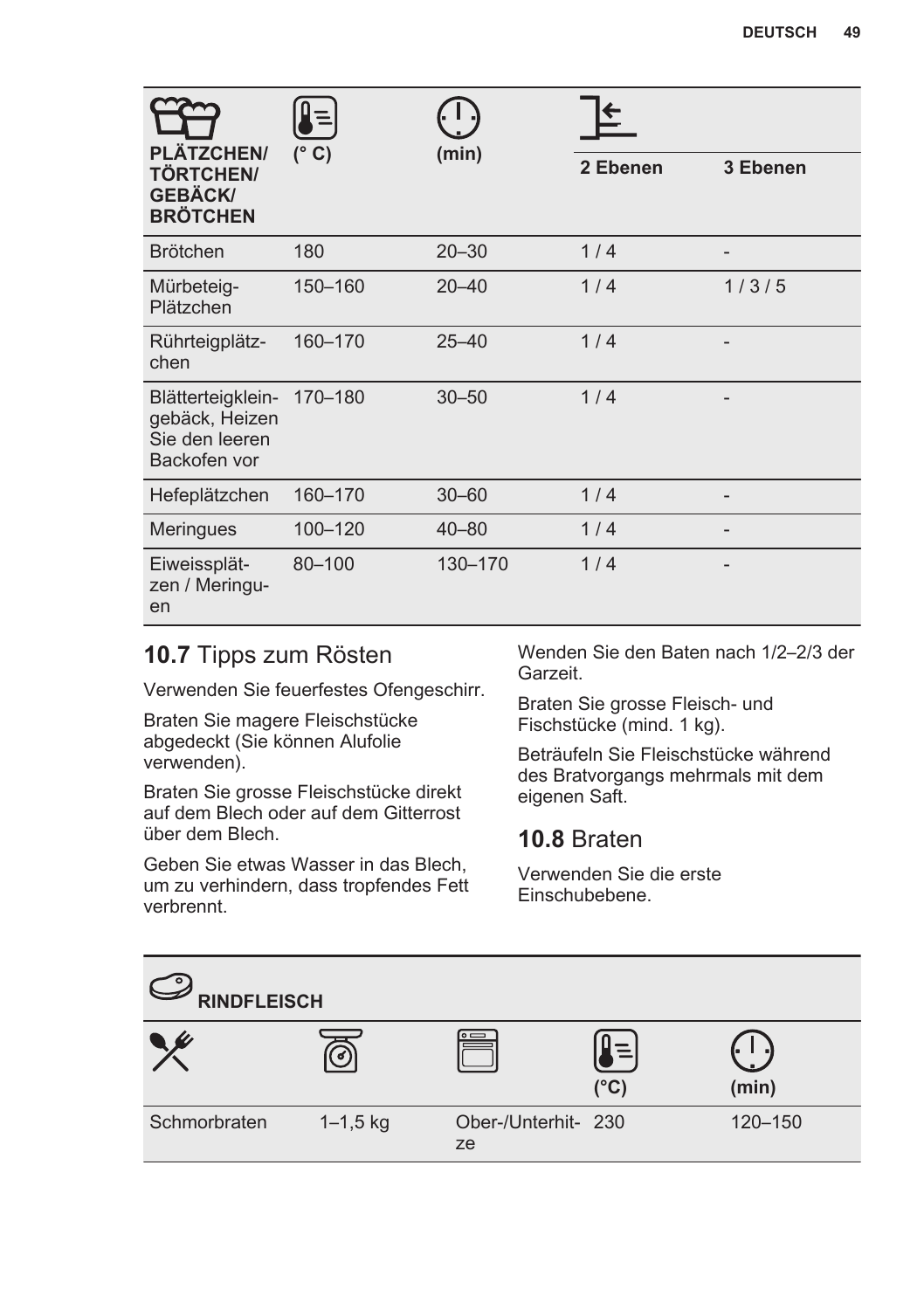| $\mathscr{Y}_{\mathsf{RINDFLEISCH}}$                                                    |            |                                               |         |            |  |
|-----------------------------------------------------------------------------------------|------------|-----------------------------------------------|---------|------------|--|
|                                                                                         |            |                                               | (°C)    | (min)      |  |
| Roastbeef oder Fi- je cm Dicke<br>let, blutig, Heizen<br>Sie den leeren<br>Backofen vor |            | Heissluftgrillen                              | 190-200 | $5 - 6$    |  |
| Roastbeef oder Fi- je cm Dicke<br>let, mittel, Heizen<br>Sie den leeren<br>Backofen vor |            | Heissluftgrillen 180-190                      |         | $6 - 8$    |  |
| Roastbeef oder Fi- je cm Dicke<br>let, durch, Heizen<br>Sie den leeren<br>Backofen vor  |            | Heissluftgrillen 170-180                      |         | $8 - 10$   |  |
|                                                                                         |            |                                               |         |            |  |
| <b>SCHWEINEFLEISCH</b>                                                                  |            |                                               |         |            |  |
|                                                                                         |            | Verwenden Sie die Funktion: Heissluftgrillen. |         |            |  |
|                                                                                         | (kg)       | (°C)                                          |         | (min)      |  |
| Schulter / Hals / Schin-<br>kenstück                                                    | $1 - 1.5$  | 160-180                                       |         | $90 - 120$ |  |
| Koteletts / Brustspitz                                                                  | $1 - 1, 5$ | 170-180                                       |         | 60-90      |  |
| Hackbraten                                                                              | $0,75 - 1$ | 160-170                                       |         | $50 - 60$  |  |
| Schweinshaxe, vorge-<br>gart                                                            | $0,75 - 1$ | 150-170                                       |         | $90 - 120$ |  |
| $\mathcal{O}_{\text{kalg}}$                                                             |            |                                               |         |            |  |
| Verwenden Sie die Funktion: Heissluftgrillen.                                           |            |                                               |         |            |  |
|                                                                                         | (kg)       | (°C)                                          |         | (min)      |  |
| Kalbsbraten                                                                             | 1          | 160-180                                       |         | $90 - 120$ |  |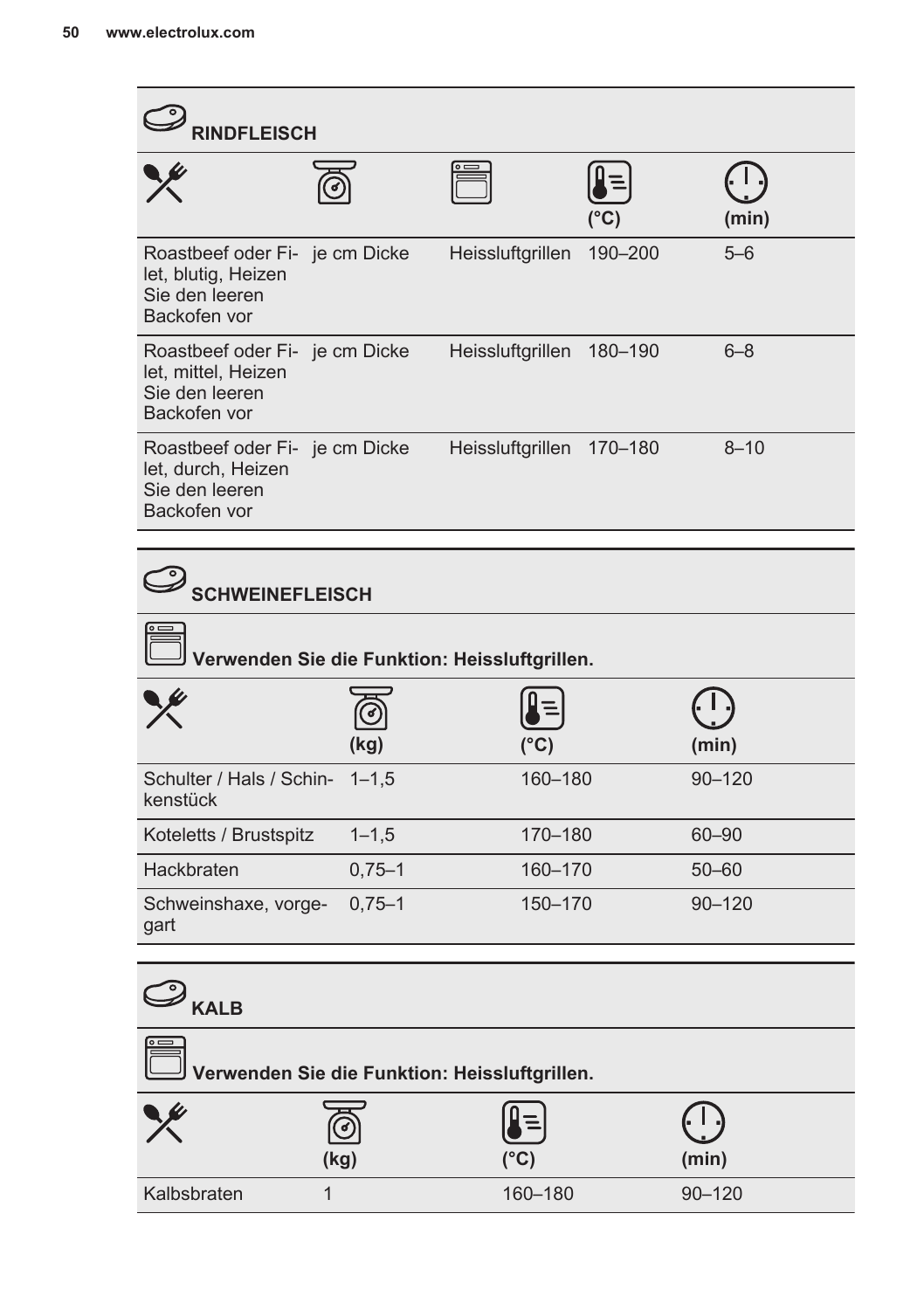| $\mathcal{D}_{\texttt{KALB}}$                                        |                                               |               |           |
|----------------------------------------------------------------------|-----------------------------------------------|---------------|-----------|
|                                                                      | Verwenden Sie die Funktion: Heissluftgrillen. |               |           |
|                                                                      | (kg)                                          | $(^{\circ}C)$ | (min)     |
| Kalbshaxe                                                            | $1,5 - 2$                                     | 160-180       | 120-150   |
| $\mathcal{L}_{\mathsf{LAMM}}$                                        |                                               |               |           |
|                                                                      | Verwenden Sie die Funktion: Heissluftgrillen. |               |           |
|                                                                      | (kg)                                          | $(^{\circ}C)$ | (min)     |
| Lammkeule /<br>Lammbraten/-gigot                                     | $1 - 1, 5$                                    | 150-170       | 100-120   |
| Lammrücken                                                           | $1 - 1.5$                                     | 160-180       | $40 - 60$ |
| $\mathcal{D}_{\mathsf{WILD}}$                                        |                                               |               |           |
|                                                                      | Verwenden Sie die Funktion: Ober-/Unterhitze. |               |           |
|                                                                      | (kg)                                          | $(^{\circ}C)$ | (min)     |
| Rücken / Hasen-<br>keule, Heizen Sie<br>den leeren Back-<br>ofen vor | bis zu 1                                      | 230           | $30 - 40$ |
| Reh-/Hirschrücken                                                    | $1,5 - 2$                                     | 210-220       | $35 - 40$ |
| Reh-/Hirschkeule                                                     | $1,5 - 2$                                     | 180-200       | 60-90     |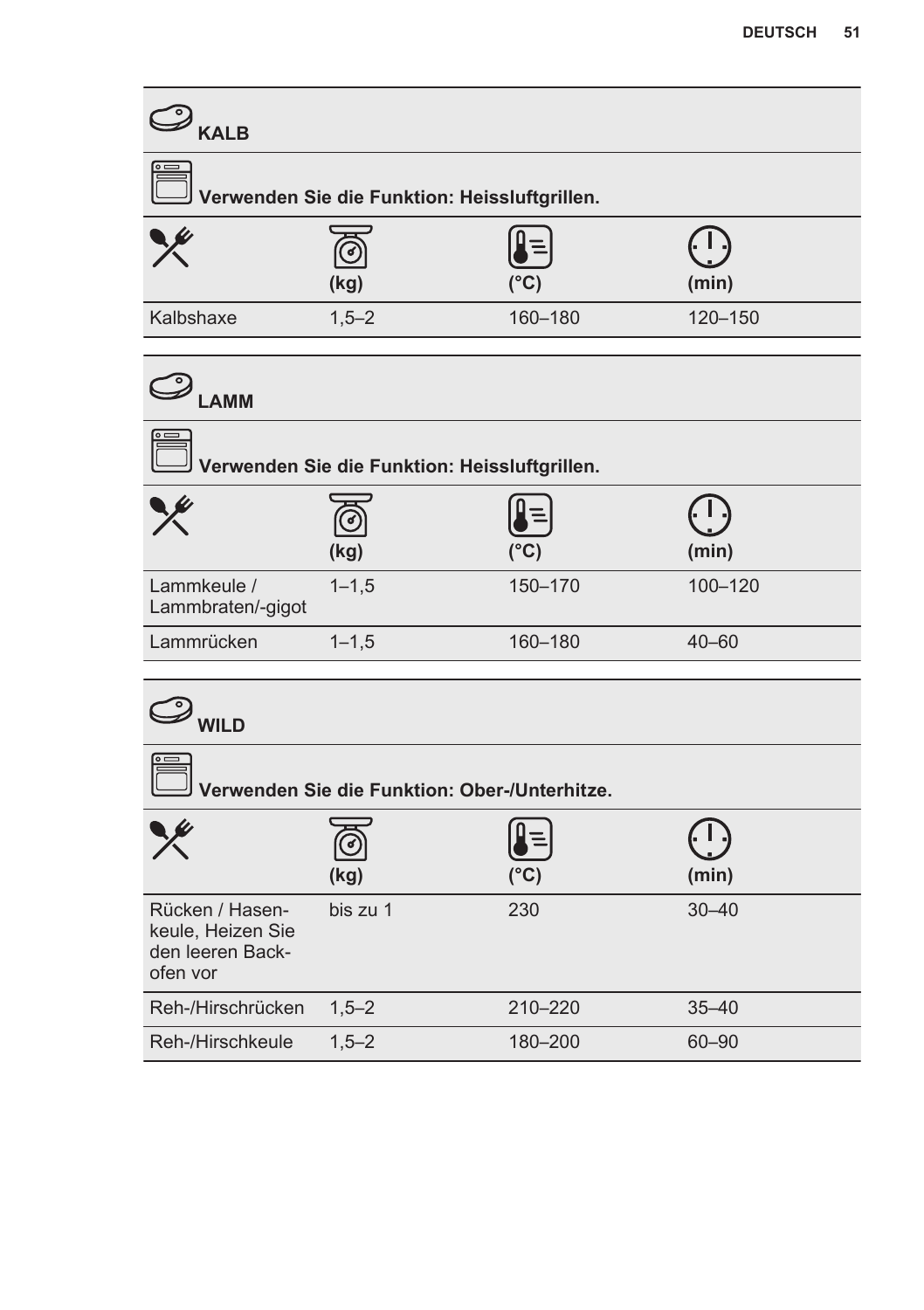| GEFLÜGEL                                      |             |               |            |  |
|-----------------------------------------------|-------------|---------------|------------|--|
| Verwenden Sie die Funktion: Heissluftgrillen. |             |               |            |  |
|                                               | (kg)        | $(^{\circ}C)$ | (min)      |  |
| Geflügelteile                                 | je 0,2-0,25 | 200-220       | $30 - 50$  |  |
| Poulet, halbiert                              | je 0,4-0,5  | 190-210       | $35 - 50$  |  |
| Poulet, Poularde                              | $1 - 1, 5$  | 190-210       | $50 - 70$  |  |
| Ente                                          | $1,5 - 2$   | 180-200       | $80 - 100$ |  |
| Gans                                          | $3,5 - 5$   | 160-180       | 120-180    |  |
| Truthahn                                      | $2,5 - 3,5$ | 160-180       | 120-150    |  |
| Truthahn                                      | $4 - 6$     | 140-160       | 150-240    |  |
|                                               |             |               |            |  |

## **FISCH (GEDÜNSTET)**

| $\circ$ $\Rightarrow$<br>J Verwenden Sie die Funktion: Ober-/Unterhitze. |           |         |           |  |
|--------------------------------------------------------------------------|-----------|---------|-----------|--|
|                                                                          | (kg)      | (°C)    | (min)     |  |
| Fisch, ganz                                                              | $1 - 1.5$ | 210-220 | $40 - 60$ |  |

### **10.9** Knusprig backen mit:Pizzastufe



 **Verwenden Sie die erste Ein‐ schubebene**

|                   | $(^{\circ}C)$ | (min)     |
|-------------------|---------------|-----------|
| Tarten            | 180-200       | $40 - 55$ |
| Spinatqui-<br>che | 160-180       | $45 - 60$ |

| <b>SED</b> PIZZA             |  |
|------------------------------|--|
| Verwenden Sie die erste Ein- |  |

|                                                     | $(^{\circ}C)$ | (min)     |
|-----------------------------------------------------|---------------|-----------|
| Quiche Lor- 170-190<br>raine /<br>Schweizer<br>Flan |               | $45 - 55$ |
| Käseku-<br>chen                                     | 140-160       | 60-90     |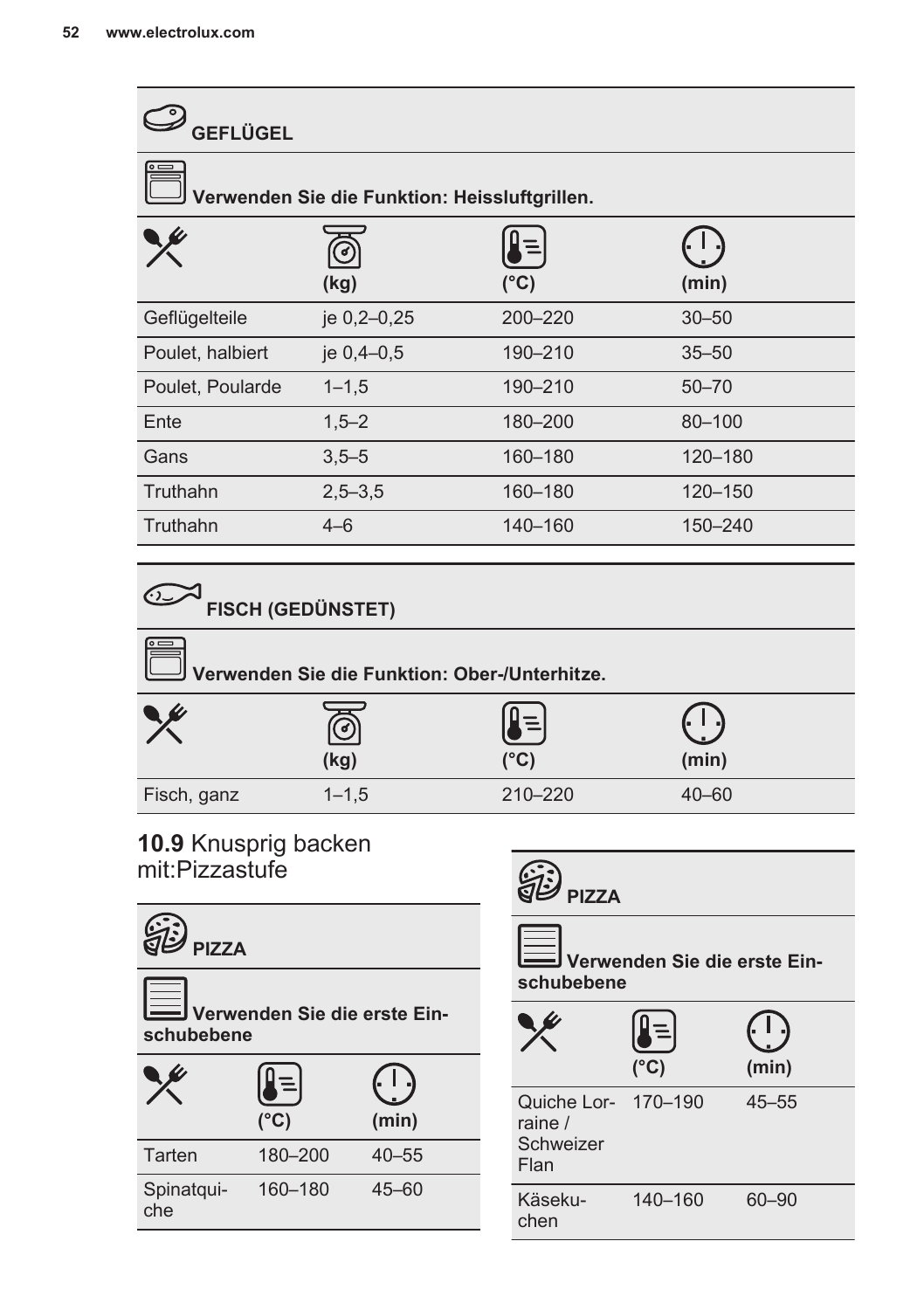

| PIZZA, GUIT-<br>ner Boden,<br>verwenden<br>Sie ein tie-<br>fes Blech | ZUU-ZOU | 10–20     |
|----------------------------------------------------------------------|---------|-----------|
| Pizza, di-<br>cker Boden                                             | 180-200 | $20 - 30$ |
| Fladenbrot                                                           | 230-250 | $10 - 20$ |
| Blätterteig-<br>quiche                                               | 160-180 | $45 - 55$ |
| Flammku-<br>chen                                                     | 230-250 | $12 - 20$ |
| Piroggen                                                             | 180-200 | $15 - 25$ |

### **10.10** Grill

Heizen Sie den leeren Backofen vor dem Garen vor.

Grillen Sie nur dünne Fleisch- oder Fischteile.

Stellen Sie einen Topf auf die erste Einschubebene, um das Fett aufzufangen.



 **Falls nicht anderweitig angege‐ ben, verwenden Sie die vierte Ein‐ schubebene.**

 **Verwenden Sie die Funktion: Grillstufe 2**

### Δ

 **Mit der Höchsttemperaturein‐ stellung grillen.**

|                       | (min)     | (min)    |
|-----------------------|-----------|----------|
|                       | 1. Seite  | 2. Seite |
| Schweinefilet         | $10 - 12$ | $6 - 10$ |
| Wurstwaren            | $10 - 12$ | $6 - 8$  |
| <b>Steaks</b>         | $7 - 10$  | 6–8      |
| Überbackener<br>Toast | $6 - 8$   |          |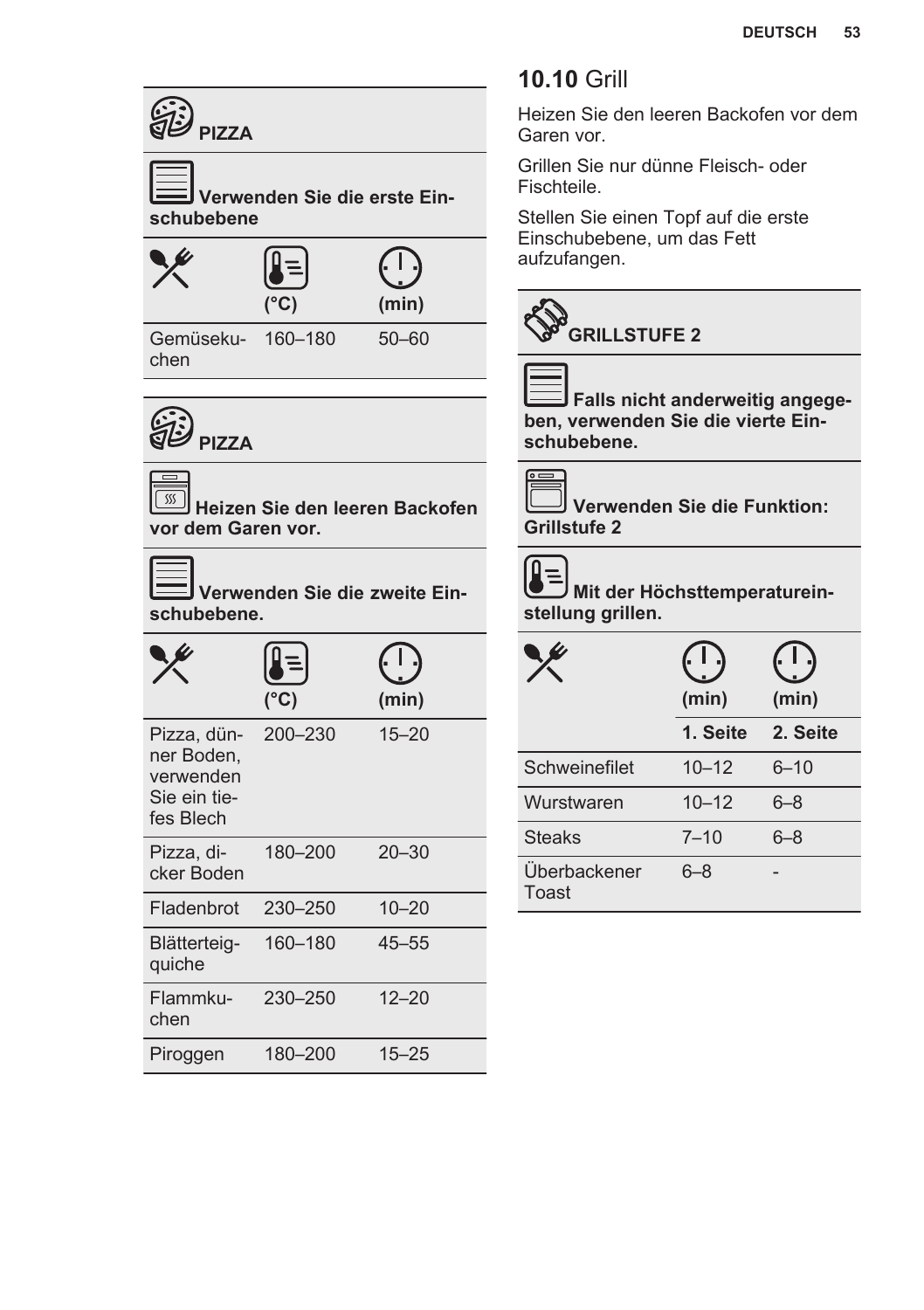### **10.11** Tiefkühlgerichte

| <b>AUFTAUEN</b>                                     |         |           |                |  |  |
|-----------------------------------------------------|---------|-----------|----------------|--|--|
| Verwenden Sie die Funktion: Heissluft.              |         |           |                |  |  |
|                                                     | (°C)    | (min)     |                |  |  |
| Pizza, gefroren                                     | 200-220 | $15 - 25$ | $\mathfrak{p}$ |  |  |
| Pizza American, gefro-<br>ren                       | 190-210 | $20 - 25$ | 2              |  |  |
| Pizza, gekühlt                                      | 210-230 | $13 - 25$ | $\overline{2}$ |  |  |
| Pizzasnacks, gefroren                               | 180-200 | $15 - 30$ | $\overline{2}$ |  |  |
| Pommes Frites, dünn                                 | 200-220 | $20 - 30$ | 3              |  |  |
| Pommes Frites, dick                                 | 200-220 | $25 - 35$ | 3              |  |  |
| Kartoffelwedges / Kro-<br>ketten                    | 220-230 | $20 - 35$ | 3              |  |  |
| Rösti                                               | 210-230 | $20 - 30$ | 3              |  |  |
| Lasagne, frisch / Cannel- 170-190<br>loni, frisch   |         | $35 - 45$ | $\overline{2}$ |  |  |
| Lasagne, frisch / Cannel- 160-180<br>loni, gefroren |         | $40 - 60$ | $\mathfrak{p}$ |  |  |
| Gebackener Käse                                     | 170-190 | $20 - 30$ | 3              |  |  |
| Pouletflügeli                                       | 190-210 | $20 - 30$ | $\overline{2}$ |  |  |

### **10.12** Auftauen

Entfernen Sie die Verpackung und richten Sie die Speise auf einem Teller an.

Decken Sie die Speise nicht ab, da sich dadurch die Auftaudauer verlängert.

Für grössere Portionen legen Sie einen leeren Teller umgekehrt auf den Boden

Nutzen Sie die erste Einschubebene.

des Garraums. Geben Sie die Speise in einen tiefen Teller oder eine Schüssel und stellen Sie diese auf den umgekehrten Teller im Backofen. Nehmen Sie ggf. die Einhängegitter heraus.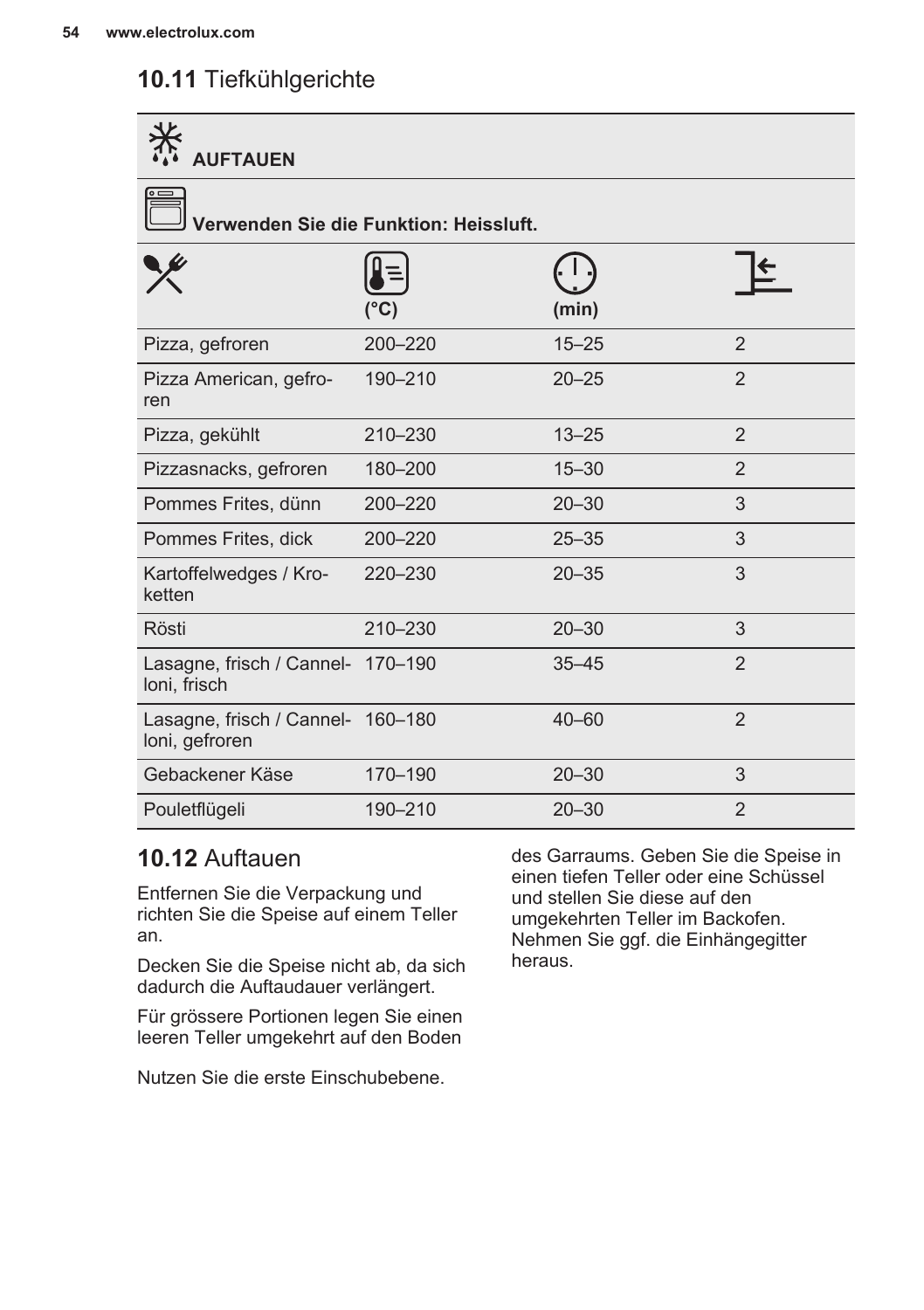|               | ರ<br>(kg)      | (min)<br><b>Auftauzeit</b> | (min)<br><b>Zusätzliche</b><br><b>Auftauzeit</b> |                                                                                |
|---------------|----------------|----------------------------|--------------------------------------------------|--------------------------------------------------------------------------------|
| Poulet        | $\mathbf 1$    | 100-140                    | $20 - 30$                                        | Nach der Hälfte<br>der Zeit wenden.                                            |
| Fleisch       | 1              | 100-140                    | $20 - 30$                                        | Nach der Hälfte<br>der Zeit wenden.                                            |
| Forelle       | 0,15           | $25 - 35$                  | $10 - 15$                                        |                                                                                |
| Erdbeeren     | 0,3            | $30 - 40$                  | $10 - 20$                                        |                                                                                |
| <b>Butter</b> | 0,25           | $30 - 40$                  | $10 - 15$                                        |                                                                                |
| Rahm          | $2 \times 0.2$ | 80-100                     | $10 - 15$                                        | Die Sahne schla-<br>gen, wenn sie<br>stellenweise noch<br>leicht gefroren ist. |
| Kuchen        | 1.4            | 60                         | 60                                               |                                                                                |

### **10.13** Einkochen

Verwenden Sie die Funktion Unterhitze.

Verwenden Sie nur handelsübliche Einweckgläser gleicher Grösse.

Verwenden Sie keine Gläser mit Schraub- oder Bajonettdeckeln oder Metalldosen.

Nutzen Sie die erste Einschubebene.

Stellen Sie nicht mehr als sechs 1 Liter fassende Einweckgläser auf das Kuchenblech.

Füllen Sie alle Gläser gleich hoch und verschliessen Sie sie mit einer Klammer.

Die Gläser dürfen sich nicht berühren.

Füllen Sie etwa 1/2 Liter Wasser in das Kuchenbleche, um ausreichend Feuchtigkeit im Ofen zu erhalten.

Sobald die Flüssigkeit in den ersten Gläsern zu perlen beginnt (dies dauert bei 1-Liter-Gläsern ca. 35-60 Minuten), Ofen ausschalten oder die Temperatur auf 100 °C zurückschalten (siehe Tabelle).

Stellen Sie die Temperatur auf 160– 170 °C.

| <b>BEEREN-</b><br><b>OBST</b>                                           |                            | (min)       | Einkochen bis<br>Perlbeginn                       |
|-------------------------------------------------------------------------|----------------------------|-------------|---------------------------------------------------|
| Erdbeeren / Blau-<br>beeren / Himbee-<br>ren / Reife Stachel-<br>beeren |                            | $35 - 45$   |                                                   |
|                                                                         |                            |             |                                                   |
| <b>STEINOBST</b>                                                        | (min)<br>Einkochen<br>ginn | bis Perlbe- | (min)<br>Weiterko-<br>chen bei<br>100 $\degree$ C |
| Pfirsiche /<br>Quitten /<br>Pflaumen                                    | $35 - 45$                  |             | $10 - 15$                                         |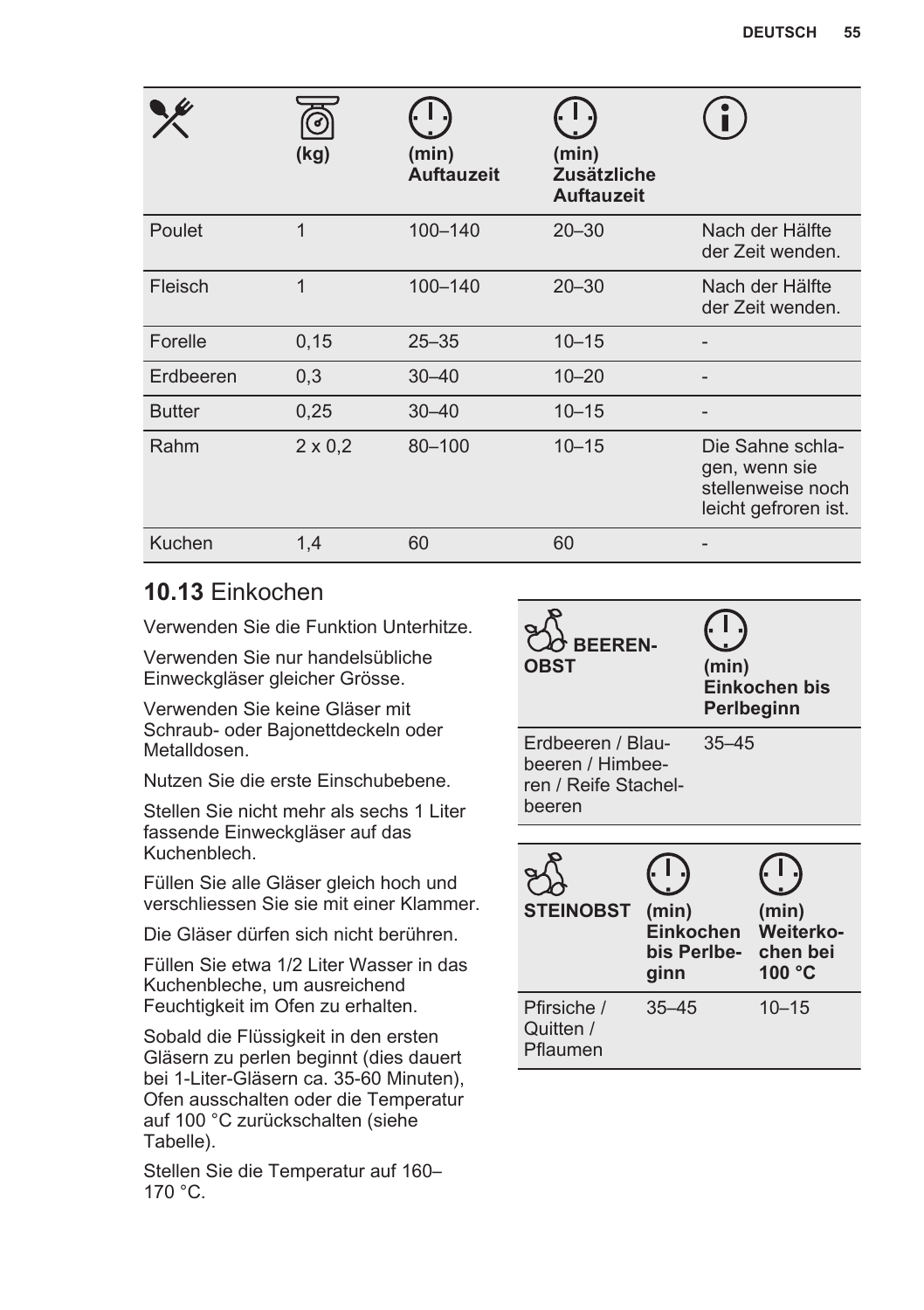| GE-<br>MÜSE                       | (min)<br>Einkochen<br>bis Perlbe-<br>ginn | (min)<br><b>Weiterko-</b><br>chen bei<br>100 $\degree$ C |
|-----------------------------------|-------------------------------------------|----------------------------------------------------------|
| Karotten                          | $50 - 60$                                 | $5 - 10$                                                 |
| Gurken                            | $50 - 60$                                 |                                                          |
| <b>Mixed Pick-</b><br>les         | $50 - 60$                                 | $5 - 10$                                                 |
| Kohlrabi /<br>Erbsen /<br>Spargel | $50 - 60$                                 | $15 - 20$                                                |

Für zwei Bleche nutzen Sie die erste und vierte Einschubebene.

| <b>GEMÜSE</b> | $\equiv$<br>$(^{\circ}C)$ | (h)     |
|---------------|---------------------------|---------|
| <b>Bohnen</b> | $60 - 70$                 | 6 - 8   |
| Peperoni      | $60 - 70$                 | 5 - 6   |
| Suppengemüse  | $60 - 70$                 | 5 - 6   |
| Pilze         | $50 - 60$                 | 6 - 8   |
| Kräuter       | $40 - 50$                 | $2 - 3$ |

Stellen Sie die Temperatur auf 60 – 70 °C.

### **10.14** Dörren - Heissluft

Legen Sie die Bleche mit Butterbrotpapier oder Backpapier aus.

Bessere Ergebnisse erzielen Sie, wenn Sie den Ofen nach der Hälfte der Trocknungszeit öffnen und über Nacht abkühlen lassen, um den Trockenvorgang abzuschliessen.

Für 1 Blech nutzen Sie die dritte Einschubebene.

| $2\sigma$ FRÜCHTE | (h)      |
|-------------------|----------|
| Pflaumen          | $8 - 10$ |
| Aprikosen         | $8 - 10$ |
| Apfelscheiben     | 6 - 8    |
| <b>Birnen</b>     | ճ - 9    |

### **10.15** Feuchte Ober-/Unterhitze - empfohlenes Zubehör

Verwenden Sie dunkle und nicht reflektierende Formen und Behälter. Diese nehmen die Wärme besser auf als helle und reflektierende Behälter.



### **10.16** Feuchte Ober-/Unterhitze

Für beste Ergebnisse befolgen Sie die in der Tabelle unten aufgeführten Empfehlungen.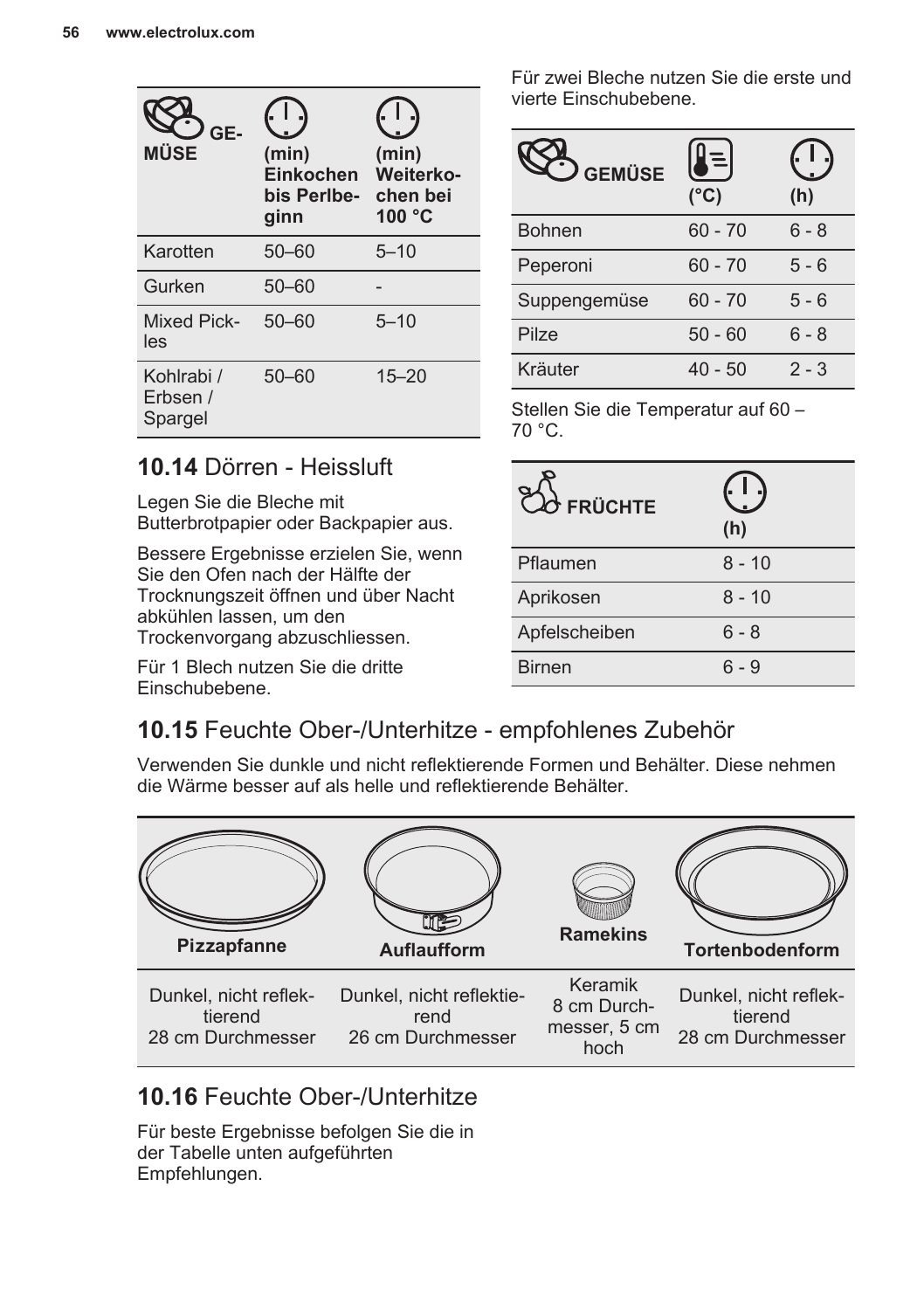|                                                       | $(^{\circ}C)$ | (Min.)    |                |
|-------------------------------------------------------|---------------|-----------|----------------|
| Grissini, insgesamt 0,5 kg)                           | 190 - 200     | $50 - 60$ | 3              |
| Jakobsmuscheln, in der Schale ge-<br>backen           | 180 - 200     | $30 - 40$ | $\overline{4}$ |
| Fisch, ganz in Salzkruste, 0,3 - 0,5 190 - 200<br>kg  |               | $45 - 50$ | $\overline{4}$ |
| Fisch, ganz in Backpapier, 0,3 -<br>0.5 <sub>kg</sub> | $190 - 200$   | $50 - 60$ | 3              |
| Amaretti (20; insgesamt 0,5 kg)                       | 170 - 180     | $40 - 50$ | 3              |
| Apfelstreusel                                         | 190 - 200     | $50 - 60$ | $\overline{4}$ |
| Schokoladen-Muffins (20; insge-<br>samt $0.5$ kg)     | $160 - 170$   | $35 - 45$ | 3              |

### **10.17** Informationen für Prüfinstitute

Prüfungen nach: EN 60350, IEC 60350.

| <b>BACKEN AUF EINER EINSCHUBEBENE, Backen in Formen</b> |                  |                           |           |                |
|---------------------------------------------------------|------------------|---------------------------|-----------|----------------|
|                                                         |                  | $\equiv$<br>$(^{\circ}C)$ | (min)     |                |
| Biskuit (fettfrei)                                      | Heissluft        | 140-150                   | $35 - 50$ | $\mathfrak{p}$ |
| Biskuit (fettfrei)                                      | Ober-/Unterhitze | 160                       | $35 - 50$ | $\mathfrak{p}$ |
| Apfelkuchen, 2 For-<br>men à $\varnothing$ 20 cm        | Heissluft        | 160                       | 60-90     | $\mathfrak{p}$ |
| Apfelkuchen, 2 For-<br>men à $\varnothing$ 20 cm        | Ober-/Unterhitze | 180                       | $70 - 90$ |                |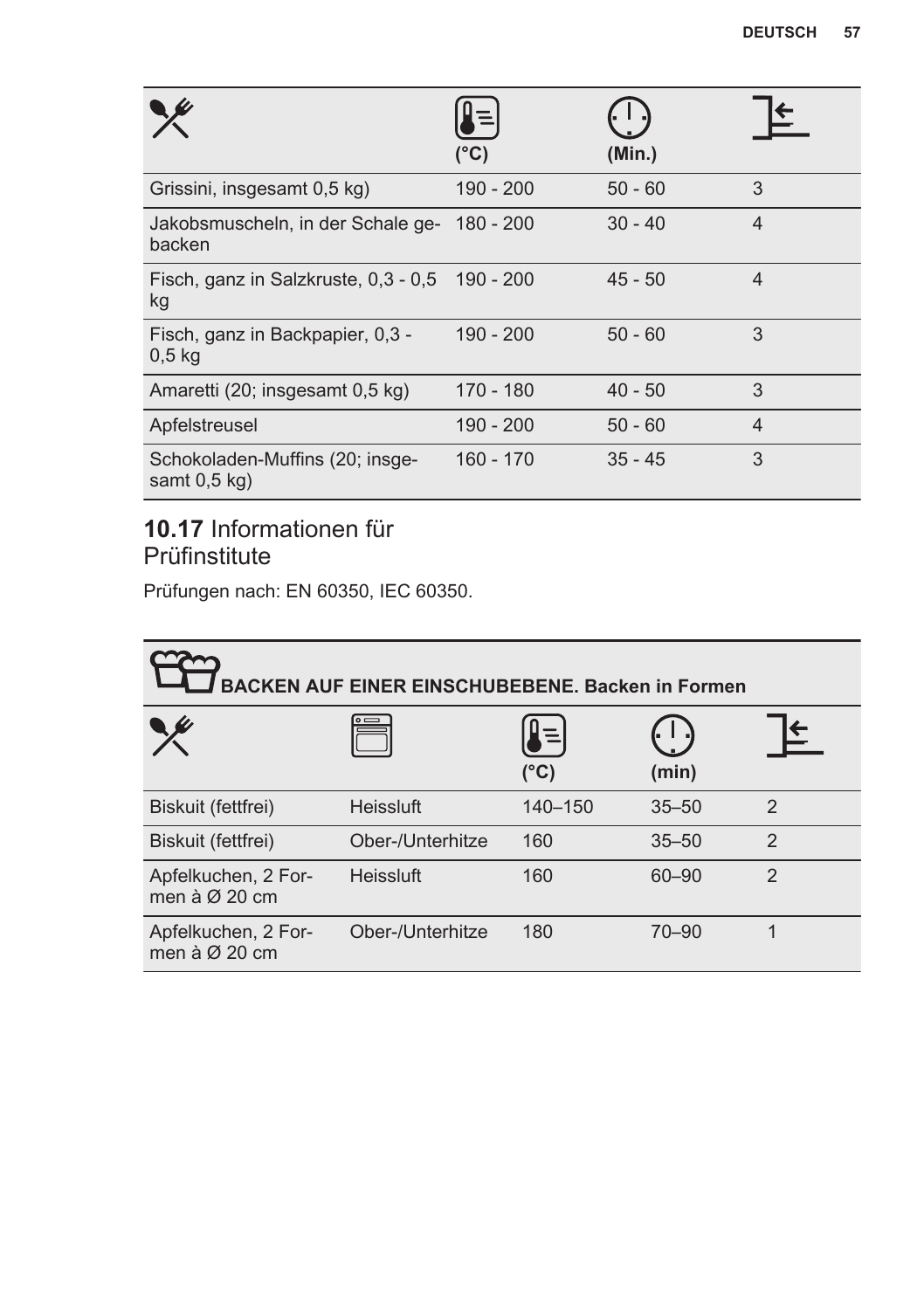| BACKEN AUF EINER EINSCHUBEBENE. Plätzchen |      |           |  |
|-------------------------------------------|------|-----------|--|
| Nutzen Sie die dritte Einschubebene.      |      |           |  |
|                                           | (°C) | (min)     |  |
| Heissluft                                 | 140  | $25 - 40$ |  |
| Ober-/Unterhitze                          | 160  | $20 - 30$ |  |
| Heissluft                                 | 150  | $20 - 35$ |  |
| Ober-/Unterhitze                          | 170  | $20 - 30$ |  |
|                                           |      |           |  |

| <b>BACKEN AUF MEHREREN EBENEN. Plätzchen</b>                               |           |                           |           |     |
|----------------------------------------------------------------------------|-----------|---------------------------|-----------|-----|
|                                                                            |           | $\equiv$<br>$(^{\circ}C)$ | (min)     |     |
| Buttergebäck / Feinge-<br>bäck                                             | Heissluft | 140                       | $25 - 45$ | 1/4 |
| Törtchen, 20 pro Blech, Heissluft<br>Heizen Sie den leeren<br>Backofen vor |           | 150                       | $23 - 40$ | 1/4 |
| Biskuit (fettfrei)                                                         | Heissluft | 160                       | $35 - 50$ | 1/4 |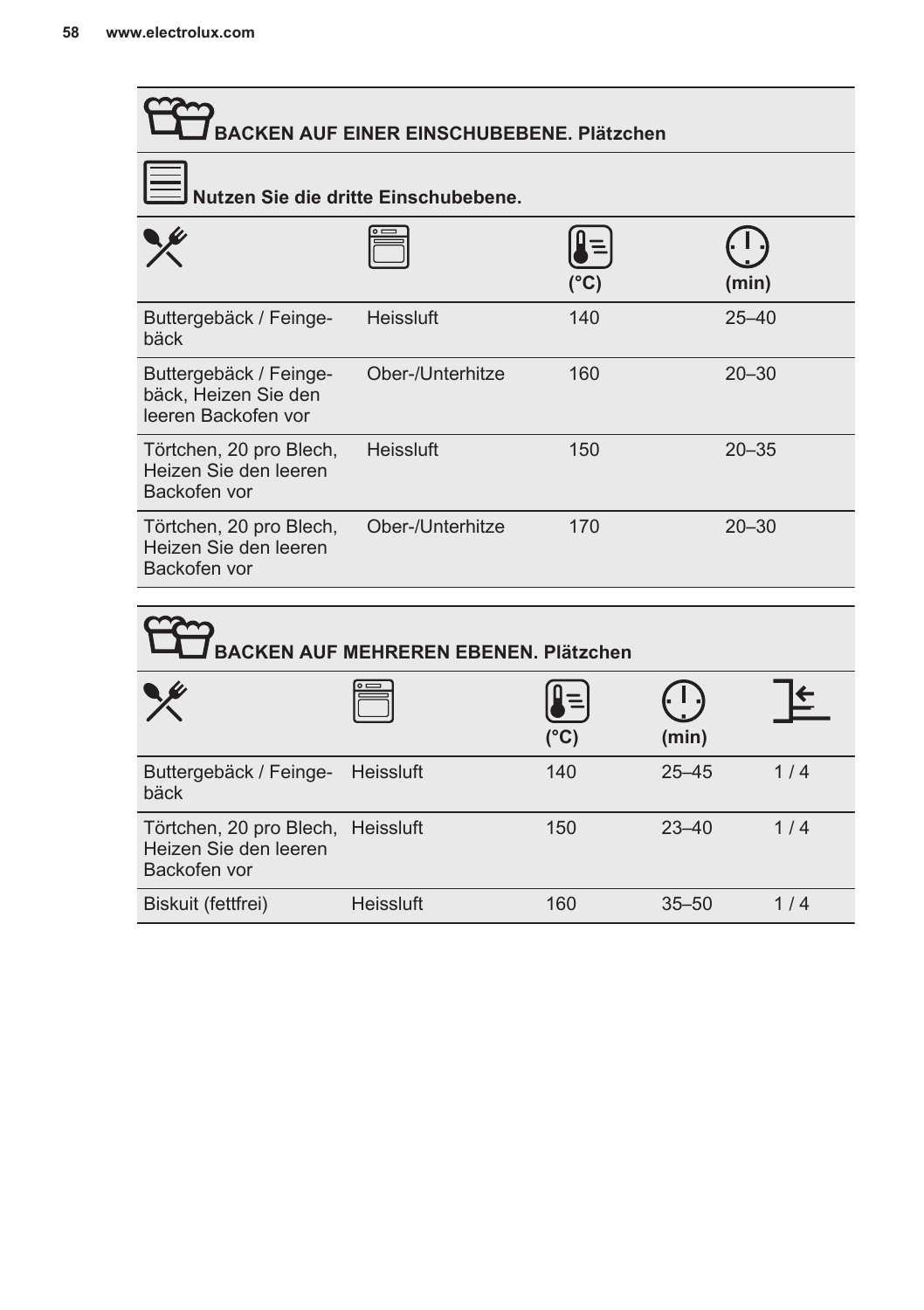<span id="page-58-0"></span>

| <b>GRILLSTUFE 2</b>                  |                                                |                     |  |  |  |
|--------------------------------------|------------------------------------------------|---------------------|--|--|--|
| SSS                                  | Heizen Sie den leeren Ofen 3 Minuten lang vor. |                     |  |  |  |
| ПУУ                                  | Grillen Sie bei Höchsttemperatureinstellung.   |                     |  |  |  |
| Nutzen Sie die vierte Einschubebene. |                                                |                     |  |  |  |
|                                      | (min)                                          |                     |  |  |  |
|                                      | <b>Erste Seite</b>                             | <b>Zweite Seite</b> |  |  |  |
| Frikadellen                          | $8 - 10$                                       | $6 - 8$             |  |  |  |
| Toast                                | $1 - 3$                                        | $1 - 3$             |  |  |  |

### **11.** REINIGUNG UND PFLEGE



### **WARNUNG!**

Siehe Kapitel "Sicherheitshinweise".

### **11.1** Anmerkungen zur Reinigung

|                              | Reinigen Sie die Vorderseite des Ofens mit einem weichen Tuch,<br>warmem Wasser und einem milden Reinigungsmittel.                                                                                                              |
|------------------------------|---------------------------------------------------------------------------------------------------------------------------------------------------------------------------------------------------------------------------------|
|                              | Verwenden Sie eine Reinigungslösung zum Reinigen der Metall-<br>oberflächen.                                                                                                                                                    |
| Reinigungs-<br>mittel        | Beseitigen Sie Flecken mit einem milden Reinigungsmittel.                                                                                                                                                                       |
|                              |                                                                                                                                                                                                                                 |
|                              | Reinigen Sie den Garraum nach jedem Gebrauch. Fettansammlun-<br>gen oder andere Rückstände können einen Brand verursachen.                                                                                                      |
| <b>Täglicher</b><br>Gebrauch | Lassen Sie Speisen nicht länger als 20 Minuten im Ofen stehen.<br>Trocknen Sie den Garraum nach jedem Gebrauch mit einem weichen<br>Tuch.                                                                                       |
|                              |                                                                                                                                                                                                                                 |
|                              | Reinigen Sie das gesamte Zubehör nach jedem Gebrauch und las-<br>sen Sie es trocknen. Verwenden Sie ein weiches Tuch, warmes Was-<br>ser und ein Reinigungsmittel. Reinigen Sie das Zubehör nicht in ei-<br>nem Geschirrspüler. |
| Zubehör                      | Reinigen Sie das Antihaftzubehör nicht mit aggressiven Mitteln oder<br>scharfkantigen Gegenständen.                                                                                                                             |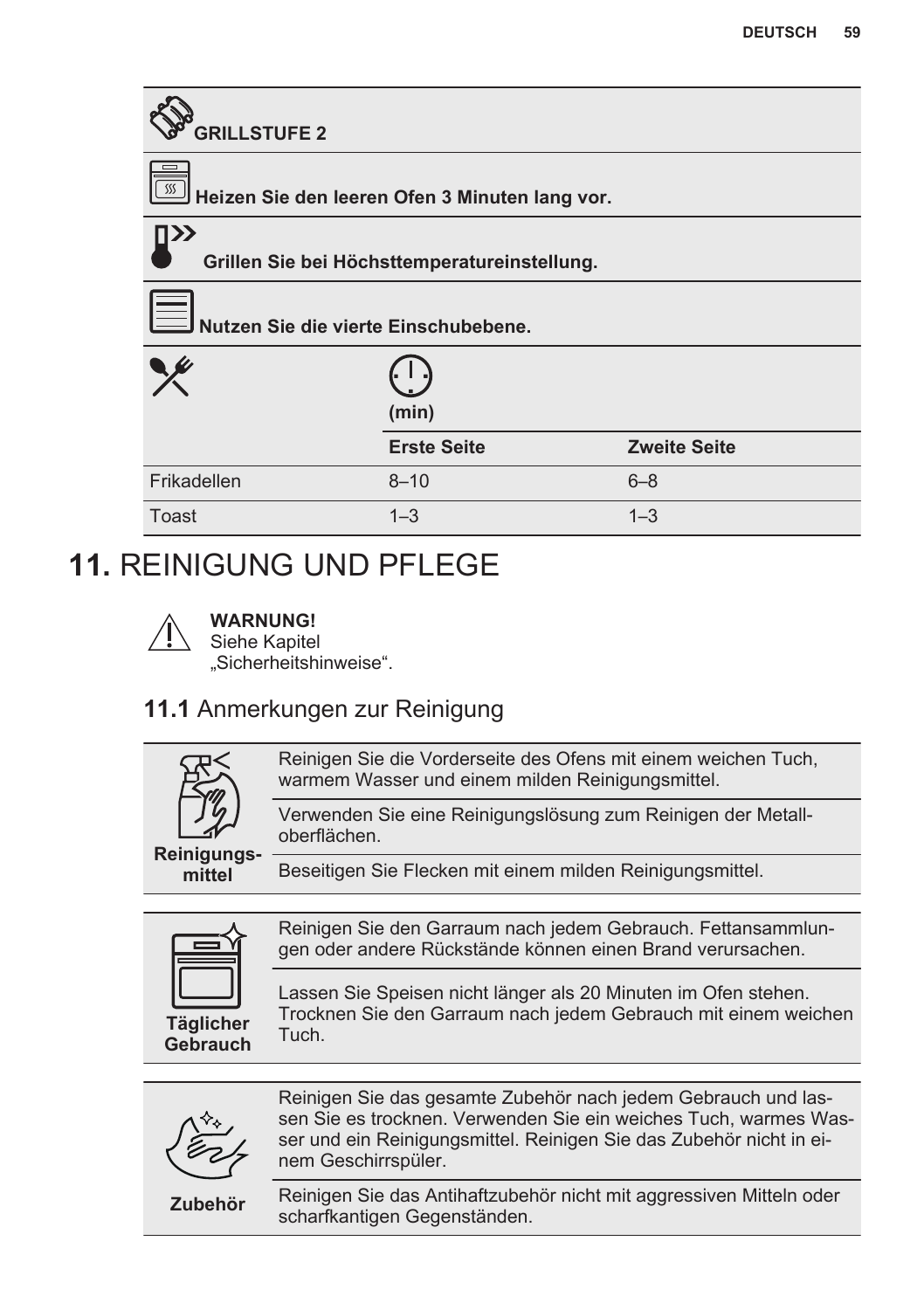### **11.2** Entfernen der: **Einhängegitter**

Entfernen Sie zum Reinigen des Ofens die Einhängegitter.

| <b>Schritt 1</b> Schalten Sie den Backofen   |
|----------------------------------------------|
| aus und warten Sie, bis er<br>abgekühlt ist. |

**Schritt 2** Ziehen Sie das Vordere der Einhängegitter von der Sei‐ tenwand ab.



- **Schritt 3** Ziehen Sie das Einhänge‐ gitter hinten von der Seiten‐ wand ab, und nehmen Sie es vollständig heraus.
- **Schritt 4** Führen Sie zum Einsetzen der Einhängegitter die obi‐ gen Schritte in umgekehrter Reihenfolge aus.



### **11.3** Entfernen: Grill



**WARNUNG!**

Es besteht Verbrennungsgefahr.

| <b>Schritt 1</b> Schalten Sie den Ofen aus |  |  |
|--------------------------------------------|--|--|
| und lassen Sie ihn völlig ab-              |  |  |
| kühlen, bevor Sie ihn reinigen.            |  |  |
| Entfernen Sie die Einhänge-                |  |  |
| gitter.                                    |  |  |

- **Schritt 2** Fassen Sie die Ecken des Grills. Ziehen Sie ihn gegen die Federkraft nach vorne und aus beiden Halterungen he‐ raus. Der Grill lässt sich ab‐ klappen.
- **Schritt 3** Reinigen Sie die Ofendecke mit warmem Wasser, einem weichen Tuch und einem mil‐ den Reinigungsmittel. Lassen Sie sie trocknen.
- **Schritt 4** Führen Sie zum Einbauen des Grills die Schritte in umge‐ kehrter Reihenfolge durch.

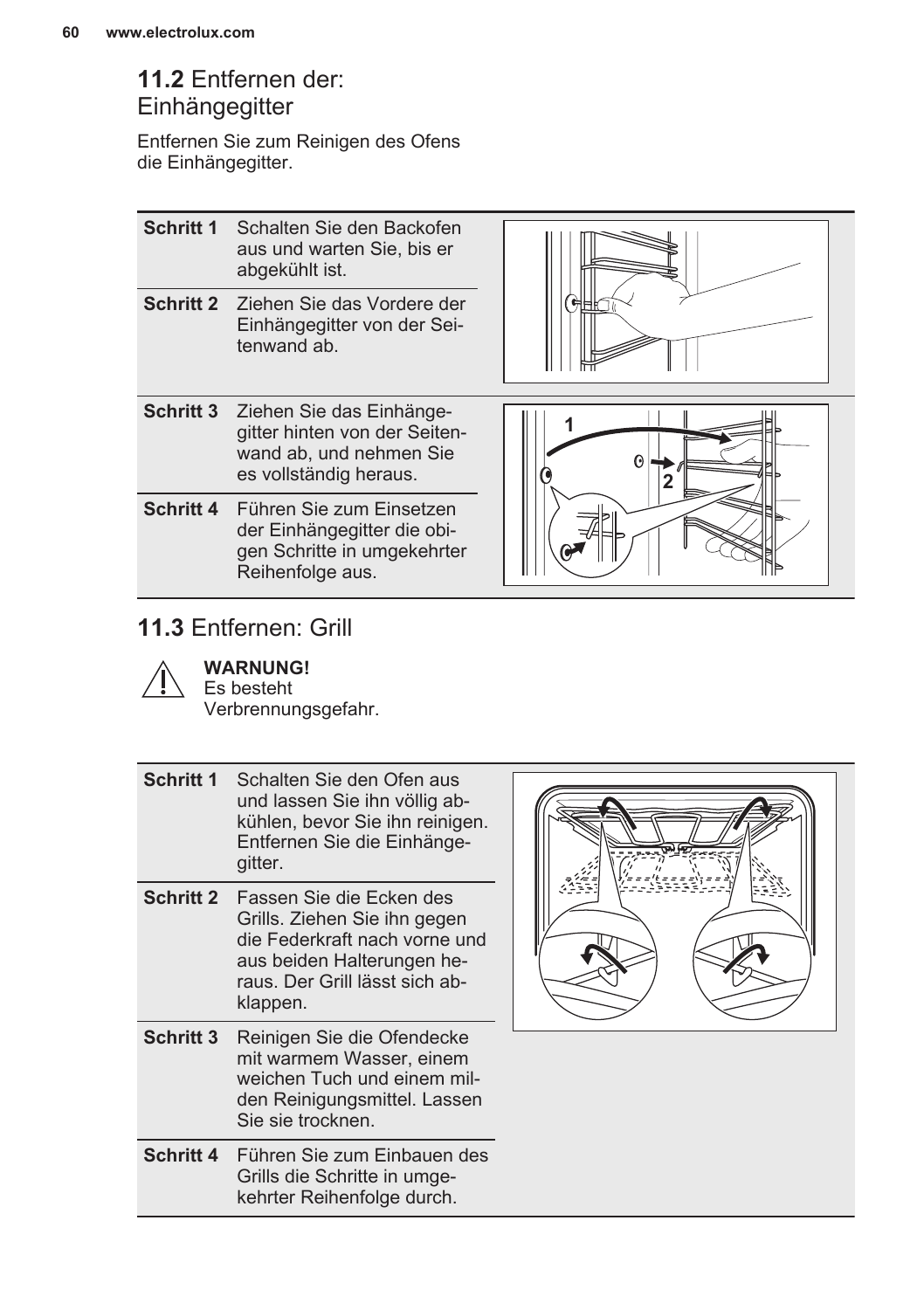**Schritt 5** Setzen Sie die Einhängegitter wieder ein.

### **11.4** Aus- und Einbau: Tür

**WARNUNG!** Die Tür ist schwer.

Die Tür und die inneren Glasscheiben können zur Reinigung ausgebaut werden Die Anzahl Glasscheiben unterscheidet sich von anderen Modellen.

### **VORSICHT!**

Geben Sie bei der Handhabung der Glasscheiben vorsichtig vor, insbesondere an den Kanten der Frontscheibe. Das Glas kann brechen.

| Schritt 1        | Öffnen Sie die Tür voll-<br>ständig.                                                                                                                            |                                                                                                                                                                                                                          |
|------------------|-----------------------------------------------------------------------------------------------------------------------------------------------------------------|--------------------------------------------------------------------------------------------------------------------------------------------------------------------------------------------------------------------------|
| <b>Schritt 2</b> | Heben Sie die Klemmhe-<br>bel (A) an beiden Tür-<br>scharnieren an und drü-<br>cken Sie auf sie.                                                                | Ά                                                                                                                                                                                                                        |
| Schritt 3        | unten auf ein weiches Tuch und eine stabile Fläche.                                                                                                             | Schliessen Sie die Backofentür bis zur ersten Öffnungsstellung (Winkel<br>ca. 70°). Fassen Sie die Tür auf beiden Seiten und ziehen Sie sie schräg<br>nach oben vom Ofen weg. Legen Sie die Tür mit der Aussenseite nach |
| <b>Schritt 4</b> | Fassen Sie die Türabde-<br>ckung (B) an der Ober-<br>kante der Tür an beiden<br>Seiten an. Drücken Sie sie<br>nach innen, um den Klipp-<br>verschluss zu lösen. | в                                                                                                                                                                                                                        |
| Schritt 5        | Ziehen Sie die Türabde-<br>ckung nach vorne, um sie<br>abzunehmen.                                                                                              |                                                                                                                                                                                                                          |
| Schritt 6        | Fassen Sie die Glasschei-<br>ben der Tür nacheinander<br>am oberen Rand an und<br>ziehen Sie sie nach oben<br>aus der Führung.                                  |                                                                                                                                                                                                                          |
|                  |                                                                                                                                                                 |                                                                                                                                                                                                                          |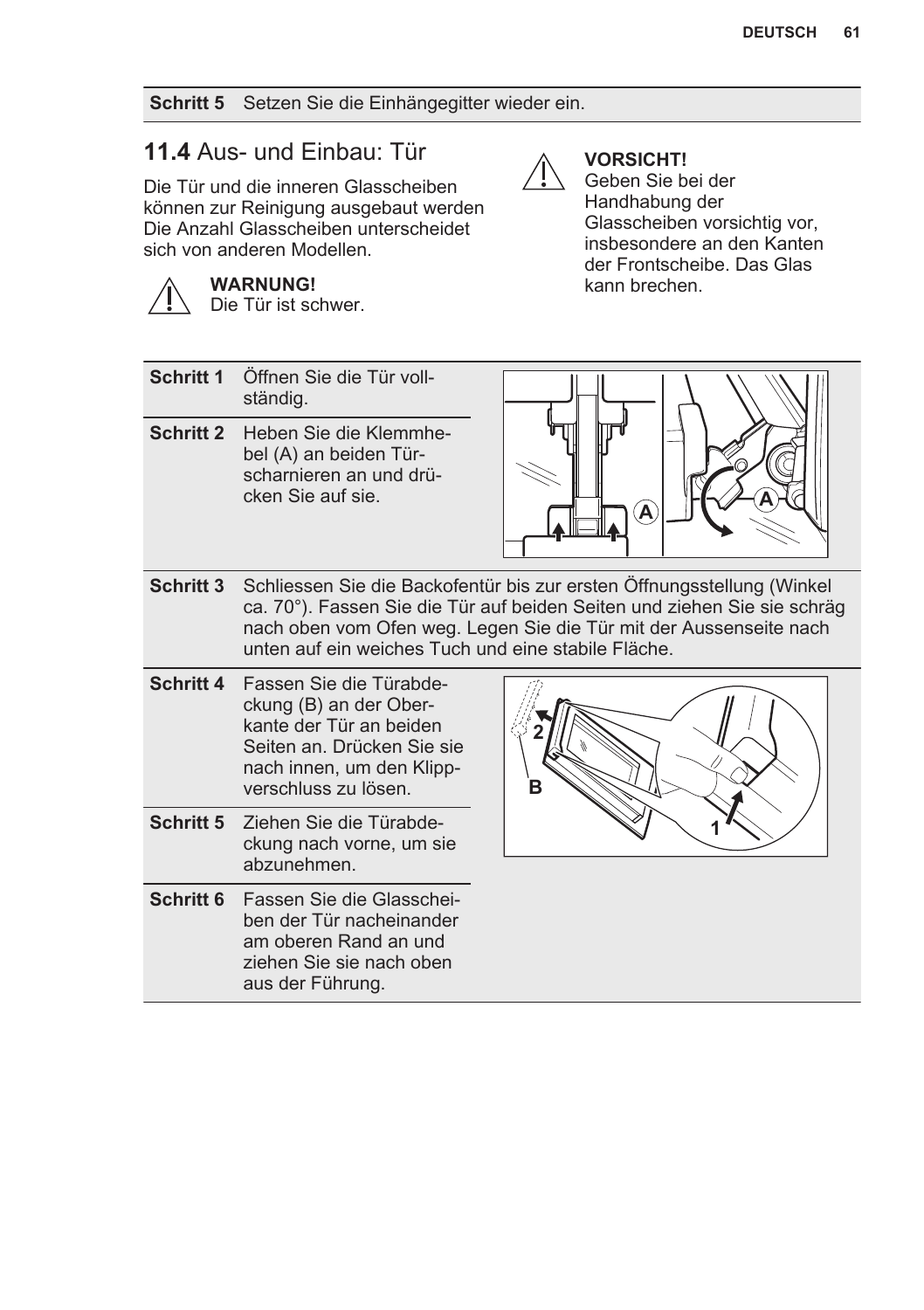| Schritt 7 | Reinigen Sie die Glas-<br>scheibe mit Wasser und<br>Seife. Trocknen Sie die<br>Glasscheibe sorgfältig ab.<br>Reinigen Sie die Glas-<br>scheiben nicht im Ge-<br>schirrspüler.                                              |  |
|-----------|----------------------------------------------------------------------------------------------------------------------------------------------------------------------------------------------------------------------------|--|
| Schritt 8 | Führen Sie nach der Rei-<br>nigung die oben aufge-<br>führten Schritte in umge-<br>kehrter Reihenfolge durch.                                                                                                              |  |
| Schritt 9 | Setzen Sie zuerst die kleinere Scheibe ein, dann die grössere Scheibe<br>und die Tür.<br>Achten Sie darauf, dass die Gläser in korrekter Position eingesetzt wer-<br>den, da sich die Türoberfläche sonst überhitzen kann. |  |

### **11.5** Wie ersetzt man: Lampe

#### **WARNUNG!**

Stromschlaggefahr. Die Lampe kann heiss sein.

| Bevor Sie die Lampe austauschen:                                    |                                                  |                                             |  |
|---------------------------------------------------------------------|--------------------------------------------------|---------------------------------------------|--|
| <b>Schritt 1</b>                                                    | <b>Schritt 2</b>                                 | Schritt 3                                   |  |
| Schalten Sie den Ofen<br>aus. Warten Sie, bis der<br>Ofen kalt ist. | Trennen Sie den Ofen von<br>der Stromversorgung. | Legen Sie ein Tuch auf<br>den Garraumboden. |  |

### Obere Lampe

**Schritt 1** Drehen Sie die Glasabdeckung und nehmen Sie sie ab. **Schritt 2** Säubern Sie die Glasabdeckung. **Schritt 3** Ersetzen Sie die Lampe durch eine bis 300 °C hitzebeständige Halogen‐ lampe mit 230 V und 40 W. **Schritt 4** Setzen Sie die Glasabdeckung wieder ein.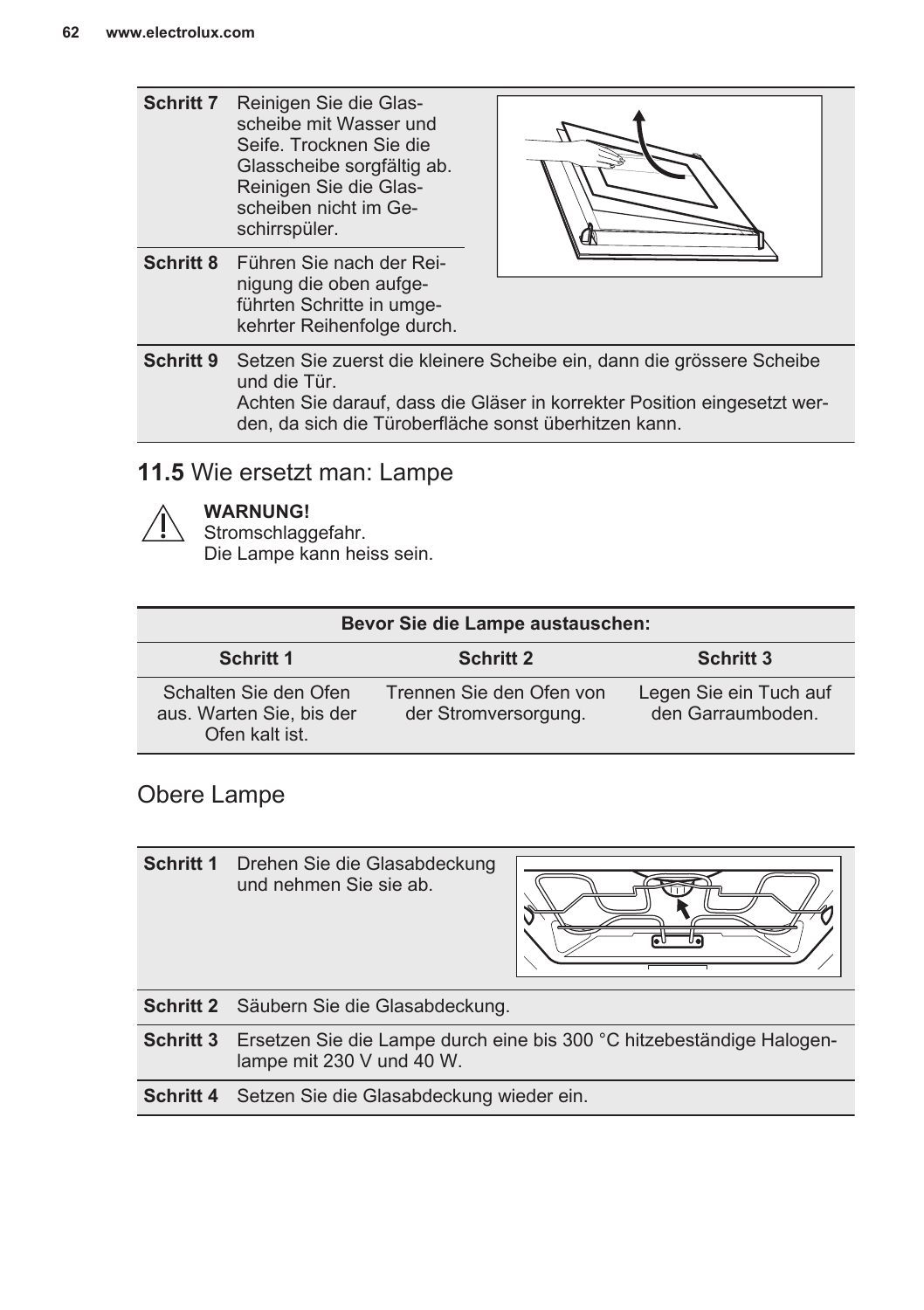### <span id="page-62-0"></span>**12.** FEHLERDIAGNOSE



#### **WARNUNG!** Siehe Kapitel

"Sicherheitshinweise".

### **12.1** Was tun, wenn …

Bei Fällen, die nicht in dieser Tabelle aufgeführt sind, wenden Sie sich bitte an einen autorisierten Kundendienst.

### **12.2** Servicedaten

| <b>Problem</b>                                     | <b>Prüfen Sie Fol-</b><br>gendes: |
|----------------------------------------------------|-----------------------------------|
| Der Backofen heizt Die Sicherung ist<br>nicht auf. | durchgebrannt.                    |
| Die Lampe funktio- Die Lampe ist<br>niert nicht.   | durchgebrannt.                    |

Wenn Sie selbst keine Lösung für das Problem finden, kontaktieren Sie Ihren Händler oder einen autorisierten Kundendienst.

Die erforderlichen Daten für den Kundendienst sind auf dem Typenschild zu finden. Das Typenschild befindet sich auf der vorderen Rahmen des Backofengarraums. Das Typenschild darf nicht vom Backofengarraum entfernt werden.

#### **Wir empfehlen Ihnen, die Daten hier einzutragen:**

Modell (MOD.)

Produktnummer (PNC)

Seriennummer (S.N.)

### **13.** ENERGIEEFFIZIENZ

### **13.1** Produktinformationen und Produktinformationsblatt\*

| Name des Lieferanten                                                  | Electrolux                                                     |
|-----------------------------------------------------------------------|----------------------------------------------------------------|
| Modell-Kennzeichnung                                                  | EB6L40CN 944271461<br>EB6L40SW 944271462<br>EB6L40WE 944271463 |
| Energieeffizienzindex                                                 | 81,2                                                           |
| Energieeffizienzklasse                                                | $A+$                                                           |
| Energieverbrauch bei einer Standardlast, konven-<br>tioneller Betrieb | 0.99 kWh/Zyklus                                                |
| Energieverbrauch bei Standardbeladung, forcierte<br>Heissluft         | 0.69 kWh/Zyklus                                                |
| Anzahl der Hohlräume                                                  | 1                                                              |
| Wärmequelle                                                           | Elektrizität                                                   |
| Volumen                                                               | 711                                                            |
| Backofentyp                                                           | Eingebauter Backofen                                           |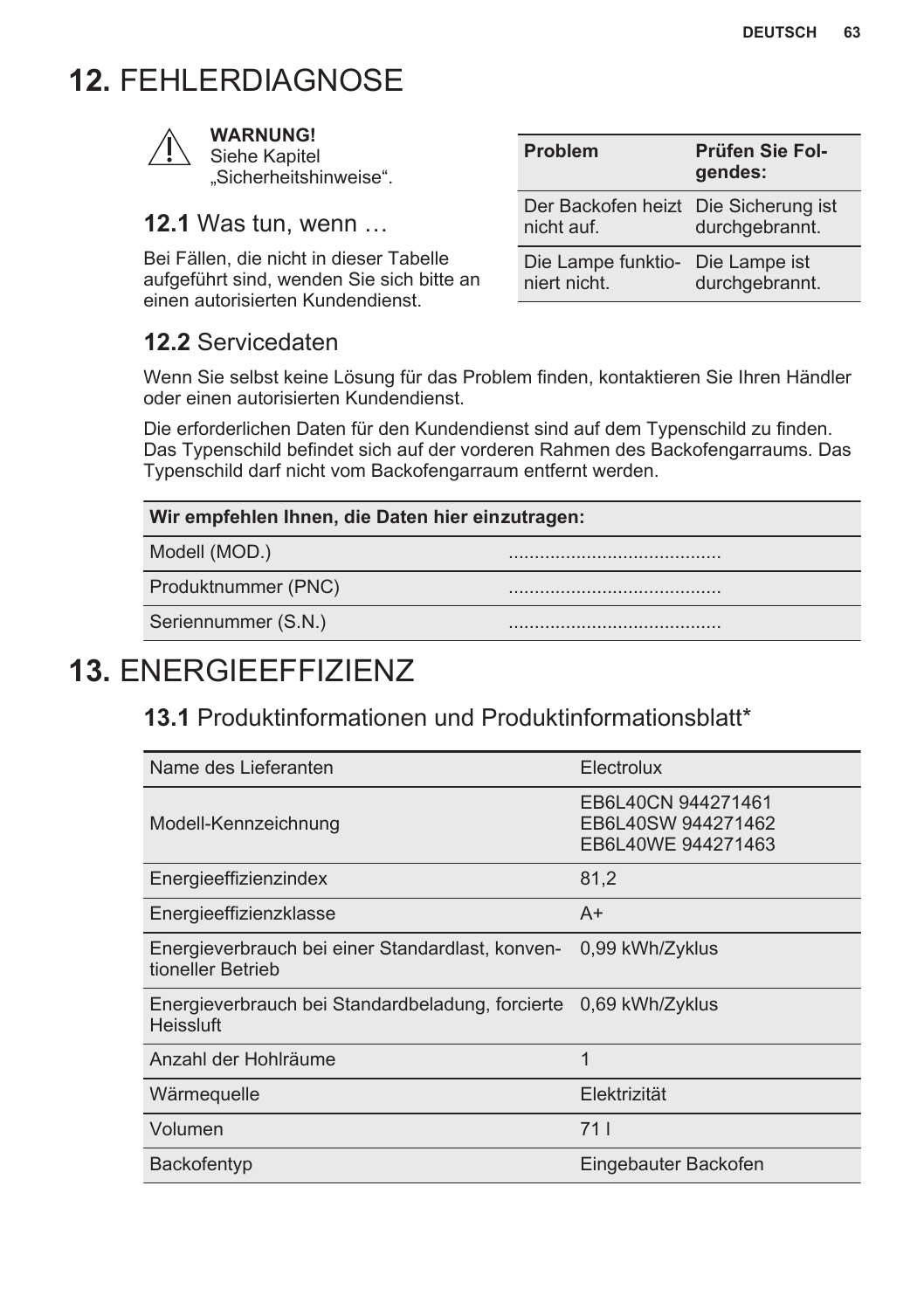<span id="page-63-0"></span>

| Gewicht | EB6L40CN | 32.0 kg |
|---------|----------|---------|
|         | EB6L40SW | 32.0 kg |
|         | EB6L40WE | 32.0 kg |

\* Für Europäische Union gemäss der europäischen Verordnungen 65/2014 und 66/2014.

Für Republik Belarus gemäss STB 2478-2017, Ergänzung G; STB 2477-2017, An‐ hang A und B.

Für Ukraine gemäss 568/32020.

Energieeffizienzklasse gilt nicht für Russland.

EN 60350-1 – Elektrische Kochgeräte für den Hausgebrauch – Teil 1: Herde, Back‐ öfen, Dampfgarer und Grillgeräte – Verfahren zur Messung der Gebrauchseigen‐ schaften.

### **13.2** Energie sparen



Der Ofen verfügt über Funktionen, mit deren Hilfe Sie beim täglichen Kochen Energie sparen können.

Achten Sie darauf, dass die Ofentür bei Betrieb des Ofens geschlossen ist. Öffnen Sie während des Garens die Ofentür nicht zu häufig. Halten Sie die Türdichtung sauber und achten Sie darauf, dass sie sicher sitzt.

Verwenden Sie Metallgeschirr, um mehr Energie zu sparen.

Wenn möglich, den Ofen vor dem Garen nicht vorheizen.

Backen Sie in möglichst kurzen Abständen, wenn Sie einige Gerichte gleichzeitig zubereiten.

#### **Garen mit Heissluft**

Verwenden Sie nach Möglichkeit die Ofenfunktionen mit Heissluft, um Energie zu sparen.

### 14. **<sup>O</sup>GARANTIE**

#### **Kundendienst**

| <b>Servicestellen</b> |                  |                |  |
|-----------------------|------------------|----------------|--|
| Industriestrasse 10   | Le Trési 6       | Via Violino 11 |  |
| 5506 Mägenwil         | 1028 Préverenges | 6928 Manno     |  |

#### **Restwärme**

Wenn die Garzeit länger als 30 Min. ist, reduzieren Sie die Ofentemperatur vor Ende des Garvorgangs auf mindestens 3–10 Min. Die Restwärme im Ofen gart die Speisen weiterhin.

Nutzen Sie die Restwärme, um andere Speisen aufzuwärmen.

#### **Warmhalten von Speisen**

Wählen Sie die niedrigste Temperatureinstellung, um die Restwärme zum Warmhalten von Speisen zu nutzen.

#### **Feuchte Ober-/Unterhitze**

Funktion dient zum Energiesparen beim Kochen.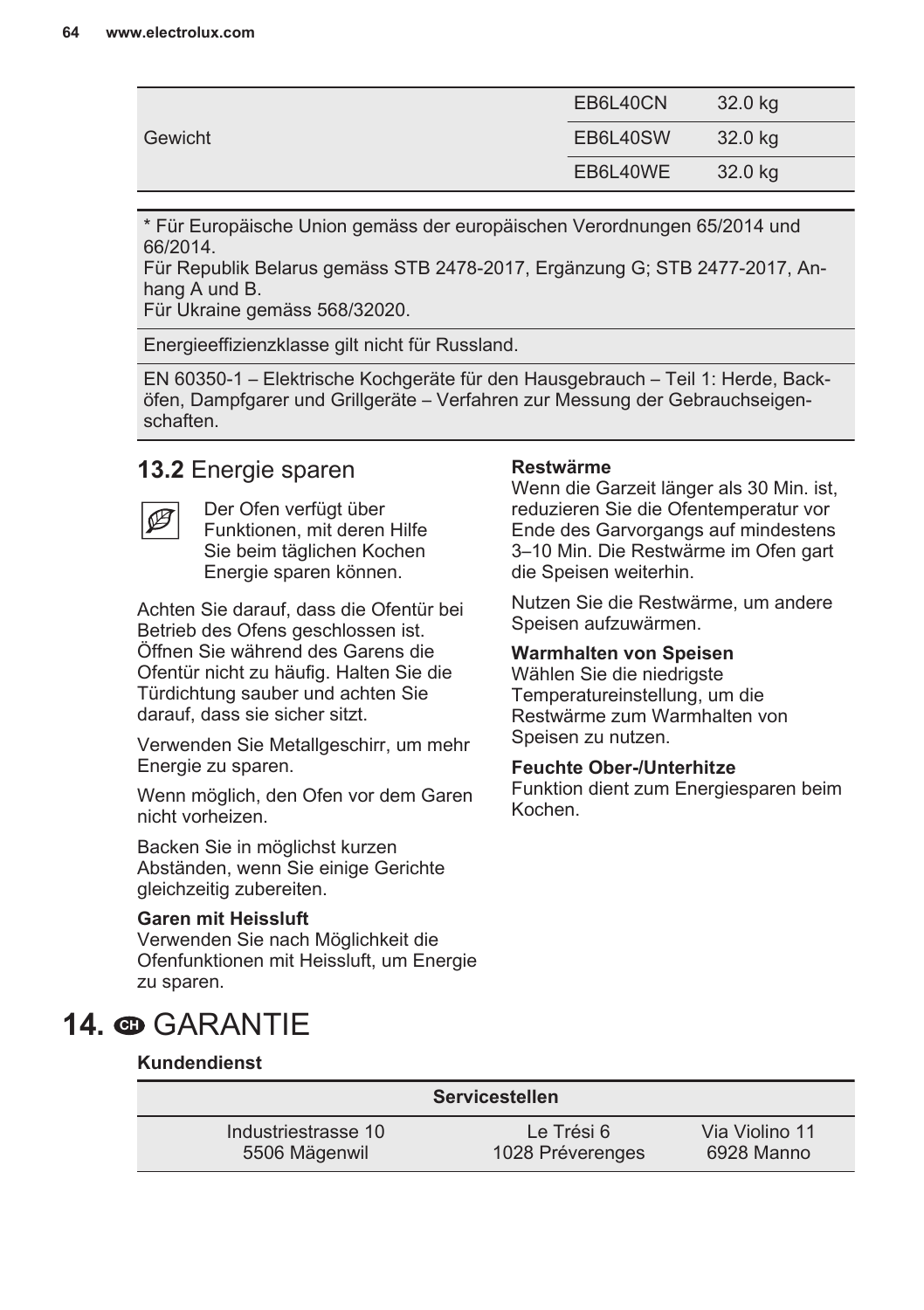<span id="page-64-0"></span>

| <b>Servicestellen</b>             |                                                           |  |
|-----------------------------------|-----------------------------------------------------------|--|
| Morgenstrasse 131<br>3018 Bern    |                                                           |  |
| Langgasse 10<br>9008 St. Gallen   | Service Helpline<br>0848 848 111<br>service@electrolux.ch |  |
| Am Mattenhof 4a/b<br>6010 Kriens  |                                                           |  |
| Schlossstrasse 1<br>4133 Pratteln |                                                           |  |
| Comercialstrasse 19<br>7000 Chur  |                                                           |  |

**Ersatzteilverkauf** Industriestrasse 10, 5506 Mägenwil, Tel. 0848 848 111

**Fachberatung/Verkauf** Badenerstrasse 587, 8048 Zürich, Tel. 044 405 81 11

**Garantie** Für jedes Produkt gewähren wir ab Verkauf bzw. Lieferdatum an den Endverbraucher eine Garantie von 2 Jahren. (Ausweis durch Garantieschein, Faktura oder Verkaufsbeleg). Die Garantieleistung umfasst die Kosten für

### **15.** UMWELTTIPPS

Recyceln Sie Materialien mit dem

Symbol  $\hat{\omega}$ . Entsorgen Sie die Verpackung in den entsprechenden Recyclingbehältern. Recyceln Sie zum Umwelt- und Gesundheitsschutz elektrische und elektronische Geräte.

Material, Arbeits- und Reisezeit. Die Garantieleistung entfällt bei Nichtbeachtung der Gebrauchsanweisung und Betriebsvorschriften, unsachgerechter Installation, sowie bei Beschädigung durch äussere Einflüsse, höhere Gewalt, Eingriffe Dritter und Verwendung von Nicht-Original Teilen.

Entsorgen Sie Geräte mit dem Symbol

区 nicht mit dem Hausmüll. Bringen Sie das Gerät zu Ihrer örtlichen Sammelstelle oder wenden Sie sich an Ihr Gemeindeamt.



### **Für die Schweiz:**

Wohin mit den Altgeräten? Überall dort wo neue Geräte verkauft werden oder Abgabe bei den offiziellen SENS-Sammelstellen oder offiziellen SENS-Recyclern. Die Liste der offiziellen SENS-Sammelstellen findet sich unter www.erecycling.ch